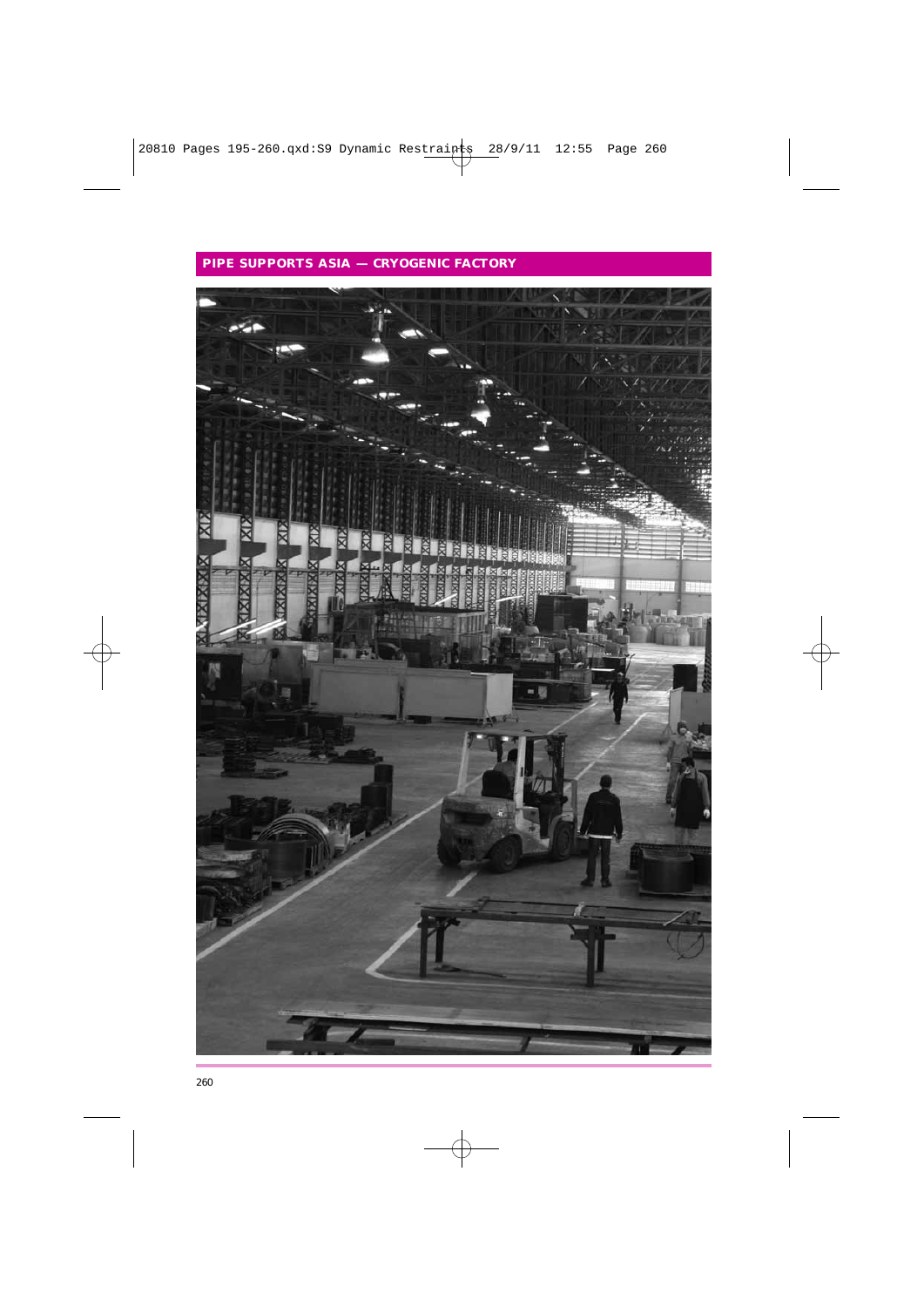

#### **INTRODUCTION**

Pipe Supports Group has developed a range of cryogenic products to meet the varying requirements of both the Piping and the Pipe Supporting Engineers. Our solutions provide options that satisfy the need of both specialists; a means to transfer the forces generated within the pipe into the surrounding structure that will not compromise the integrity of the insulation system.

Pipe Supports Group has been designing and manufacturing pipe hangers, restraints and associated equipment since 1968. We became involved in the design and development of cryogenic pipe supports in 2001 and have been instrumental in the development of the corporate standards of several major EPC's.

We have worked closely with chemical specialists to develop a range of chemicals that enable us to produce rigid high density polyurethane in densities ranging from 100 to 600kg/m3. The chemical is completely CFC and HCFC free and gives extremely low thermal conductivity combined with good compressive, flexural and tensile strength properties. Our facility in Thailand is equipped with 4 modern highpressure foam injection machines each equipped with an isocyanate tank and two polyol tanks enabling us to switch between densities very quickly ensuring maximum production flexibility.

**Isolation vs Insulation:** This discussion depends on your perspective; from the Supporting point of view these perspective, i.e., i.e., i.e., perspectively separate the steel or concrete structure of the pipe support from the extreme temperatures of the pipe.

Low temperature causes normal carbon steel to become brittle and steels to withstand very low temperatures are expensive and sometimes difficult to process.

Freezing water expands and can cause serious damage to concrete structures if the concrete is not protected.

The use of a non-metallic material as a thermal break eliminates these problems and allows us to design the structure of the hanger for ambient temperature conditions thereby resulting in a more economic solution.

From the process engineer's perspective the need to insulate the pipe from the ambient temperature is often paramount to the viability of the process; localised breakdown of the insulation system can result in very high cost and disruption to the process.

The plant engineer however requires isolation from cold temperatures for personal protection, minimisation of condensation and the avoidance of structural damage. The following extract from a spreadsheet compares the

insulation and isolation performance of HD PUF with both glass reinforced composites and Densified Wood.

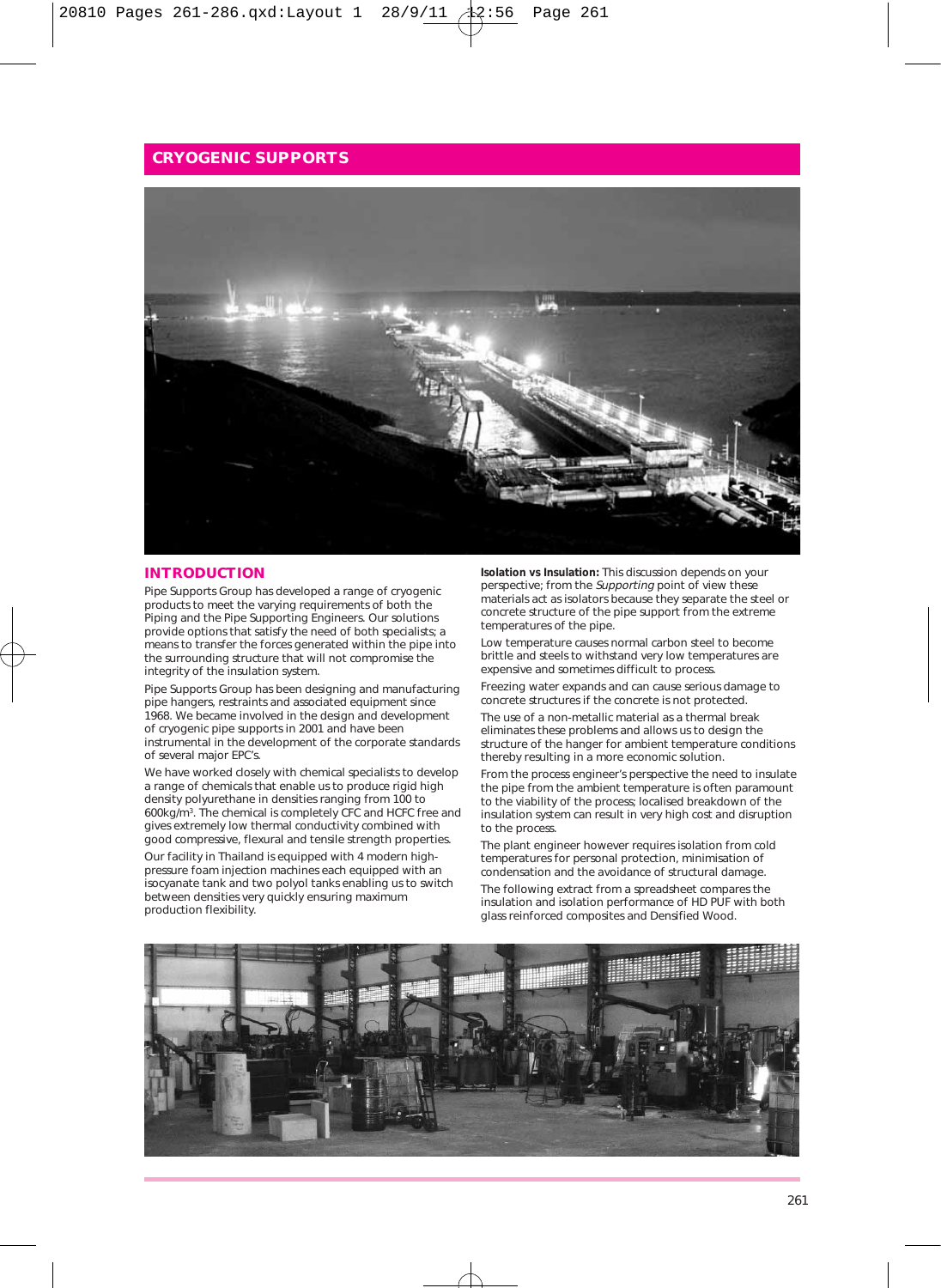### **COMPARISON OF PROPERTIES:**

|                                 |                     | <b>Basic Data</b>          |                       |       |                              | GRE                          |                          | HD PUF                       |                              |                          | <b>Densified Wood</b>        |                              |                          |
|---------------------------------|---------------------|----------------------------|-----------------------|-------|------------------------------|------------------------------|--------------------------|------------------------------|------------------------------|--------------------------|------------------------------|------------------------------|--------------------------|
| Design<br>Temp<br>$(^{\circ}C)$ | Pipe<br>O/D<br>(do) | Insu'n<br><b>Thickness</b> | Insu'n<br>O/D<br>(dn) | Dn/do | Thermal<br>Resistance<br>(R) | Heat<br>Transfer<br>Rate (q) | Surface<br>Temp.<br>(T2) | Thermal<br>Resistance<br>(R) | Heat<br>Transfer<br>Rate (q) | Surface<br>Temp.<br>(T2) | Thermal<br>Resistance<br>(R) | Heat<br>Transfer<br>Rate (q) | Surface<br>Temp.<br>(T2) |
| $-190.0$                        | 26.9                | 50                         | 126.9                 | 4.717 | 0.15                         | $-1378.63$                   | 1.76                     | 0.71                         | $-294.09$                    | 14.54                    | 0.08                         | $-2557.63$                   | $-12.12$                 |
| $-190.0$                        | 33.7                | 50                         | 133.7                 | 3.967 | 0.17                         | $-1232.16$                   | 0.75                     | 0.79                         | $-263.95$                    | 14.30                    | 0.09                         | $-2275.55$                   | $-13.86$                 |
| $-190.0$                        | 42.4                | 50                         | 142.4                 | 3.358 | 0.19                         | $-1107.76$                   | $-0.32$                  | 0.87                         | $-238.35$                    | 14.06                    | 0.10                         | $-2036.14$                   | $-15.68$                 |
| $-190.0$                        | 48.3                | 50                         | 148.3                 | 3.070 | 0.20                         | $-1046.78$                   | $-0.94$                  | 0.92                         | $-225.81$                    | 13.91                    | 0.11                         | $-1918.83$                   | $-16.72$                 |
| $-190.0$                        | 60.3                | 50                         | 160.3                 | 2.658 | 0.22                         | $-956.68$                    | $-1.99$                  | 1.00                         | $-207.27$                    | 13.67                    | 0.12                         | $-1745.57$                   | $-18.48$                 |
| $-190.0$                        | 76.1                | 50                         | 176.1                 | 2.314 | 0.24                         | $-878.25$                    | $-3.08$                  | 1.09                         | $-191.15$                    | 13.41                    | 0.13                         | $-1594.83$                   | $-20.29$                 |
| $-190.0$                        | 88.9                | 50                         | 188.9                 | 2.125 | 0.25                         | $-833.69$                    | $-3.80$                  | 1.14                         | $-182.00$                    | 13.24                    | 0.14                         | $-1509.22$                   | $-21.46$                 |
| $-190.0$                        | 101.6               | 50                         | 201.6                 | 1.984 | 0.26                         | $-799.79$                    | $-4.39$                  | 1.19                         | $-175.03$                    | 13.10                    | 0.14                         | $-1444.12$                   | $-22.43$                 |
| $-190.0$                        | 114.3               | 50                         | 214.3                 | 1.875 | 0.27                         | $-772.92$                    | $-4.90$                  | 1.23                         | $-169.52$                    | 12.98                    | 0.15                         | $-1392.51$                   | $-23.26$                 |
| $-190.0$                        | 139.7               | 50                         | 239.7                 | 1.716 | 0.28                         | $-732.94$                    | $-5.73$                  | 1.29                         | $-161.31$                    | 12.78                    | 0.16                         | $-1315.76$                   | $-24.60$                 |
| $-190.0$                        | 168.3               | 50                         | 268.3                 | 1.594 | 0.30                         | $-701.58$                    | $-6.45$                  | 1.34                         | $-154.88$                    | 12.60                    | 0.17                         | $-1255.57$                   | $-25.76$                 |
| $-190.0$                        | 193.7               | 50                         | 293.7                 | 1.516 | 0.31                         | $-681.08$                    | $-6.95$                  | 1.38                         | $-150.68$                    | 12.48                    | 0.17                         | $-1216.24$                   | $-26.56$                 |
| $-190.0$                        | 219.1               | 50                         | 319.1                 | 1.456 | 0.31                         | $-665.10$                    | $-7.37$                  | 1.41                         | $-147.40$                    | 12.38                    | 0.18                         | $-1185.59$                   | $-27.23$                 |
| $-190.0$                        | 244.5               | 50                         | 344.5                 | 1.409 | 0.32                         | $-652.29$                    | $-7.72$                  | 1.44                         | $-144.78$                    | 12.29                    | 0.18                         | $-1161.02$                   | $-27.78$                 |
| $-190.0$                        | 273.0               | 50                         | 373                   | 1.366 | 0.32                         | $-640.63$                    | $-8.05$                  | 1.46                         | $-142.39$                    | 12.21                    | 0.18                         | $-1138.67$                   | $-28.30$                 |
| $-190.0$                        | 323.9               | 50                         | 423.9                 | 1.309 | 0.33                         | $-624.72$                    | $-8.52$                  | 1.49                         | $-139.14$                    | 12.09                    | 0.19                         | $-1108.16$                   | $-29.04$                 |
| $-190.0$                        | 355.6               | 50                         | 455.6                 | 1.281 | 0.34                         | $-617.03$                    | $-8.76$                  | 1.51                         | $-137.56$                    | 12.04                    | 0.19                         | $-1093.42$                   | $-29.41$                 |
| $-190.0$                        | 406.4               | 50                         | 506.4                 | 1.246 | 0.34                         | $-607.13$                    | $-9.07$                  | 1.53                         | $-135.54$                    | 11.96                    | 0.19                         | $-1074.43$                   | $-29.90$                 |
| $-190.0$                        | 457.0               | 50                         | 557                   | 1.219 | 0.35                         | $-599.39$                    | $-9.32$                  | 1.55                         | $-133.95$                    | 11.89                    | 0.20                         | $-1059.59$                   | $-30.30$                 |
| $-190.0$                        | 508.0               | 50                         | 608                   | 1.197 | 0.35                         | $-593.10$                    | $-9.53$                  | 1.57                         | $-132.67$                    | 11.84                    | 0.20                         | $-1047.55$                   | $-30.63$                 |
| $-190.0$                        | 610.0               | 50                         | 710                   | 1.164 | 0.36                         | $-583.61$                    | $-9.86$                  | 1.59                         | $-130.73$                    | 11.76                    | 0.20                         | $-1029.36$                   | $-31.13$                 |
| $-190.0$                        | 762.0               | 50                         | 862                   | 1.131 | 0.36                         | $-574.09$                    | $-10.19$                 | 1.62                         | $-128.78$                    | 11.68                    | 0.21                         | $-1011.12$                   | $-31.66$                 |
| $-190.0$                        | 914.0               | 50                         | 1014                  | 1.109 | 0.37                         | $-567.68$                    | $-10.43$                 | 1.63                         | $-127.47$                    | 11.62                    | 0.21                         | $-998.84$                    | $-32.02$                 |
| $-190.0$                        | 1016.0              | 50                         | 1116                  | 1.098 | 0.37                         | $-564.44$                    | $-10.55$                 | 1.64                         | $-126.81$                    | 11.59                    | 0.21                         | $-992.63$                    | $-32.20$                 |

From a purely thermal perspective it can be seen that the HD PUF is considerably better at insulating the pipe than either GRE or Densified Wood however mechanically HD PUF is not as strong as the other two materials.

The property that is not shown in the above table is the load carrying capacity; comparing GRE to HD PUF the allowable compressive load for GRE is approximately 7N/mm2 whereas for HD PUF it is one-tenth that value at approximately 0.7N/mm2. Densified Wood by comparison is capable of sustaining compressive stresses up to 58N/mm2. Therefore it is clear that where good insulation is required and high loading is anticipated there has to be a compromise.

In highly loaded anchors and line stops it is often beneficial to incorporate a combination of both HD PUF and Densified Wood which allows acceptable insulation properties to be achieved and yet sustain very high loading.

The following photograph is of a line stop where the support has been fully fitted to a spool of pipe. This unit will be positioned and welded straight in to the main line pipe. Axial forces are transferred from the pipe via the flanges positioned each side of the insulation mouldings. The compressive force is transmitted through the PUF and is taken by a central flange welded to the inside of the cradle. The integrity of the insulation is maintained.



#### **HIGH DENSITY POLYURETHANE SUPPORTS**

Our High Density Polyurethane Supports utilise CFC free blowing agents in producing a moulded product with a very low isocyanurate index resulting in a virtually chloride-free composition.

Component parts are moulded to precise dimensions in sheet steel moulds manufactured to accurate tolerances. Cylindrical components are monolithically moulded in 180º segments in layers to match the line insulation system.

Where conditions permit, we can also manufacture monolithically moulded components with machined steps to match up to the line insulation system. The benefit of this construction is found in the reduced installation requirements and the avoidance of having to apply expensive mastics and adhesives in the field. It should however be noted that for LNG services it is generally necessary to have a minimum of two layers of HD PUF.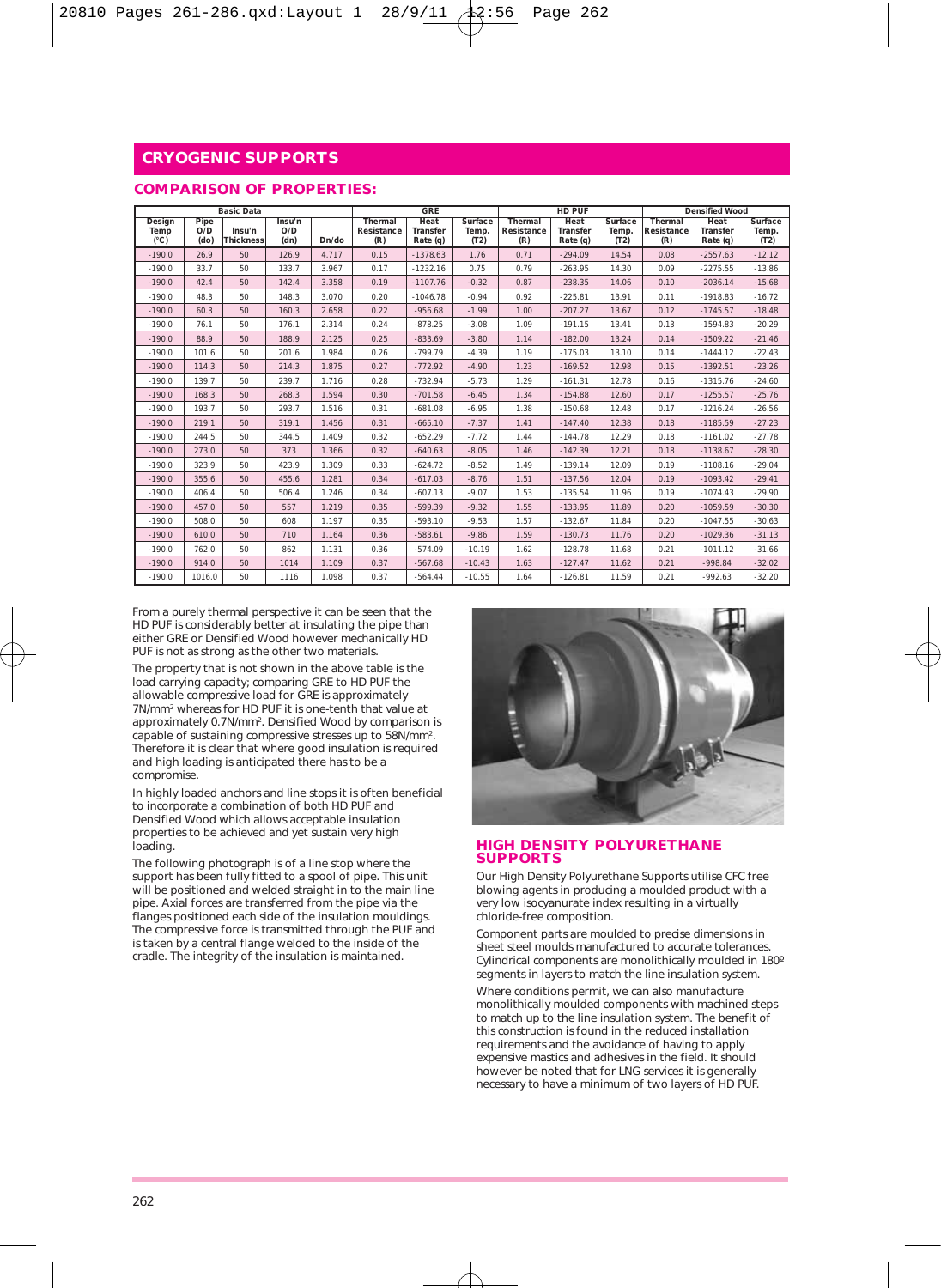#### **THERMAL AND MECHANICAL PROPERTIES OF HD PUF MATERIALS**

Testing has been carried out independently to determine the thermal conductivity, the density and the compressive strength of the HD PUF materials. Thermal conductivity was determined in accordance with ASTM C177 while density and compressive strength were determined in accordance with ASTM D1621.

The thermal conductivity at -165ºC and compressive strength of the material, at 20ºC were measured as follows

| <b>Density</b><br>$kg/m^3$ | Thermal<br>W/m.K | 1%<br>Conductivity Compressive<br>Modulus MPa   Modulus MPa   Stress MPa   Stress MPa | 2%<br><b>Compressive Compressive</b> | Ultimate | Recommended<br>Desian |  |
|----------------------------|------------------|---------------------------------------------------------------------------------------|--------------------------------------|----------|-----------------------|--|
| 160                        | 0.0205           | 0.491                                                                                 | 1.027                                | 2.04     | 0.491                 |  |
| 224                        | 0.0267           | 0.8                                                                                   | 1.8                                  | 4.44     | 0.8                   |  |
| 320                        | 0.0338           | 1.44                                                                                  | 2.95                                 | 7.704    | 1.44                  |  |
| 500                        | 0.0372           | 3.15                                                                                  | 6.69                                 | 15.54    | 3.15                  |  |

#### **DESIGN CONSIDERATIONS**

Cryogenic pipe supports are required to perform three distinct functions -

- To support the pipe by restraining it against static and thermally generated forces.
- To isolate the pipe from the supporting structure.
- To maintain the thermal conditions within the pipe.

To carry out these functions effectively the support must combine strength with good thermal properties; high density polyurethane foam offers a good combination of both allowing for reasonably compact designs to be achieved.

Of primary importance is protection against the ingress of moisture, which if allowed to occur will cause a build up of ice around the pipe and a consequent break-down of the thermal insulation. Ultimately icing will lead to failure of the support.

Therefore consideration for providing a vapour seal, for layering of the insulation and for fit-up to line insulation must be given to ensure the thermal integrity of the support.

The table provides guidance for layering of the insulation material; it shall be confirmed with the insulation contractor in order to ensure compatibility between support and line insulation.

Where multi-layering is necessary, radial joints are staggered to avoid potential break-down of the vapour seal.

The vapour seal is provided by the correct selection and use of cryogenic adhesives, sealant mastics and the application of a proprietary vapour barrier of the following types —

| <b>Insulation Thickness</b><br>(mm) | <b>Layer Construction</b><br>(mm) |
|-------------------------------------|-----------------------------------|
| 25                                  | 25                                |
| 30                                  | 30                                |
| 40                                  | 40                                |
| 50                                  | 50                                |
| 60                                  | 30/30                             |
| 70                                  | 30/40                             |
| 80                                  | 40/40                             |
| 90                                  | 50/40                             |
| 100                                 | 50/50                             |
| 110                                 | 50/60                             |
| 120                                 | 30/40/50                          |
| 130                                 | 30/50/50                          |
| 140                                 | 40/50/50                          |
| 150                                 | 50/50/50                          |
| 160                                 | 50/60/50                          |
| 170                                 | 50/70/50                          |
| 180                                 | 50/80/50                          |
| 190                                 | 50/90/50                          |
| 200                                 | 50/100/50                         |
| 210                                 | 50/50/60/50                       |
| 220                                 | 50/50/70/50                       |
| 230                                 | 50/50/80/50                       |
| 240                                 | 50/50/90/50                       |
| 250                                 | 50/50/100/50                      |

Cryogenic Adhesive selected for the range of operating temperatures.

Sealant Mastic used to prevent ingress of moisture at joints and edges.

Foil vapour barrier, applied to the external surface of the insulation to provide primary resistance to moisture ingress.

All exposed surfaces of HD PUF where the high density skin has been removed are coated with sealant mastic to prevent damage by moisture ingress during the installation phase.

Protection of the vapour barrier is provided by the use of a suitable thin gauge steel or aluminium wrap.

Materials such as aluminium sheet 0.4-0.8mm thick, stainless steel sheet 0.6-0.8mm thick or various grades of coated carbon steel are suitable for this purpose and are usually dictated by the main insulation specification.

It is common practice for the layers of insulation in the lower half of the support to be factory bonded together. In order to ensure optimum 'fit-up' to pipe we use only a narrow strip of adhesive along the length of the PUF between each layer. This enables the multi-layered cradle to behave like a 'leaf-spring' and flex to accommodate any irregularities in both the pipe and cradle shape.

Please refer to the explanation of this further on in this text.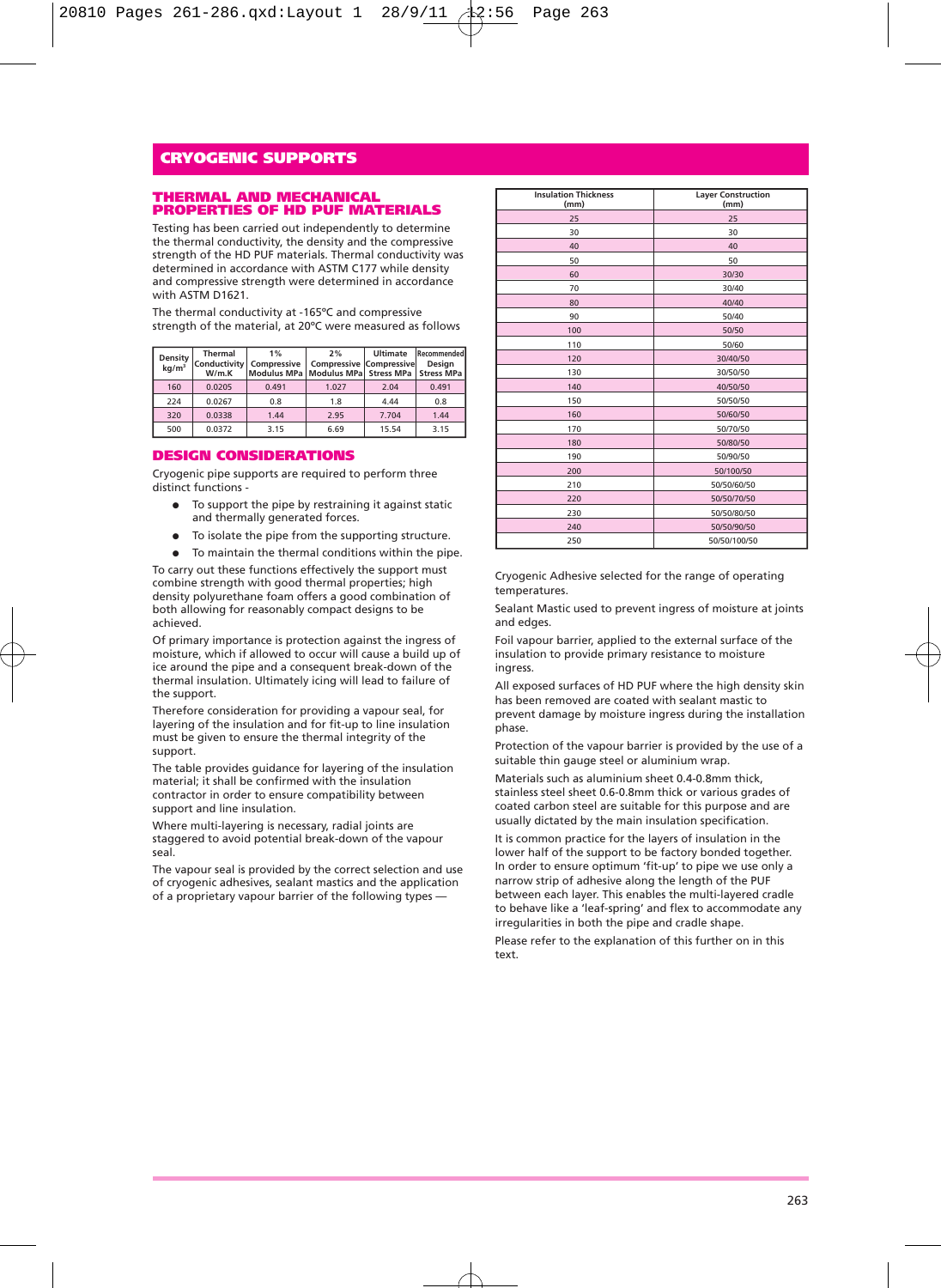HD PUF is supplied in the following densities —

| <b>Pipe Size</b><br>(NB) | Lower Cradle<br>(kq/m <sup>3</sup> ) | <b>Upper Cradle</b><br>(kq/m <sup>3</sup> )<br><b>Resting type</b> | <b>Upper Cradle</b><br>(kq/m <sup>3</sup> )<br><b>Line Stops</b><br>and Anchors |
|--------------------------|--------------------------------------|--------------------------------------------------------------------|---------------------------------------------------------------------------------|
| Up to 150                | 160 (Natural)                        | 160                                                                | 160                                                                             |
| 200 to 600               | 224 (Red)                            | 160                                                                | 224                                                                             |
| Over 600                 | 320 (Green)                          | 160                                                                | 320                                                                             |
| Special Needs            | 500 (Natural)                        | 500                                                                | 500                                                                             |

The different densities are coloured to allow easy identification at site. Layers are stepped in length by a minimum of 25mm (not more than 60mm) both circumferentially and longitudinally to allow fit-up to line insulation.

With regard to load capacities of foam components, consideration must be given to all forces being exerted on the pipe support and the respective bearing areas of either the pipe/foam interface or the foam/clamp interface. The allowable design stresses suggested in the previous text have been used to generate the load capacity and thermal tables that follow.

For special supports, line stops and anchors we utilize ANSYS finite element analysis to help us provide the optimum solution.





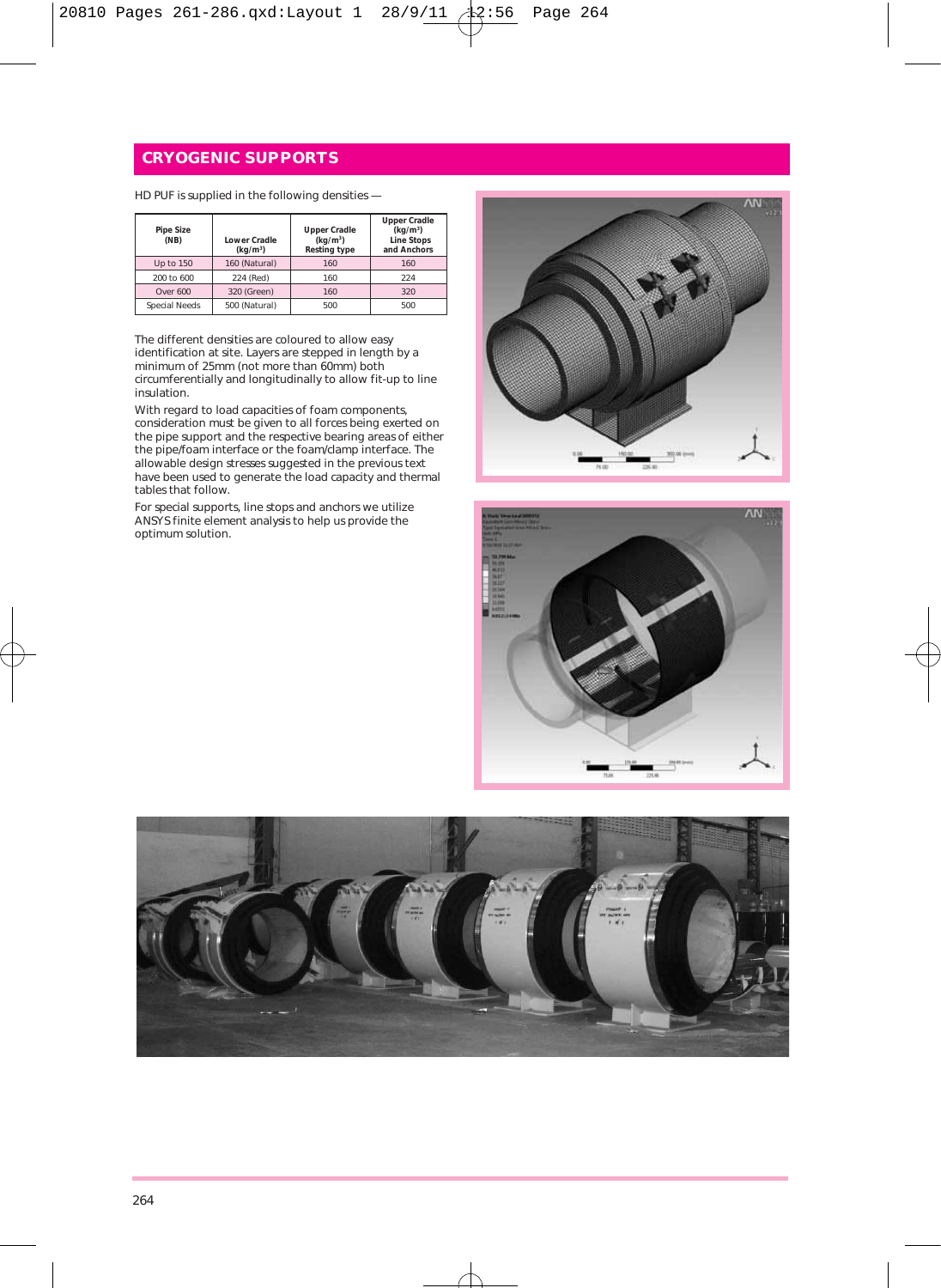|  |  | OUTSIDE DIAMETER OF INSULATION INSERTS |  |
|--|--|----------------------------------------|--|
|--|--|----------------------------------------|--|

| <b>Thickness</b> | Insulation    | 25    | 30    | 40    | 50    | 60             | 70    | 80             | 90             | 100   | 110            | 120   | 130   |
|------------------|---------------|-------|-------|-------|-------|----------------|-------|----------------|----------------|-------|----------------|-------|-------|
| Pipe<br>O/D      | No.<br>Layers | 1     | 1     | 1     | 1     | $\overline{2}$ | 2     | $\overline{2}$ | $\overline{2}$ | 2     | $\overline{2}$ | 3     | з     |
| 21.3             | 15NB          | 71.3  | 81.3  | 101.3 | 121.3 | 141.3          | 161.3 | 181.3          | 201.3          | 221.3 | 241.3          | 261.3 | 281.3 |
| 26.9             | 20NB          | 76.9  | 86.9  | 106.9 | 126.9 | 146.9          | 166.9 | 186.9          | 206.9          | 226.9 | 246.9          | 266.9 | 286.9 |
| 33.7             | 25NB          | 83.7  | 93.7  | 113.7 | 133.7 | 153.7          | 173.7 | 193.7          | 213.7          | 233.7 | 253.7          | 273.7 | 293.7 |
| 42.4             | 32NB          | 92.4  | 102.4 | 122.4 | 142.4 | 162.4          | 182.4 | 202.4          | 222.4          | 242.4 | 262.4          | 282.4 | 302.4 |
| 48.3             | 40NB          | 98.3  | 108.3 | 128.3 | 148.3 | 168.3          | 188.3 | 208.3          | 228.3          | 248.3 | 268.3          | 288.3 | 308.3 |
| 60.3             | 50NB          | 110.3 | 120.3 | 140.3 | 160.3 | 180.3          | 200.3 | 220.3          | 240.3          | 260.3 | 280.3          | 300.3 | 320.3 |
| 76.1             | 65NB          | 126.1 | 136.1 | 156.1 | 176.1 | 196.1          | 216.1 | 236.1          | 256.1          | 276.1 | 296.1          | 316.1 | 336.1 |
| 88.9             | 80NB          | 138.9 | 148.9 | 168.9 | 188.9 | 208.9          | 228.9 | 248.9          | 268.9          | 288.9 | 308.9          | 328.9 | 348.9 |
| 114.3            | <b>100NB</b>  | 164.3 | 174.3 | 194.3 | 214.3 | 234.3          | 254.3 | 274.3          | 294.3          | 314.3 | 334.3          | 354.3 | 374.3 |
| 139.7            | <b>125NB</b>  | 189.7 | 199.7 | 219.7 | 239.7 | 259.7          | 279.7 | 299.7          | 319.7          | 339.7 | 359.7          | 379.7 | 399.7 |
| 168.3            | <b>150NB</b>  | 218.3 | 228.3 | 248.3 | 268.3 | 288.3          | 308.3 | 328.3          | 348.3          | 368.3 | 388.3          | 408.3 | 428.3 |
| 193.7            | 175NB         | 243.7 | 253.7 | 273.7 | 293.7 | 313.7          | 333.7 | 353.7          | 373.7          | 393.7 | 413.7          | 433.7 | 453.7 |
| 219.1            | <b>200NB</b>  | 269.1 | 279.1 | 299.1 | 319.1 | 339.1          | 359.1 | 379.1          | 399.1          | 419.1 | 439.1          | 459.1 | 479.1 |
| 244.5            | 225NB         | 294.5 | 304.5 | 324.5 | 344.5 | 364.5          | 384.5 | 404.5          | 424.5          | 444.5 | 464.5          | 484.5 | 504.5 |
| 273              | <b>250NB</b>  | 323   | 333   | 353   | 373   | 393            | 413   | 433            | 453            | 473   | 493            | 513   | 533   |
| 323.9            | 300NB         | 373.9 | 383.9 | 403.9 | 423.9 | 443.9          | 463.9 | 483.9          | 503.9          | 523.9 | 543.9          | 563.9 | 583.9 |
| 355.6            | 350NB         | 405.6 | 415.6 | 435.6 | 455.6 | 475.6          | 495.6 | 515.6          | 535.6          | 555.6 | 575.6          | 595.6 | 615.6 |
| 406.4            | 400NB         | 456.4 | 466.4 | 486.4 | 506.4 | 526.4          | 546.4 | 566.4          | 586.4          | 606.4 | 626.4          | 646.4 | 666.4 |
| 457              | 450NB         | 507   | 517   | 537   | 557   | 577            | 597   | 617            | 637            | 657   | 677            | 697   | 717   |
| 508              | 500NB         | 558   | 568   | 588   | 608   | 628            | 648   | 668            | 688            | 708   | 728            | 748   | 768   |
| 559              | 550NB         | 609   | 619   | 639   | 659   | 679            | 699   | 719            | 739            | 759   | 779            | 799   | 819   |
| 610              | 600NB         | 660   | 670   | 690   | 710   | 730            | 750   | 770            | 790            | 810   | 830            | 850   | 870   |
| 660              | 650NB         | 710   | 720   | 740   | 760   | 780            | 800   | 820            | 840            | 860   | 880            | 900   | 920   |
| 711.2            | 700NB         | 761.2 | 771.2 | 791.2 | 811.2 | 831.2          | 851.2 | 871.2          | 891.2          | 911.2 | 931.2          | 951.2 | 971.2 |
| 762              | <b>750NB</b>  | 812   | 822   | 842   | 862   | 882            | 902   | 922            | 942            | 962   | 982            | 1002  | 1022  |
| 813              | <b>800NB</b>  | 863   | 873   | 893   | 913   | 933            | 953   | 973            | 993            | 1013  | 1033           | 1053  | 1073  |
| 864              | 850NB         | 914   | 924   | 944   | 964   | 984            | 1004  | 1024           | 1044           | 1064  | 1084           | 1104  | 1124  |
| 914              | 900NB         | 964   | 974   | 994   | 1014  | 1034           | 1054  | 1074           | 1094           | 1114  | 1134           | 1154  | 1174  |
| 965.2            | 950NB         | 1015  | 1025  | 1045  | 1065  | 1085           | 1105  | 1125           | 1145           | 1165  | 1185           | 1205  | 1225  |
| 1016             | 1000NB        | 1066  | 1076  | 1096  | 1116  | 1136           | 1156  | 1176           | 1196           | 1216  | 1236           | 1256  | 1276  |
| 1067             | 1050NB        | 1117  | 1127  | 1147  | 1167  | 1187           | 1207  | 1227           | 1247           | 1267  | 1287           | 1307  | 1327  |
| 1219             | <b>1200NB</b> | 1269  | 1279  | 1299  | 1319  | 1339           | 1359  | 1379           | 1399           | 1419  | 1439           | 1459  | 1479  |
| 1422             | 1400NB        | 1472  | 1482  | 1502  | 1522  | 1542           | 1562  | 1582           | 1602           | 1622  | 1642           | 1662  | 1682  |
| 1626             | 1600NB        | 1676  | 1686  | 1706  | 1726  | 1746           | 1766  | 1786           | 1806           | 1826  | 1846           | 1866  | 1886  |

**NB.** The inside diameter of the PUF insulation is moulded within the following limits –

(Pipe Outside Diameter x 101%) +3mm/-0mm

To compensate for gaps between pipe and PUF we provide a clearance at the longitudinal joint as follows —

| Pipe O/D < 355.6mm           | $Clearance = 6mm$  |
|------------------------------|--------------------|
| $323.9 <$ Pipe O/D $<$ 660mm | $Clearance = 9mm$  |
| $610 <$ Pipe O/D < 1016mm    | $Clearance = 12mm$ |
| Pipe $O/D > 914$ mm          | $Clearance = 20mm$ |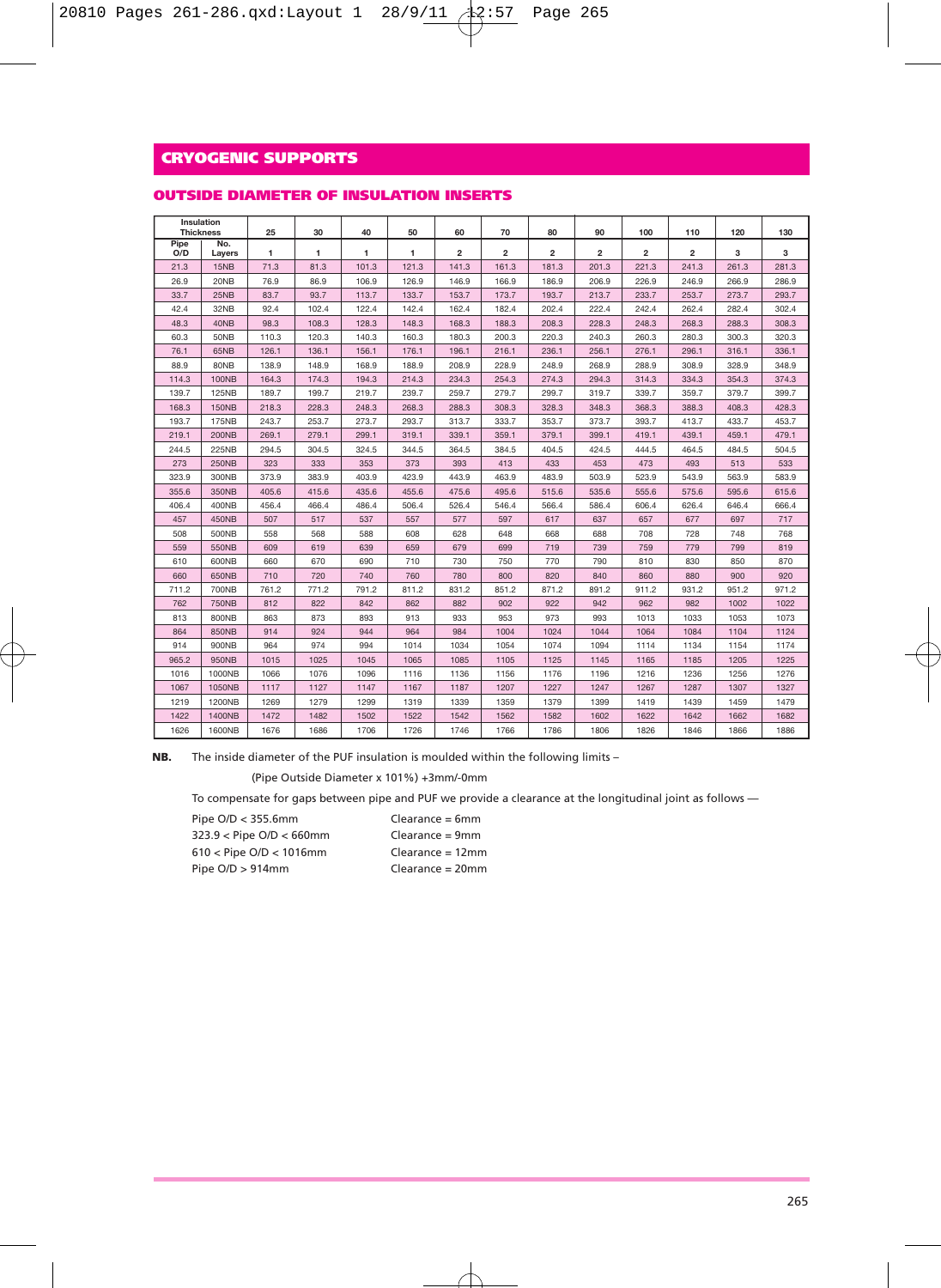| OUTSIDE DIAMETER OF INSULATION INSERTS: |  |  |
|-----------------------------------------|--|--|
|-----------------------------------------|--|--|

|             | Insulation<br><b>Thickness</b> | 140   | 150   | 160   | 170   | 180   | 190   | 200   | 210   | 220   | 230   | 240   | 250   |
|-------------|--------------------------------|-------|-------|-------|-------|-------|-------|-------|-------|-------|-------|-------|-------|
| Pipe<br>O/D | No.<br>Layers                  | 3     | 3     | з     | 3     | 3     | 3     | 3     | 4     | 4     | 4     | 4     | 4     |
| 21.3        | 15NB                           | 301.3 | 321.3 | 341.3 | 361.3 | 381.3 | 401.3 | 421.3 | 441.3 | 461.3 | 481.3 | 501.3 | 521.3 |
| 26.9        | 20NB                           | 306.9 | 326.9 | 346.9 | 366.9 | 386.9 | 406.9 | 426.9 | 446.9 | 466.9 | 486.9 | 506.9 | 526.9 |
| 33.7        | 25NB                           | 313.7 | 333.7 | 353.7 | 373.7 | 393.7 | 413.7 | 433.7 | 453.7 | 473.7 | 493.7 | 513.7 | 533.7 |
| 42.4        | 32NB                           | 322.4 | 342.4 | 362.4 | 382.4 | 402.4 | 422.4 | 442.4 | 462.4 | 482.4 | 502.4 | 522.4 | 542.4 |
| 48.3        | 40NB                           | 328.3 | 348.3 | 368.3 | 388.3 | 408.3 | 428.3 | 448.3 | 468.3 | 488.3 | 508.3 | 528.3 | 548.3 |
| 60.3        | <b>50NB</b>                    | 340.3 | 360.3 | 380.3 | 400.3 | 420.3 | 440.3 | 460.3 | 480.3 | 500.3 | 520.3 | 540.3 | 560.3 |
| 76.1        | 65NB                           | 356.1 | 376.1 | 396.1 | 416.1 | 436.1 | 456.1 | 476.1 | 496.1 | 516.1 | 536.1 | 556.1 | 576.1 |
| 88.9        | 80NB                           | 368.9 | 388.9 | 408.9 | 428.9 | 448.9 | 468.9 | 488.9 | 508.9 | 528.9 | 548.9 | 568.9 | 588.9 |
| 114.3       | <b>100NB</b>                   | 394.3 | 414.3 | 434.3 | 454.3 | 474.3 | 494.3 | 514.3 | 534.3 | 554.3 | 574.3 | 594.3 | 614.3 |
| 139.7       | <b>125NB</b>                   | 419.7 | 439.7 | 459.7 | 479.7 | 499.7 | 519.7 | 539.7 | 559.7 | 579.7 | 599.7 | 619.7 | 639.7 |
| 168.3       | <b>150NB</b>                   | 448.3 | 468.3 | 488.3 | 508.3 | 528.3 | 548.3 | 568.3 | 588.3 | 608.3 | 628.3 | 648.3 | 668.3 |
| 193.7       | <b>175NB</b>                   | 473.7 | 493.7 | 513.7 | 533.7 | 553.7 | 573.7 | 593.7 | 613.7 | 633.7 | 653.7 | 673.7 | 693.7 |
| 219.1       | <b>200NB</b>                   | 499.1 | 519.1 | 539.1 | 559.1 | 579.1 | 599.1 | 619.1 | 639.1 | 659.1 | 679.1 | 699.1 | 719.1 |
| 244.5       | 225NB                          | 524.5 | 544.5 | 564.5 | 584.5 | 604.5 | 624.5 | 644.5 | 664.5 | 684.5 | 704.5 | 724.5 | 744.5 |
| 273         | <b>250NB</b>                   | 553   | 573   | 593   | 613   | 633   | 653   | 673   | 693   | 713   | 733   | 753   | 773   |
| 323.9       | 300NB                          | 603.9 | 623.9 | 643.9 | 663.9 | 683.9 | 703.9 | 723.9 | 743.9 | 763.9 | 783.9 | 803.9 | 823.9 |
| 355.6       | 350NB                          | 635.6 | 655.6 | 675.6 | 695.6 | 715.6 | 735.6 | 755.6 | 775.6 | 795.6 | 815.6 | 835.6 | 855.6 |
| 406.4       | 400NB                          | 686.4 | 706.4 | 726.4 | 746.4 | 766.4 | 786.4 | 806.4 | 826.4 | 846.4 | 866.4 | 886.4 | 906.4 |
| 457         | 450NB                          | 737   | 757   | 777   | 797   | 817   | 837   | 857   | 877   | 897   | 917   | 937   | 957   |
| 508         | 500NB                          | 788   | 808   | 828   | 848   | 868   | 888   | 908   | 928   | 948   | 968   | 988   | 1008  |
| 559         | 550NB                          | 839   | 859   | 879   | 899   | 919   | 939   | 959   | 979   | 999   | 1019  | 1039  | 1059  |
| 610         | 600NB                          | 890   | 910   | 930   | 950   | 970   | 990   | 1010  | 1030  | 1050  | 1070  | 1090  | 1110  |
| 660         | 650NB                          | 940   | 960   | 980   | 1000  | 1020  | 1040  | 1060  | 1080  | 1100  | 1120  | 1140  | 1160  |
| 711.2       | 700NB                          | 991.2 | 1011  | 1031  | 1051  | 1071  | 1091  | 1111  | 1131  | 1151  | 1171  | 1191  | 1211  |
| 762         | <b>750NB</b>                   | 1042  | 1062  | 1082  | 1102  | 1122  | 1142  | 1162  | 1182  | 1202  | 1222  | 1242  | 1262  |
| 813         | 800NB                          | 1093  | 1113  | 1133  | 1153  | 1173  | 1193  | 1213  | 1233  | 1253  | 1273  | 1293  | 1313  |
| 864         | 850NB                          | 1144  | 1164  | 1184  | 1204  | 1224  | 1244  | 1264  | 1284  | 1304  | 1324  | 1344  | 1364  |
| 914         | 900NB                          | 1194  | 1214  | 1234  | 1254  | 1274  | 1294  | 1314  | 1334  | 1354  | 1374  | 1394  | 1414  |
| 965.2       | 950NB                          | 1245  | 1265  | 1285  | 1305  | 1325  | 1345  | 1365  | 1385  | 1405  | 1425  | 1465  | 1485  |
| 1016        | 1000NB                         | 1296  | 1316  | 1336  | 1356  | 1376  | 1396  | 1416  | 1436  | 1456  | 1476  | 1496  | 1516  |
| 1067        | 1050NB                         | 1347  | 1367  | 1387  | 1407  | 1427  | 1447  | 1467  | 1487  | 1507  | 1527  | 1547  | 1567  |
| 1219        | 1200NB                         | 1499  | 1519  | 1539  | 1559  | 1579  | 1599  | 1619  | 1639  | 1659  | 1679  | 1699  | 1719  |
| 1422        | 1400NB                         | 1702  | 1722  | 1742  | 1762  | 1782  | 1802  | 1822  | 1842  | 1862  | 1882  | 1902  | 1922  |
| 1626        | 1600NB                         | 1906  | 1926  | 1946  | 1966  | 1986  | 2006  | 2026  | 2046  | 2066  | 2086  | 2106  | 2126  |

**NB.** The inside diameter of the PUF insulation is moulded within the following limits –

(Pipe Outside Diameter x 101%) +3mm/-0mm

To compensate for gaps between pipe and PUF we provide a clearance at the longitudinal joint as follows —

| Pipe O/D < 355.6mm           | $Clearance = 6mm$  |
|------------------------------|--------------------|
| $323.9 <$ Pipe O/D $<$ 660mm | $Clearance = 9mm$  |
| $610 <$ Pipe O/D $<$ 1016mm  | $Clearance = 12mm$ |
| Pipe $O/D > 914$ mm          | $Clearance = 20mm$ |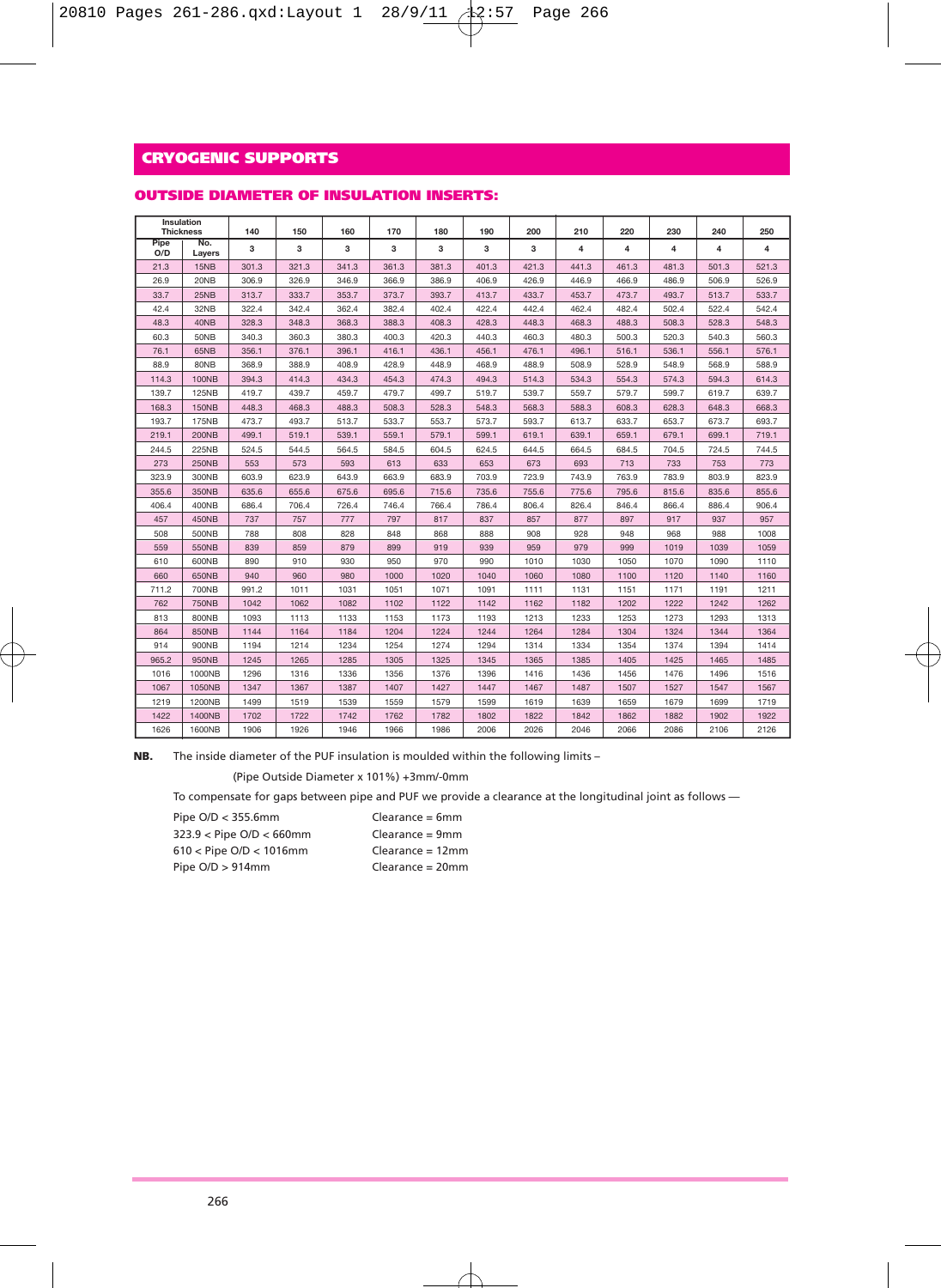| Insul, Thick     | 25               | 30         | 40         | 50         | 60         | 70         | 80         | 90         | 100        | 110        | 120        | 130        |
|------------------|------------------|------------|------------|------------|------------|------------|------------|------------|------------|------------|------------|------------|
| Pipe O/D<br>(do) | $T_2(^{\circ}C)$ | $T_2 (°C)$ | $T_2 (°C)$ | $T_2 (°C)$ | $T_2 (°C)$ | $T_2 (°C)$ | $T_2 (°C)$ | $T_2 (°C)$ | $T_2 (°C)$ | $T_2 (°C)$ | $T_2 (°C)$ | $T_2 (°C)$ |
| 26.9             | 9.76             | 11.41      | 13.40      | 14.54      | 15.26      | 15.75      | 16.10      | 16.37      | 16.58      | 16.74      | 16.87      | 16.98      |
| 33.7             | 9.28             | 11.01      | 13.10      | 14.30      | 15.07      | 15.59      | 15,97      | 16.26      | 16.48      | 16.65      | 16.80      | 16.92      |
| 42.4             | 8.79             | 10.59      | 12.79      | 14.06      | 14.87      | 15.43      | 15.83      | 16.14      | 16.37      | 16.56      | 16.71      | 16.84      |
| 48.3             | 8.53             | 10.36      | 12.61      | 13.91      | 14.75      | 15.33      | 15.75      | 16.06      | 16.31      | 16.50      | 16.66      | 16.79      |
| 60.3             | 8.09             | 9.98       | 12.31      | 13.67      | 14.55      | 15.16      | 15.60      | 15.93      | 16.19      | 16.40      | 16.57      | 16.71      |
| 76.1             | 7.65             | 9.59       | 12.00      | 13.41      | 14.33      | 14.97      | 15.44      | 15.79      | 16.07      | 16.29      | 16.47      | 16.62      |
| 88.9             | 7.38             | 9.35       | 11.79      | 13.24      | 14.19      | 14.85      | 15.33      | 15.70      | 15.98      | 16.21      | 16.40      | 16.56      |
| 101.6            | 7.17             | 9.15       | 11.63      | 13.10      | 14.06      | 14.74      | 15.23      | 15.61      | 15.91      | 16.15      | 16.34      | 16.50      |
| 114.3            | 6.99             | 8.98       | 11.49      | 12.98      | 13.96      | 14.65      | 15.15      | 15.54      | 15.84      | 16.09      | 16.28      | 16.45      |
| 139.7            | 6.70             | 8.72       | 11.26      | 12.78      | 13.78      | 14.49      | 15.01      | 15.41      | 15.73      | 15.98      | 16.19      | 16.36      |
| 168.3            | 6.47             | 8.50       | 11.06      | 12.60      | 13.63      | 14.35      | 14.89      | 15.30      | 15.62      | 15.89      | 16.10      | 16.28      |
| 193.7            | 6.31             | 8.34       | 10.92      | 12.48      | 13.51      | 14.25      | 14.79      | 15.21      | 15.55      | 15.81      | 16.04      | 16.22      |
| 219.1            | 6.18             | 8.22       | 10.81      | 12.38      | 13.42      | 14.16      | 14.72      | 15.14      | 15.48      | 15.75      | 15,98      | 16.17      |
| 244.5            | 6.07             | 8.12       | 10.72      | 12.29      | 13.34      | 14.09      | 14.65      | 15.08      | 15.42      | 15.70      | 15.93      | 16.12      |
| 273.0            | 5.97             | 8.02       | 10.63      | 12.21      | 13.27      | 14.02      | 14.59      | 15.02      | 15.37      | 15.65      | 15.88      | 16.07      |
| 323.9            | 5.84             | 7.89       | 10.50      | 12.09      | 13.16      | 13.92      | 14.49      | 14.93      | 15.28      | 15.57      | 15.81      | 16.00      |
| 355.6            | 5.77             | 7.82       | 10.44      | 12.04      | 13.10      | 13.87      | 14.44      | 14.89      | 15.24      | 15.53      | 15.77      | 15.97      |
| 406.4            | 5.68             | 7.74       | 10.36      | 11.96      | 13.03      | 13,80      | 14.38      | 14.82      | 15.18      | 15.47      | 15.71      | 15.92      |
| 457.0            | 5.61             | 7.67       | 10.29      | 11.89      | 12.97      | 13.74      | 14.32      | 14.77      | 15.13      | 15.43      | 15.67      | 15.87      |
| 508.0            | 5.56             | 7.61       | 10.24      | 11.84      | 12.92      | 13.70      | 14.28      | 14.73      | 15.09      | 15.39      | 15.63      | 15.84      |
| 610.0            | 5.47             | 7.53       | 10.15      | 11.76      | 12.84      | 13.62      | 14.20      | 14.66      | 15.02      | 15.32      | 15.57      | 15.78      |
| 762.0            | 5.38             | 7.44       | 10.07      | 11.68      | 12.76      | 13.54      | 14.13      | 14.59      | 14.95      | 15.25      | 15.50      | 15.71      |
| 914.0            | 5.32             | 7.38       | 10.01      | 11.62      | 12.70      | 13.48      | 14.07      | 14.53      | 14.90      | 15.20      | 15.45      | 15.67      |
| 965.2            | 5.30             | 7.36       | 9.99       | 11.60      | 12.69      | 13.47      | 14.06      | 14.52      | 14.89      | 15.19      | 15.44      | 15.65      |
| 1016.0           | 5.29             | 7.34       | 9.98       | 11.59      | 12.67      | 13.46      | 14.05      | 14.51      | 14.87      | 15.18      | 15.43      | 15.64      |
| 1066.8           | 5.28             | 7.33       | 9.96       | 11.57      | 12.66      | 13.44      | 14.03      | 14.49      | 14.86      | 15.17      | 15.42      | 15.63      |
| 1219.2           | 5.24             | 7.30       | 9.93       | 11.54      | 12.63      | 13.41      | 14.00      | 14.46      | 14.83      | 15.14      | 15.39      | 15.60      |
| 1422.4           | 5.21             | 7.26       | 9.89       | 11.51      | 12.59      | 13.38      | 13.97      | 14.43      | 14.80      | 15.11      | 15.36      | 15.57      |
| 1625.6           | 5.18             | 7.24       | 9.87       | 11.48      | 12.57      | 13.35      | 13.94      | 14.41      | 14.78      | 15.08      | 15.34      | 15.55      |

#### **INSULATION THICKNESS SELECTION CHARTS**

Ambient Temperature T<sub>m</sub> = 18°C, Fluid Temperature = -190°C, Medium Emissivity (f = 8W/m<sup>2</sup>K) Wind Velocity = 3m/second

The above data is applicable to cylindrical insulation and is based upon the following formulae

|       | Thermal Resistance R(m <sup>2</sup> K/W)   |                                                                 | $=d_n/(f.d_n)+{(d_n/k)}.ln(d_n/d_n)\times 10^{3}$ |  |  |  |
|-------|--------------------------------------------|-----------------------------------------------------------------|---------------------------------------------------|--|--|--|
|       | Rate of Heat Transfer q(W/m <sup>2</sup> ) |                                                                 | $=$ $(T_1 - T_m)$ .R                              |  |  |  |
|       | Surface Temperature T <sub>2</sub> (°C)    |                                                                 | $T_m + {q.d./(f.d_n)}$                            |  |  |  |
| Where | $d_{\alpha}$<br>$d_n$<br>т.                | $=$ Pipe O/Dia.<br>$=$ Insulation O/Dia.<br>= Pipe Temperature. | $-$ The ambient temperature of the air            |  |  |  |

 $T_m$  = The ambient temperature of the air.<br> $T_2$  = Surface temperature of the insulatio  $=$  Surface temperature of the insulation.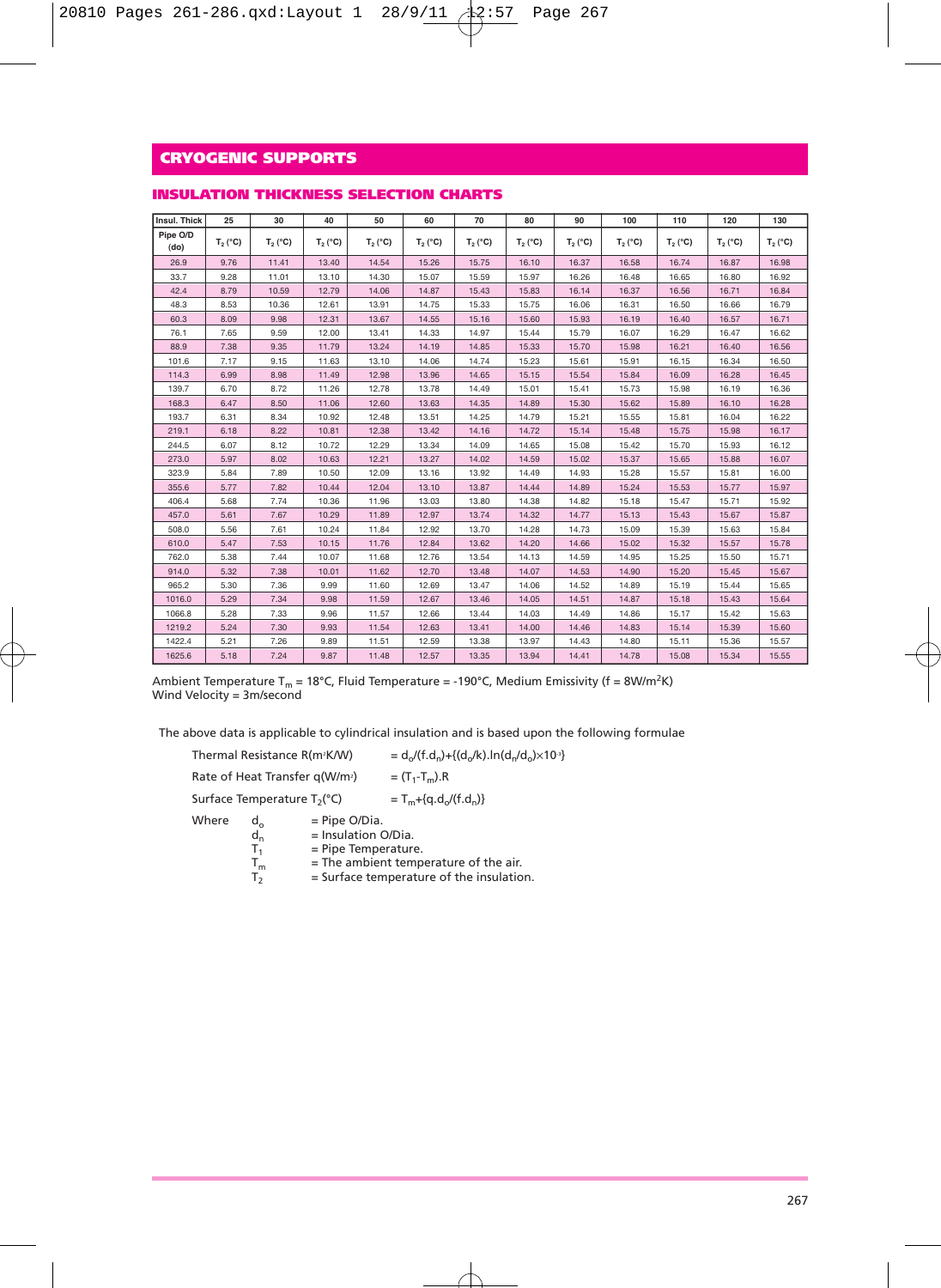#### **INSULATION THICKNESS SELECTION CHARTS**

| Insul. Thick     | 140        | 150        | 160        | 170        | 180        | 190        | 200        | 210        | 220        | 230        | 240        | 250        |
|------------------|------------|------------|------------|------------|------------|------------|------------|------------|------------|------------|------------|------------|
| Pipe O/D<br>(do) | $T_2 (°C)$ | $T_2 (°C)$ | $T_2 (°C)$ | $T_2 (°C)$ | $T_2 (°C)$ | $T_2 (°C)$ | $T_2 (°C)$ | $T_2 (°C)$ | $T_2 (°C)$ | $T_2 (°C)$ | $T_2 (°C)$ | $T_2 (°C)$ |
| 26.9             | 17.08      | 17.15      | 17.22      | 17.28      | 17.33      | 17.37      | 17.41      | 17.45      | 17.48      | 17.51      | 17.54      | 17.56      |
| 33.7             | 17.01      | 17.10      | 17.17      | 17.23      | 17.29      | 17.33      | 17.38      | 17.41      | 17.45      | 17.48      | 17.51      | 17.53      |
| 42.4             | 16.95      | 17.04      | 17.11      | 17.18      | 17.24      | 17.29      | 17.33      | 17.37      | 17.41      | 17.44      | 17.47      | 17.50      |
| 48.3             | 16.90      | 17.00      | 17.08      | 17.15      | 17.21      | 17.26      | 17.31      | 17.35      | 17.39      | 17.42      | 17.45      | 17.48      |
| 60.3             | 16.83      | 16.93      | 17.01      | 17.09      | 17.15      | 17.21      | 17.26      | 17.31      | 17.35      | 17.38      | 17.42      | 17.45      |
| 76.1             | 16.75      | 16.85      | 16.94      | 17.02      | 17.09      | 17.15      | 17.21      | 17.26      | 17.30      | 17.34      | 17.38      | 17.41      |
| 88.9             | 16.69      | 16.80      | 16.89      | 16.98      | 17.05      | 17.11      | 17.17      | 17.22      | 17.27      | 17.31      | 17.35      | 17.38      |
| 101.6            | 16.64      | 16.75      | 16.85      | 16.94      | 17.01      | 17.08      | 17.14      | 17.19      | 17.24      | 17.28      | 17.32      | 17.35      |
| 114.3            | 16.59      | 16.71      | 16.81      | 16.90      | 16.98      | 17.05      | 17.11      | 17.16      | 17.21      | 17.25      | 17.29      | 17.33      |
| 139.7            | 16.51      | 16.63      | 16.74      | 16.83      | 16.92      | 16.99      | 17.05      | 17.11      | 17.16      | 17.21      | 17.25      | 17.29      |
| 168.3            | 16.43      | 16.56      | 16.68      | 16.77      | 16.86      | 16.93      | 17.00      | 17.06      | 17.12      | 17.17      | 17.21      | 17.25      |
| 193.7            | 16.38      | 16.51      | 16.63      | 16.73      | 16.81      | 16.89      | 16.96      | 17.02      | 17.08      | 17.13      | 17.18      | 17.22      |
| 219.1            | 16.33      | 16.46      | 16.58      | 16.68      | 16.78      | 16.86      | 16.93      | 16.99      | 17.05      | 17.10      | 17.15      | 17.19      |
| 244.5            | 16.28      | 16.42      | 16.54      | 16.65      | 16.74      | 16.82      | 16.90      | 16.96      | 17.02      | 17.07      | 17.12      | 17.17      |
| 273.0            | 16.24      | 16.38      | 16.50      | 16.61      | 16.71      | 16.79      | 16.86      | 16.93      | 16.99      | 17.05      | 17.10      | 17.14      |
| 323.9            | 16.17      | 16.32      | 16.44      | 16.55      | 16.65      | 16.74      | 16.82      | 16.89      | 16.95      | 17.00      | 17.06      | 17.10      |
| 355.6            | 16.14      | 16.29      | 16.41      | 16.53      | 16.62      | 16.71      | 16.79      | 16.86      | 16.92      | 16.98      | 17.03      | 17.08      |
| 406.4            | 16.09      | 16.24      | 16.37      | 16.48      | 16.58      | 16.67      | 16.75      | 16.82      | 16.89      | 16.95      | 17.00      | 17.05      |
| 457.0            | 16.05      | 16.20      | 16.33      | 16.45      | 16.55      | 16.64      | 16.72      | 16.79      | 16.86      | 16.92      | 16.97      | 17.02      |
| 508.0            | 16.01      | 16.17      | 16.30      | 16.42      | 16.52      | 16.61      | 16.69      | 16.77      | 16.83      | 16.90      | 16.95      | 17.00      |
| 610.0            | 15.96      | 16.11      | 16.25      | 16.37      | 16.47      | 16.56      | 16.65      | 16.72      | 16.79      | 16.85      | 16.91      | 16.96      |
| 762.0            | 15.90      | 16.05      | 16.19      | 16.31      | 16.42      | 16.51      | 16.60      | 16.67      | 16.74      | 16.81      | 16.86      | 16.92      |
| 914.0            | 15.85      | 16.01      | 16.14      | 16.27      | 16.37      | 16.47      | 16.56      | 16.63      | 16.71      | 16.77      | 16.83      | 16.88      |
| 965.2            | 15.84      | 15.99      | 16.13      | 16.25      | 16.36      | 16.46      | 16.55      | 16.62      | 16.69      | 16.76      | 16.82      | 16.87      |
| 1016.0           | 15.83      | 15.98      | 16.12      | 16.24      | 16.35      | 16.45      | 16.54      | 16.61      | 16.68      | 16.75      | 16.81      | 16.86      |
| 1066.8           | 15.81      | 15.97      | 16.11      | 16.23      | 16.34      | 16.44      | 16.53      | 16.60      | 16.68      | 16.74      | 16.80      | 16.86      |
| 1219.2           | 15.79      | 15.95      | 16.09      | 16.21      | 16.32      | 16.41      | 16.50      | 16.58      | 16.65      | 16.72      | 16.78      | 16.83      |
| 1422.4           | 15.76      | 15.92      | 16.06      | 16.18      | 16.29      | 16.39      | 16.48      | 16.56      | 16.63      | 16.69      | 16.75      | 16.81      |
| 1625.6           | 15.74      | 15.90      | 16.04      | 16.16      | 16.27      | 16.37      | 16.46      | 16.54      | 16.61      | 16.67      | 16.74      | 16.79      |

Ambient Temperature T<sub>m</sub> = 18°C, Fluid Temperature = -190°C, Medium Emissivity (f = 8W/m<sup>2</sup>K)<br>Wind Velocity = 3m/second

Surface Coefficient (f W/m<sup>2</sup>K) is dependent upon the emissivity of the outer surface of the insulation and can be approximated as follows —

| <b>Wind Speed</b>                                                | <b>Still Air</b> | 3m/sec | 10m/sec |  |
|------------------------------------------------------------------|------------------|--------|---------|--|
| Low Emissivity - Bright metal, polished aluminium.               | 5.7              | 15.5   | 36      |  |
| Medium Emissivity - Zinc / aluminium coated or galvanised steel. |                  | 18     | 38      |  |
| High Emissivity - Matt black surfaces, plastic coated metals.    | 10               | 20     | 40      |  |

The above data is applicable to cylindrical insulation and is based upon the following formulae

|       | Thermal Resistance R(m <sup>2</sup> K/W)                           |                                                                 | $=d_0/(f.d_n)+{(d_0/k)}.ln(d_n/d_0)\times 10^{3}$                                 |  |  |  |  |
|-------|--------------------------------------------------------------------|-----------------------------------------------------------------|-----------------------------------------------------------------------------------|--|--|--|--|
|       | Rate of Heat Transfer q(W/m <sup>2</sup> )                         |                                                                 | $=$ $(T_1 - T_m)$ .R                                                              |  |  |  |  |
|       | Surface Temperature T <sub>2</sub> (°C)                            |                                                                 | $T_m + {q.d.}/(f.d_n)$                                                            |  |  |  |  |
| Where | $d_{\alpha}$<br>$d_n$<br>T <sub>1</sub><br>$T_m$<br>T <sub>2</sub> | $=$ Pipe O/Dia.<br>$=$ Insulation O/Dia.<br>= Pipe Temperature. | = The ambient temperature of the air.<br>= Surface temperature of the insulation. |  |  |  |  |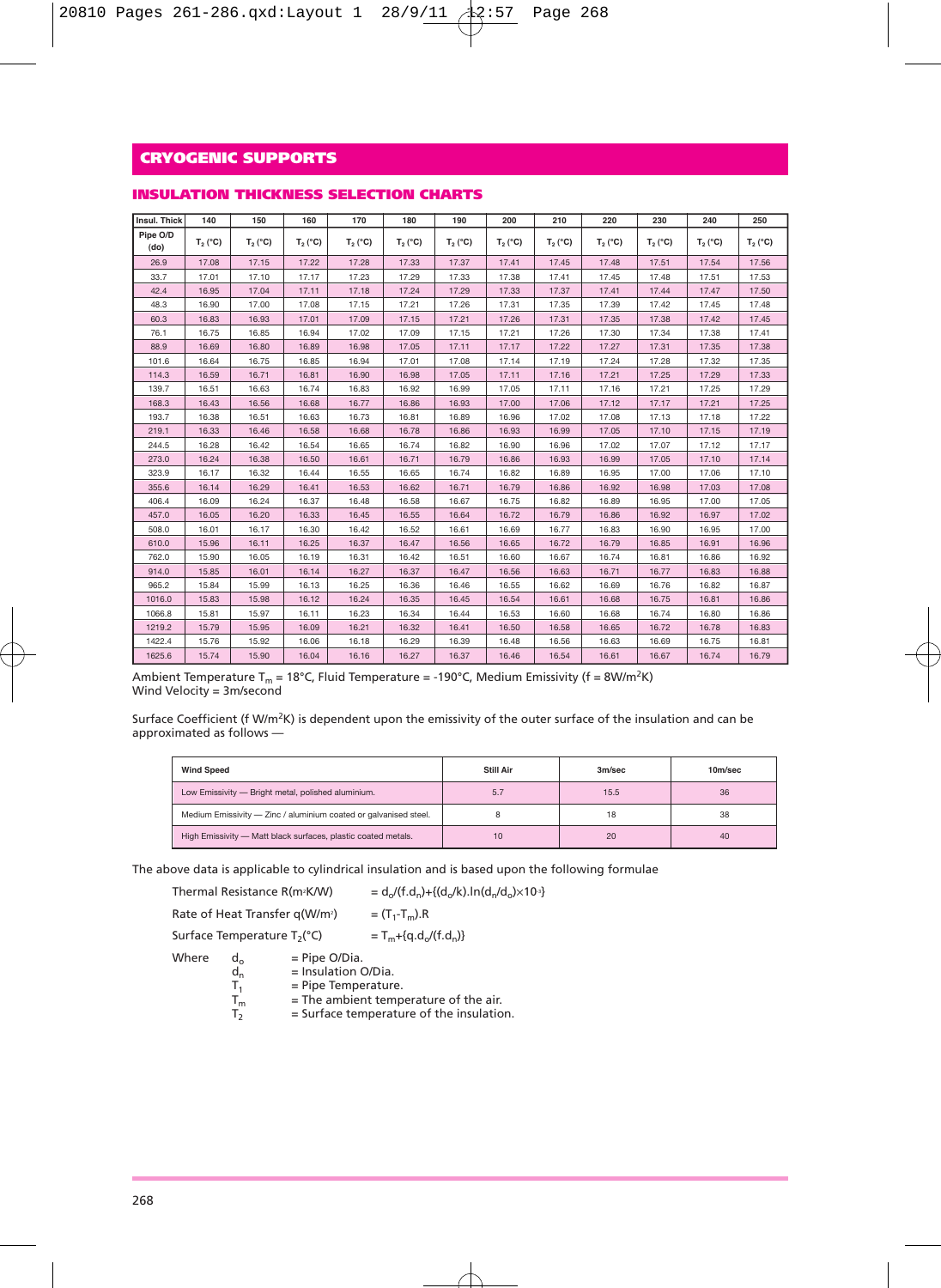| Insul. Thick     | 25         | 30         | 40         | 50         | 60         | 70         | 80         | 90         | 100        | 110        | 120        | 130        |
|------------------|------------|------------|------------|------------|------------|------------|------------|------------|------------|------------|------------|------------|
| Pipe O/D<br>(do) | $T_2 (°C)$ | $T_2 (°C)$ | $T_2 (°C)$ | $T_2 (°C)$ | $T_2 (°C)$ | $T_2 (°C)$ | $T_2 (°C)$ | $T_2 (°C)$ | $T_2 (°C)$ | $T_2 (°C)$ | $T_2 (°C)$ | $T_2 (°C)$ |
| 26.9             | 15.76      | 17.22      | 19.27      | 20.44      | 21.18      | 21.68      | 22.05      | 22.32      | 22.54      | 22.70      | 22.84      | 22.95      |
| 33.7             | 15.28      | 16.81      | 18.96      | 20.20      | 20.98      | 21.52      | 21.91      | 22.21      | 22.44      | 22.62      | 22.76      | 22.88      |
| 42.4             | 14.79      | 16.38      | 18.64      | 19.94      | 20.78      | 21.35      | 21.77      | 22.08      | 22.33      | 22.52      | 22.68      | 22.81      |
| 48.3             | 14.53      | 16.14      | 18.46      | 19.80      | 20.66      | 21.25      | 21.68      | 22.01      | 22.26      | 22.46      | 22.62      | 22.76      |
| 60.3             | 14.09      | 15.75      | 18.14      | 19.54      | 20.45      | 21.07      | 21.53      | 21.87      | 22.14      | 22.36      | 22.53      | 22.67      |
| 76.1             | 13.65      | 15.35      | 17.82      | 19.28      | 20.22      | 20.88      | 21.36      | 21.73      | 22.01      | 22.24      | 22.43      | 22.58      |
| 88.9             | 13.38      | 15.10      | 17.62      | 19.10      | 20.08      | 20.75      | 21.25      | 21.63      | 21.93      | 22.16      | 22.35      | 22.52      |
| 101.6            | 13.17      | 14.89      | 17.44      | 18.96      | 19.95      | 20.64      | 21.16      | 21.54      | 21.85      | 22.09      | 22.29      | 22.46      |
| 114.3            | 12.99      | 14.72      | 17.30      | 18.83      | 19.84      | 20.55      | 21.07      | 21.47      | 21.78      | 22.03      | 22.24      | 22.41      |
| 139.7            | 12.70      | 14.45      | 17.06      | 18.63      | 19.66      | 20.39      | 20.93      | 21.34      | 21.66      | 21.92      | 22.14      | 22.32      |
| 168.3            | 12.47      | 14.22      | 16.86      | 18.45      | 19.50      | 20.24      | 20.80      | 21.22      | 21.56      | 21.82      | 22.05      | 22.23      |
| 193.7            | 12.31      | 14.06      | 16.72      | 18.32      | 19.39      | 20.14      | 20.70      | 21.13      | 21.48      | 21.75      | 21.98      | 22.17      |
| 219.1            | 12.18      | 13.94      | 16.60      | 18.21      | 19.29      | 20.05      | 20.62      | 21.06      | 21.41      | 21.69      | 21.92      | 22.11      |
| 244.5            | 12.07      | 13.83      | 16.51      | 18.13      | 19.21      | 19.98      | 20.55      | 21.00      | 21.35      | 21.63      | 21.87      | 22.07      |
| 273.0            | 11.97      | 13.73      | 16.42      | 18.04      | 19.13      | 19.91      | 20.49      | 20.94      | 21.29      | 21.58      | 21.82      | 22.02      |
| 323.9            | 11.84      | 13.60      | 16.29      | 17.92      | 19.02      | 19.80      | 20.39      | 20.84      | 21.21      | 21.50      | 21.74      | 21.95      |
| 355.6            | 11.77      | 13.53      | 16.22      | 17.86      | 18.96      | 19.75      | 20.34      | 20.80      | 21.16      | 21.46      | 21.70      | 21.91      |
| 406.4            | 11.68      | 13.44      | 16.14      | 17.78      | 18.89      | 19.68      | 20.27      | 20.73      | 21.10      | 21.40      | 21.65      | 21.86      |
| 457.0            | 11.61      | 13.37      | 16.07      | 17.72      | 18.83      | 19.62      | 20.22      | 20.68      | 21.05      | 21.35      | 21.60      | 21.81      |
| 508.0            | 11.56      | 13.31      | 16.01      | 17.66      | 18.77      | 19.57      | 20.17      | 20.64      | 21.01      | 21.31      | 21.56      | 21.78      |
| 610.0            | 11.47      | 13.22      | 15.93      | 17.58      | 18.69      | 19.49      | 20.10      | 20.56      | 20.94      | 21.25      | 21.50      | 21.72      |
| 762.0            | 11.38      | 13.13      | 15.84      | 17.49      | 18.61      | 19.41      | 20.02      | 20.49      | 20.87      | 21.17      | 21.43      | 21.65      |
| 914.0            | 11.32      | 13.07      | 15.78      | 17.43      | 18.55      | 19.35      | 19.96      | 20.43      | 20.81      | 21.12      | 21.38      | 21.60      |
| 965.2            | 11.30      | 13.05      | 15.76      | 17.42      | 18.53      | 19.34      | 19.95      | 20.42      | 20.80      | 21.11      | 21.37      | 21.59      |
| 1016.0           | 11.29      | 13.04      | 15.74      | 17.40      | 18.52      | 19.32      | 19.93      | 20,40      | 20.78      | 21.10      | 21.35      | 21.57      |
| 1066.8           | 11.28      | 13.02      | 15.73      | 17.39      | 18.51      | 19.31      | 19.92      | 20.39      | 20.77      | 21.08      | 21.34      | 21.56      |
| 1219.2           | 11.24      | 12.99      | 15.70      | 17.35      | 18.47      | 19.28      | 19.89      | 20.36      | 20.74      | 21.05      | 21.31      | 21.53      |
| 1422.4           | 11.21      | 12.95      | 15.66      | 17.32      | 18.44      | 19.24      | 19.85      | 20.33      | 20.71      | 21.02      | 21.28      | 21.50      |
| 1625.6           | 11.18      | 12.93      | 15.63      | 17.29      | 18.41      | 19.22      | 19.83      | 20.30      | 20.68      | 21.00      | 21.26      | 21.48      |

#### **INSULATION THICKNESS SELECTION CHARTS**

Ambient Temperature T<sub>m</sub> = 24°C, Fluid Temperature = -190°C, Medium Emissivity (f = 8W/m<sup>2</sup>K)<br>Wind Velocity = 3m/second

The above data is applicable to cylindrical insulation and is based upon the following formulae

|       | Thermal Resistance R(m <sup>2</sup> K/W)      |                                                               | $=d_{\alpha}/(f.d_{\alpha})+\{(d_{\alpha}/k).ln(d_{\alpha}/d_{\alpha})\times10^{-3}\}$ |  |  |  |  |
|-------|-----------------------------------------------|---------------------------------------------------------------|----------------------------------------------------------------------------------------|--|--|--|--|
|       | Rate of Heat Transfer q(W/m <sup>2</sup> )    |                                                               | $=$ $(T_1 - T_m)$ .R                                                                   |  |  |  |  |
|       | Surface Temperature T <sub>2</sub> (°C)       |                                                               | $T_m + {q.d./(f.d_n)}$                                                                 |  |  |  |  |
| Where | $d_{\alpha}$<br>$d_n$<br>T1<br>T <sub>m</sub> | $=$ Pipe O/Dia.<br>= Insulation O/Dia.<br>= Pipe Temperature. | $=$ The ambient temperature of the air.                                                |  |  |  |  |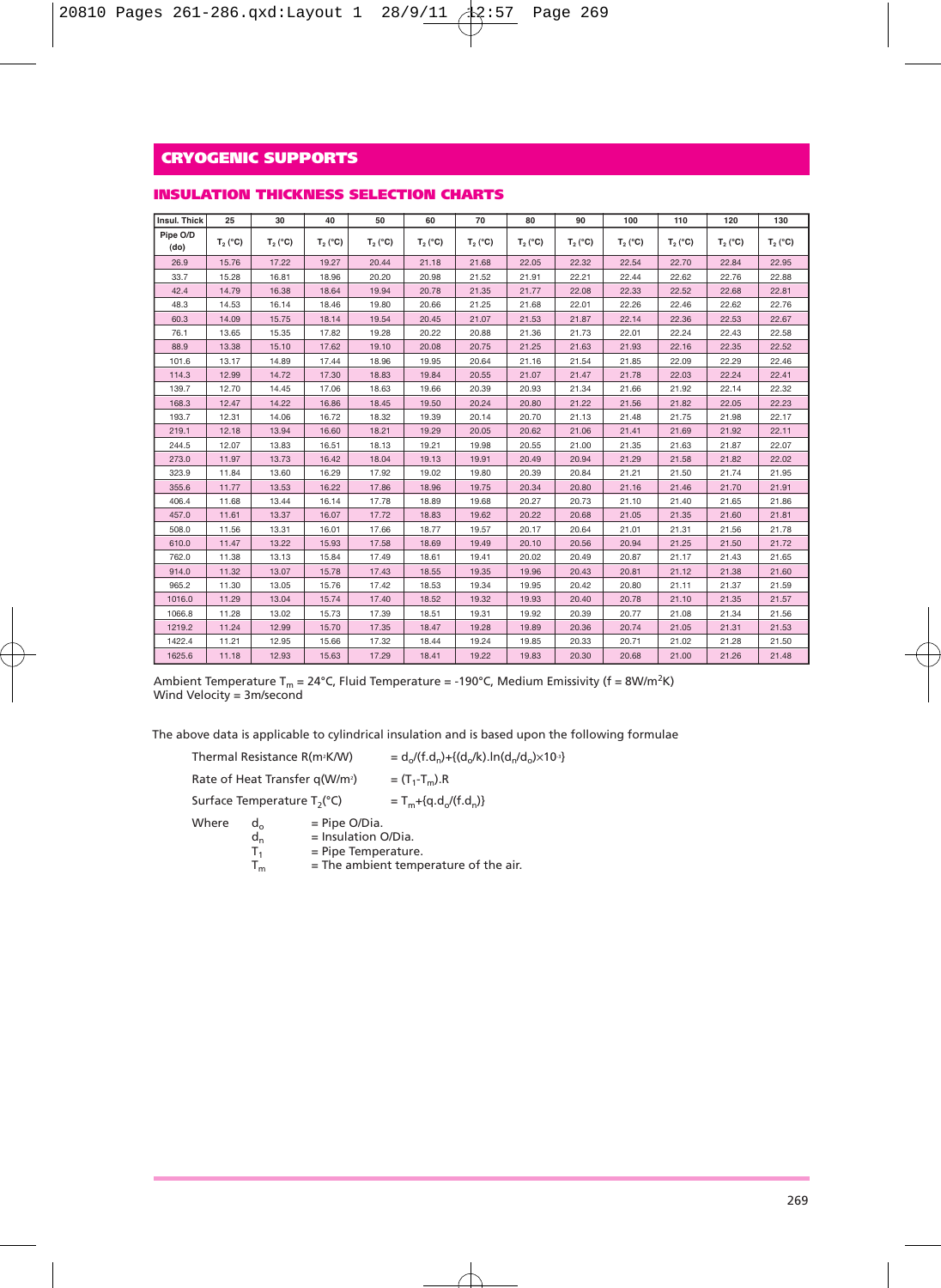| INSULATION THICKNESS SELECTION CHARTS |  |
|---------------------------------------|--|
|---------------------------------------|--|

| Insul. Thick     | 140        | 150              | 160              | 170        | 180        | 190              | 200        | 210              | 220        | 230        | 240        | 250        |
|------------------|------------|------------------|------------------|------------|------------|------------------|------------|------------------|------------|------------|------------|------------|
| Pipe O/D<br>(do) | $T_2 (°C)$ | $T_2(^{\circ}C)$ | $T_2(^{\circ}C)$ | $T_2 (°C)$ | $T_2 (°C)$ | $T_2(^{\circ}C)$ | $T_2 (°C)$ | $T_2(^{\circ}C)$ | $T_2 (°C)$ | $T_2 (°C)$ | $T_2 (°C)$ | $T_2 (°C)$ |
| 26.9             | 23.05      | 23.13            | 23.20            | 23.26      | 23.31      | 23.36            | 23.40      | 23.43            | 23.47      | 23.50      | 23.52      | 23.55      |
| 33.7             | 22.99      | 23.07            | 23.15            | 23.21      | 23.27      | 23.31            | 23.36      | 23.40            | 23.43      | 23.46      | 23.49      | 23.52      |
| 42.4             | 22.91      | 23.01            | 23.09            | 23.16      | 23.22      | 23.27            | 23.31      | 23.36            | 23.39      | 23.43      | 23.46      | 23.49      |
| 48.3             | 22.87      | 22.97            | 23.05            | 23.12      | 23.18      | 23.24            | 23.29      | 23.33            | 23.37      | 23.41      | 23.44      | 23.47      |
| 60.3             | 22.80      | 22.90            | 22.99            | 23.06      | 23.13      | 23.19            | 23.24      | 23.29            | 23.33      | 23.37      | 23.40      | 23.43      |
| 76.1             | 22.71      | 22.82            | 22.91            | 23.00      | 23.07      | 23.13            | 23.19      | 23.24            | 23.28      | 23.32      | 23.36      | 23.39      |
| 88.9             | 22.65      | 22.76            | 22.86            | 22.95      | 23.02      | 23.09            | 23.15      | 23.20            | 23.25      | 23.29      | 23.33      | 23.36      |
| 101.6            | 22.60      | 22.72            | 22.82            | 22.91      | 22.98      | 23.05            | 23.11      | 23.17            | 23.22      | 23.26      | 23.30      | 23.34      |
| 114.3            | 22.55      | 22.67            | 22.78            | 22.87      | 22.95      | 23.02            | 23.08      | 23.14            | 23.19      | 23.23      | 23.27      | 23.31      |
| 139.7            | 22.47      | 22.59            | 22.71            | 22.80      | 22.89      | 22.96            | 23.03      | 23.09            | 23.14      | 23.19      | 23.23      | 23.27      |
| 168.3            | 22.39      | 22.52            | 22.64            | 22.74      | 22.83      | 22.90            | 22.97      | 23.04            | 23.09      | 23.14      | 23.19      | 23.23      |
| 193.7            | 22.33      | 22.47            | 22.59            | 22.69      | 22.78      | 22.86            | 22.93      | 23.00            | 23.05      | 23.11      | 23.15      | 23.20      |
| 219.1            | 22.28      | 22.42            | 22.54            | 22.65      | 22.74      | 22.82            | 22.90      | 22.96            | 23.02      | 23.08      | 23.12      | 23.17      |
| 244.5            | 22.23      | 22.38            | 22.50            | 22.61      | 22.70      | 22.79            | 22.86      | 22.93            | 22.99      | 23.05      | 23.10      | 23.14      |
| 273.0            | 22.19      | 22.33            | 22.46            | 22.57      | 22.67      | 22.75            | 22.83      | 22.90            | 22.96      | 23.02      | 23.07      | 23.12      |
| 323.9            | 22.12      | 22.27            | 22.40            | 22.51      | 22.61      | 22.70            | 22.78      | 22.85            | 22.92      | 22.98      | 23.03      | 23.08      |
| 355.6            | 22.08      | 22.24            | 22.37            | 22.48      | 22.58      | 22.67            | 22.75      | 22.83            | 22.89      | 22.95      | 23.01      | 23.05      |
| 406.4            | 22.04      | 22.19            | 22.32            | 22.44      | 22.54      | 22.63            | 22.72      | 22.79            | 22.86      | 22.92      | 22.97      | 23.02      |
| 457.0            | 21.99      | 22.15            | 22.28            | 22.40      | 22.51      | 22.60            | 22.68      | 22.76            | 22.83      | 22.89      | 22.94      | 23.00      |
| 508.0            | 21.96      | 22.11            | 22.25            | 22.37      | 22.48      | 22.57            | 22.66      | 22.73            | 22.80      | 22.86      | 22.92      | 22.97      |
| 610.0            | 21.90      | 22.06            | 22.20            | 22.32      | 22.43      | 22.52            | 22.61      | 22.69            | 22.76      | 22.82      | 22.88      | 22.93      |
| 762.0            | 21.83      | 22.00            | 22.14            | 22.26      | 22.37      | 22.47            | 22.55      | 22.63            | 22.71      | 22.77      | 22.83      | 22.89      |
| 914.0            | 21.79      | 21.95            | 22.09            | 22.22      | 22.33      | 22.43            | 22.51      | 22.60            | 22.67      | 22.73      | 22.79      | 22.85      |
| 965.2            | 21.77      | 21.94            | 22.08            | 22.20      | 22.32      | 22.41            | 22.50      | 22.58            | 22.66      | 22.72      | 22.78      | 22.84      |
| 1016.0           | 21.76      | 21.93            | 22.07            | 22.19      | 22.30      | 22.40            | 22.49      | 22.57            | 22.65      | 22.71      | 22.77      | 22.83      |
| 1066.8           | 21.75      | 21.91            | 22.06            | 22.18      | 22.29      | 22.39            | 22.48      | 22.56            | 22.64      | 22.70      | 22.77      | 22.82      |
| 1219.2           | 21.72      | 21.89            | 22.03            | 22.16      | 22.27      | 22.37            | 22.46      | 22.54            | 22.61      | 22.68      | 22.74      | 22.80      |
| 1422.4           | 21.69      | 21.86            | 22.00            | 22.13      | 22.24      | 22.34            | 22.43      | 22.51            | 22.59      | 22.66      | 22.72      | 22.78      |
| 1625.6           | 21.67      | 21.83            | 21.98            | 22.11      | 22.22      | 22.32            | 22.41      | 22.49            | 22.57      | 22.64      | 22.70      | 22.76      |

Ambient Temperature T<sub>m</sub> = 24°C, Fluid Temperature = -190°C, Medium Emissivity (f = 8W/m<sup>2</sup>K)<br>Wind Velocity = 3m/second

The above data is applicable to cylindrical insulation and is based upon the following formulae

|       | Thermal Resistance R(m <sup>2</sup> K/W)   |                                                                 | = $d_o/(f.d_o)+{(d_o/k)}.ln(d_o/d_o) \times 10^{3}$                               |  |  |  |  |
|-------|--------------------------------------------|-----------------------------------------------------------------|-----------------------------------------------------------------------------------|--|--|--|--|
|       | Rate of Heat Transfer q(W/m <sup>2</sup> ) |                                                                 | $=$ $(T_1 - T_m)$ .R                                                              |  |  |  |  |
|       | Surface Temperature T <sub>2</sub> (°C)    |                                                                 | $T_m + {q.d.}/(f.d_n)$                                                            |  |  |  |  |
| Where | d,<br>$d_n$<br>$T_{1}$<br>$T_m$<br>т,      | $=$ Pipe O/Dia.<br>$=$ Insulation O/Dia.<br>= Pipe Temperature. | = The ambient temperature of the air.<br>= Surface temperature of the insulation. |  |  |  |  |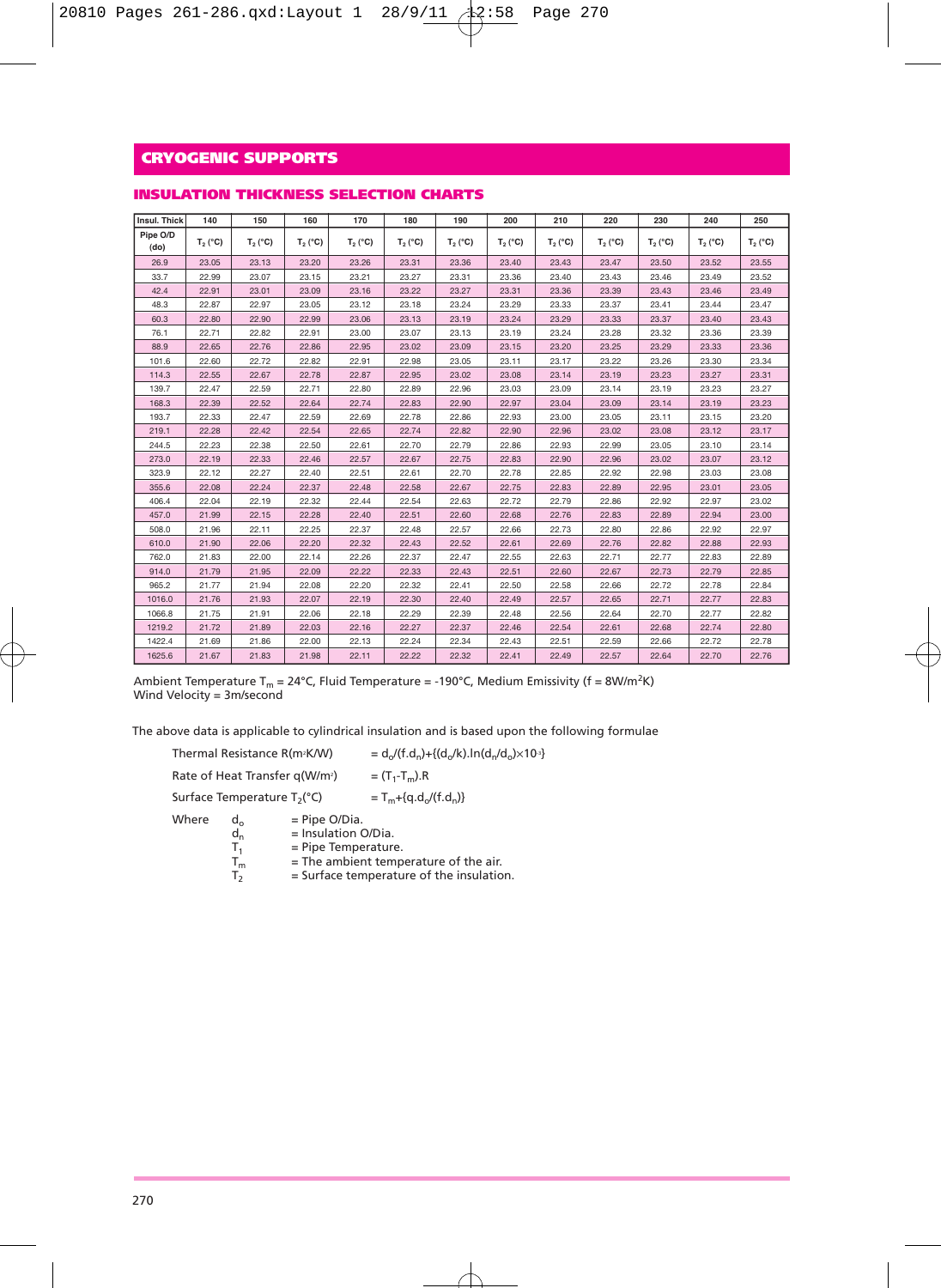| Insul. Thick     | 25         | 30         | 40         | 50         | 60         | 70               | 80         | 90         | 100        | 110        | 120        | 130        |
|------------------|------------|------------|------------|------------|------------|------------------|------------|------------|------------|------------|------------|------------|
| Pipe O/D<br>(do) | $T_2 (°C)$ | $T_2 (°C)$ | $T_2 (°C)$ | $T_2 (°C)$ | $T_2 (°C)$ | $T_2(^{\circ}C)$ | $T_2 (°C)$ | $T_2 (°C)$ | $T_2 (°C)$ | $T_2 (°C)$ | $T_2 (°C)$ | $T_2 (°C)$ |
| 26.9             | 9.76       | 14.07      | 15.26      | 15.94      | 16.36      | 16.66            | 16.87      | 17.03      | 17.15      | 17.25      | 17.33      | 17.39      |
| 33.7             | 9.28       | 13.83      | 15.08      | 15.80      | 16.25      | 16.57            | 16.79      | 16.96      | 17.09      | 17.20      | 17.28      | 17.35      |
| 42.4             | 8.79       | 13.59      | 14.89      | 15.65      | 16.13      | 16.47            | 16.71      | 16.89      | 17.03      | 17.14      | 17.23      | 17.31      |
| 48.3             | 8.53       | 13.45      | 14.79      | 15.56      | 16.06      | 16.41            | 16.66      | 16.85      | 16.99      | 17.11      | 17.20      | 17.28      |
| 60.3             | 8.09       | 13.22      | 14.61      | 15.42      | 15.94      | 16.30            | 16.57      | 16.77      | 16.92      | 17.05      | 17.15      | 17.23      |
| 76.1             | 7.65       | 12.99      | 14.42      | 15.26      | 15.81      | 16.19            | 16.47      | 16.68      | 16.85      | 16.98      | 17.09      | 17.18      |
| 88.9             | 7.38       | 12.84      | 14.30      | 15.16      | 15.73      | 16.12            | 16.41      | 16.63      | 16,80      | 16.93      | 17.05      | 17.14      |
| 101.6            | 7.17       | 12.72      | 14.20      | 15.08      | 15.65      | 16.06            | 16.35      | 16.58      | 16.75      | 16.89      | 17.01      | 17.11      |
| 114.3            | 6.99       | 12.62      | 14.12      | 15.01      | 15.59      | 16.00            | 16.30      | 16.53      | 16.71      | 16.86      | 16.98      | 17.08      |
| 139.7            | 6.70       | 12.47      | 13.98      | 14.89      | 15.49      | 15.91            | 16.22      | 16.46      | 16.65      | 16.80      | 16.92      | 17.02      |
| 168.3            | 6.47       | 12.33      | 13.86      | 14.78      | 15.39      | 15.82            | 16.14      | 16.39      | 16.58      | 16.74      | 16.87      | 16.98      |
| 193.7            | 6.31       | 12.24      | 13.78      | 14.71      | 15.33      | 15.76            | 16.09      | 16.34      | 16.54      | 16.70      | 16.83      | 16.94      |
| 219.1            | 6.18       | 12.17      | 13.71      | 14.65      | 15.27      | 15.71            | 16.04      | 16.30      | 16.50      | 16.66      | 16.79      | 16.91      |
| 244.5            | 6.07       | 12.11      | 13.66      | 14.60      | 15.22      | 15.67            | 16.00      | 16.26      | 16.46      | 16.63      | 16.77      | 16.88      |
| 273.0            | 5.97       | 12.05      | 13.61      | 14.55      | 15.18      | 15.63            | 15.96      | 16.22      | 16.43      | 16.60      | 16.74      | 16.85      |
| 323.9            | 5.84       | 11.97      | 13.53      | 14.48      | 15.11      | 15.57            | 15.91      | 16.17      | 16.38      | 16.55      | 16.69      | 16.81      |
| 355.6            | 5.77       | 11.93      | 13.49      | 14.44      | 15.08      | 15.54            | 15.88      | 16.14      | 16.35      | 16.53      | 16.67      | 16.79      |
| 406.4            | 5.68       | 11.88      | 13.44      | 14.40      | 15.04      | 15.50            | 15.84      | 16.11      | 16.32      | 16.49      | 16.64      | 16.76      |
| 457.0            | 5.61       | 11.84      | 13.41      | 14.36      | 15.00      | 15.46            | 15.81      | 16.08      | 16.29      | 16.47      | 16.61      | 16.73      |
| 508.0            | 5.56       | 11.81      | 13.37      | 14.33      | 14.97      | 15.43            | 15.78      | 16.05      | 16.27      | 16.44      | 16.59      | 16.71      |
| 610.0            | 5.47       | 11.76      | 13.32      | 14.28      | 14.93      | 15.39            | 15.74      | 16.01      | 16.23      | 16.40      | 16.55      | 16.68      |
| 762.0            | 5.38       | 11.70      | 13.27      | 14.23      | 14.88      | 15.34            | 15.69      | 15,96      | 16.18      | 16.36      | 16.51      | 16.64      |
| 914.0            | 5.32       | 11.67      | 13.23      | 14.19      | 14.84      | 15.31            | 15.66      | 15.93      | 16.15      | 16.33      | 16.48      | 16.61      |
| 965.2            | 5.30       | 11.66      | 13.22      | 14.18      | 14.83      | 15.30            | 15.65      | 15.92      | 16.14      | 16.32      | 16.47      | 16.60      |
| 1016.0           | 5.29       | 11.65      | 13.22      | 14.18      | 14.82      | 15.29            | 15.64      | 15.92      | 16.14      | 16.32      | 16.47      | 16.59      |
| 1066.8           | 5.28       | 11.64      | 13.21      | 14.17      | 14.82      | 15.28            | 15.64      | 15,91      | 16.13      | 16.31      | 16.46      | 16.59      |
| 1219.2           | 5.24       | 11.62      | 13.19      | 14.15      | 14.80      | 15.26            | 15.62      | 15.89      | 16.11      | 16.29      | 16.44      | 16.57      |
| 1422.4           | 5.21       | 11.60      | 13.17      | 14.13      | 14.78      | 15.24            | 15.60      | 15.87      | 16.09      | 16.27      | 16.43      | 16.55      |
| 1625.6           | 5.18       | 11.58      | 13.15      | 14.11      | 14.76      | 15.23            | 15.58      | 15.86      | 16.08      | 16.26      | 16.41      | 16.54      |

#### **INSULATION THICKNESS SELECTION CHARTS**

Ambient Temperature T<sub>m</sub> = 18°C, Fluid Temperature = -106°C, Medium Emissivity (f = 8W/m<sup>2</sup>K)<br>Wind Velocity = 3m/second

The above data is applicable to cylindrical insulation and is based upon the following formulae

|                                         |                             | Thermal Resistance R(m <sup>2</sup> K/W)                        | $=d_{o}/(f.d_{o})+{(d_{o}/k)}.ln(d_{o}/d_{o})\times10^{3}$ |  |  |  |  |
|-----------------------------------------|-----------------------------|-----------------------------------------------------------------|------------------------------------------------------------|--|--|--|--|
|                                         |                             | Rate of Heat Transfer q(W/m <sup>2</sup> )                      | $=$ $(T_1 - T_m)$ .R                                       |  |  |  |  |
| Surface Temperature T <sub>2</sub> (°C) |                             |                                                                 | $T_{m} + {q.d.}/(f.d_n)$                                   |  |  |  |  |
| Where                                   | $d_{\alpha}$<br>$d_n$<br>т. | $=$ Pipe O/Dia.<br>$=$ Insulation O/Dia.<br>= Pipe Temperature. | $=$ The ambient temperature of the air                     |  |  |  |  |

 $T_m$  = The ambient temperature of the air.<br> $T_2$  = Surface temperature of the insulation.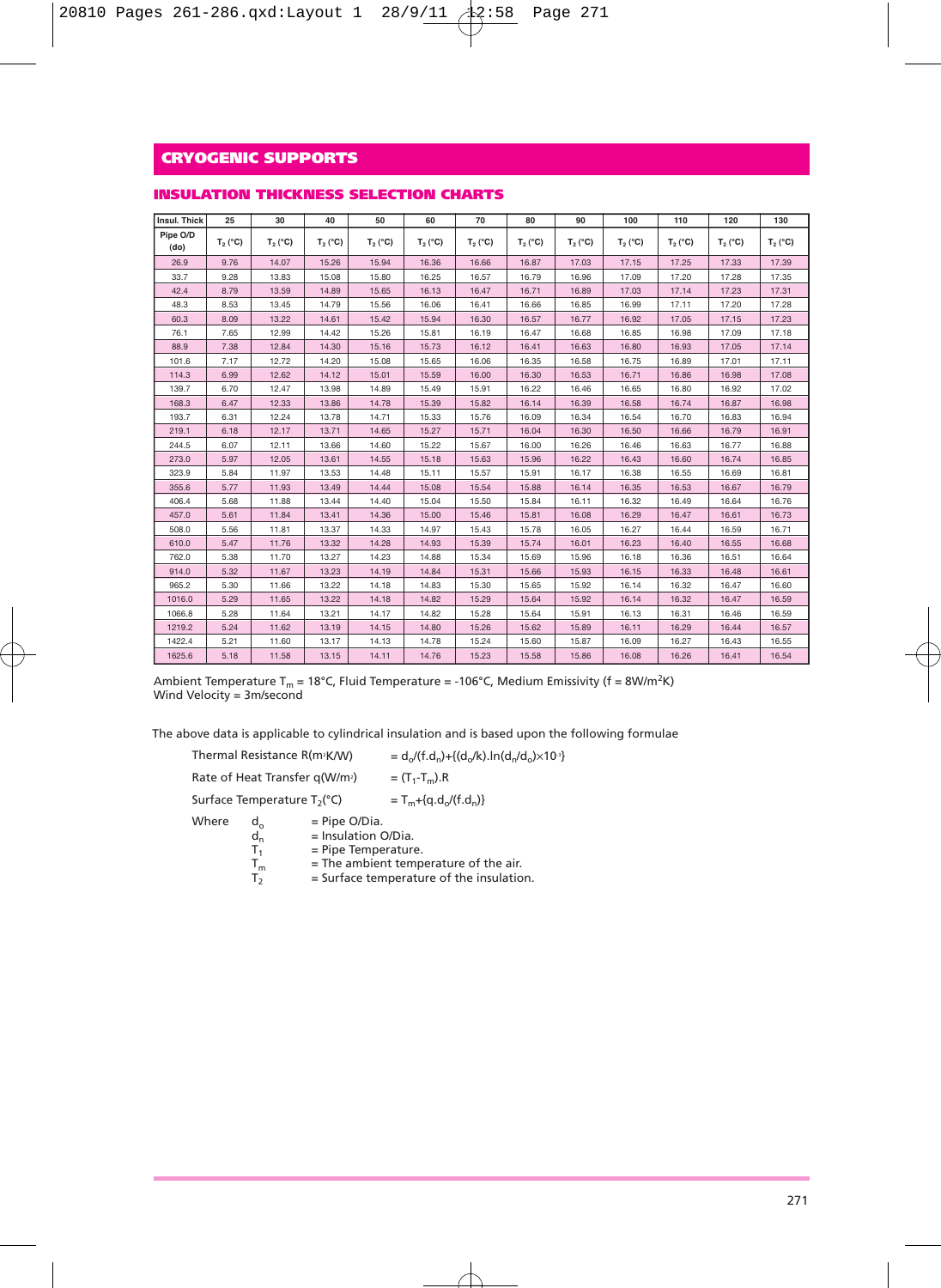### **INSULATION THICKNESS SELECTION CHARTS**

| Insul, Thick     | 140        | 150        | 160        | 170        | 180        | 190        | 200        | 210        | 220        | 230        | 240        | 250        |
|------------------|------------|------------|------------|------------|------------|------------|------------|------------|------------|------------|------------|------------|
| Pipe O/D<br>(do) | $T_2 (°C)$ | $T_2 (°C)$ | $T_2 (°C)$ | $T_2 (°C)$ | $T_2 (°C)$ | $T_2 (°C)$ | $T_2 (°C)$ | $T_2 (°C)$ | $T_2 (°C)$ | $T_2 (°C)$ | $T_2 (°C)$ | $T_2 (°C)$ |
| 26.9             | 17.45      | 17.50      | 17.54      | 17.57      | 17.60      | 17.63      | 17.65      | 17.67      | 17.69      | 17.71      | 17.72      | 17.74      |
| 33.7             | 17.41      | 17.46      | 17.50      | 17.54      | 17.57      | 17.60      | 17.63      | 17.65      | 17.67      | 17.69      | 17.71      | 17.72      |
| 42.4             | 17.37      | 17.42      | 17.47      | 17.51      | 17.55      | 17.58      | 17.60      | 17.63      | 17.65      | 17.67      | 17.69      | 17.70      |
| 48.3             | 17.35      | 17.40      | 17.45      | 17.49      | 17.53      | 17.56      | 17.59      | 17.61      | 17.64      | 17.66      | 17.67      | 17.69      |
| 60.3             | 17.30      | 17.36      | 17.41      | 17.46      | 17.50      | 17.53      | 17.56      | 17.59      | 17.61      | 17.63      | 17.65      | 17.67      |
| 76.1             | 17.25      | 17.32      | 17.37      | 17.42      | 17.46      | 17.50      | 17.53      | 17.56      | 17.58      | 17.61      | 17.63      | 17.65      |
| 88.9             | 17.22      | 17.28      | 17.34      | 17.39      | 17.43      | 17.47      | 17.51      | 17.54      | 17.56      | 17.59      | 17.61      | 17.63      |
| 101.6            | 17.19      | 17.26      | 17.31      | 17.37      | 17.41      | 17.45      | 17.49      | 17.52      | 17.55      | 17.57      | 17.59      | 17.61      |
| 114.3            | 17.16      | 17.23      | 17.29      | 17.34      | 17.39      | 17.43      | 17.47      | 17.50      | 17.53      | 17.56      | 17.58      | 17.60      |
| 139.7            | 17.11      | 17.19      | 17.25      | 17.31      | 17.35      | 17.40      | 17.44      | 17.47      | 17.50      | 17.53      | 17.55      | 17.58      |
| 168.3            | 17.07      | 17.14      | 17.21      | 17.27      | 17.32      | 17.36      | 17.41      | 17.44      | 17.47      | 17.50      | 17.53      | 17.55      |
| 193.7            | 17.03      | 17.11      | 17.18      | 17.24      | 17.29      | 17.34      | 17.38      | 17.42      | 17.45      | 17.48      | 17.51      | 17.53      |
| 219.1            | 17.00      | 17.08      | 17.15      | 17.22      | 17.27      | 17.32      | 17.36      | 17.40      | 17.43      | 17.46      | 17.49      | 17.52      |
| 244.5            | 16.98      | 17.06      | 17.13      | 17.19      | 17.25      | 17.30      | 17.34      | 17.38      | 17.42      | 17.45      | 17.48      | 17.50      |
| 273.0            | 16.95      | 17.03      | 17.11      | 17.17      | 17.23      | 17.28      | 17.32      | 17.36      | 17.40      | 17.43      | 17.46      | 17.49      |
| 323.9            | 16.91      | 17.00      | 17.07      | 17.14      | 17.20      | 17.25      | 17.29      | 17.34      | 17.37      | 17.41      | 17.44      | 17.46      |
| 355.6            | 16.89      | 16.98      | 17.05      | 17.12      | 17.18      | 17.23      | 17.28      | 17.32      | 17.36      | 17.39      | 17.42      | 17.45      |
| 406.4            | 16,86      | 16.95      | 17.03      | 17.10      | 17.16      | 17.21      | 17.26      | 17.30      | 17.34      | 17.37      | 17.40      | 17.43      |
| 457.0            | 16.84      | 16.93      | 17.01      | 17.07      | 17.14      | 17.19      | 17.24      | 17.28      | 17.32      | 17.36      | 17.39      | 17.42      |
| 508.0            | 16.82      | 16.91      | 16.99      | 17.06      | 17.12      | 17.17      | 17.22      | 17.27      | 17.31      | 17.34      | 17.37      | 17.40      |
| 610.0            | 16.78      | 16.87      | 16.96      | 17.03      | 17.09      | 17.14      | 17.19      | 17.24      | 17.28      | 17.32      | 17.35      | 17.38      |
| 762.0            | 16.75      | 16.84      | 16.92      | 16.99      | 17.06      | 17.11      | 17.16      | 17.21      | 17.25      | 17.29      | 17.32      | 17.35      |
| 914.0            | 16.72      | 16.81      | 16.89      | 16.97      | 17.03      | 17.09      | 17.14      | 17.19      | 17.23      | 17.27      | 17.30      | 17.33      |
| 965.2            | 16.71      | 16.80      | 16.89      | 16.96      | 17.02      | 17.08      | 17.13      | 17.18      | 17.22      | 17.26      | 17.30      | 17.33      |
| 1016.0           | 16.70      | 16.80      | 16.88      | 16.95      | 17.02      | 17.08      | 17.13      | 17.17      | 17.22      | 17.25      | 17.29      | 17.32      |
| 1066.8           | 16.70      | 16.79      | 16.87      | 16.95      | 17.01      | 17.07      | 17.12      | 17.17      | 17.21      | 17.25      | 17.28      | 17.32      |
| 1219.2           | 16.68      | 16.78      | 16.86      | 16.93      | 17.00      | 17.05      | 17.11      | 17.15      | 17.20      | 17.24      | 17.27      | 17.30      |
| 1422.4           | 16.66      | 16.76      | 16.84      | 16.92      | 16.98      | 17.04      | 17.09      | 17.14      | 17.18      | 17.22      | 17.26      | 17.29      |
| 1625.6           | 16.65      | 16.75      | 16.83      | 16.90      | 16.97      | 17.03      | 17.08      | 17.13      | 17.17      | 17.21      | 17.25      | 17.28      |

Ambient Temperature T<sub>m</sub> = 18°C, Fluid Temperature = -106°C, Medium Emissivity (f = 8W/m<sup>2</sup>K) Wind Velocity = 3m/second

The above data is applicable to cylindrical insulation and is based upon the following formulae

|       | Thermal Resistance R(m <sup>2</sup> K/W)   |                                                                   | $=d_o/(f.d_o)+{(d_o/k)}.ln(d_o/d_o) \times 10^{3}$ |  |  |  |  |
|-------|--------------------------------------------|-------------------------------------------------------------------|----------------------------------------------------|--|--|--|--|
|       | Rate of Heat Transfer q(W/m <sup>2</sup> ) |                                                                   | $=$ $(T_1-T_m)$ .R                                 |  |  |  |  |
|       | Surface Temperature T <sub>2</sub> (°C)    |                                                                   | $T_{m} + {q.d_{n}/(f.d_{n})}$                      |  |  |  |  |
| Where | $d_{\alpha}$<br>$d_n$<br>т.                | $=$ Pipe O/Dia.<br>$=$ Insulation O/Dia.<br>$=$ Pipe Temperature. | = The ambient temperature of the air.              |  |  |  |  |

 $T_m$  = The ambient temperature of the air.<br> $T_2$  = Surface temperature of the insulation.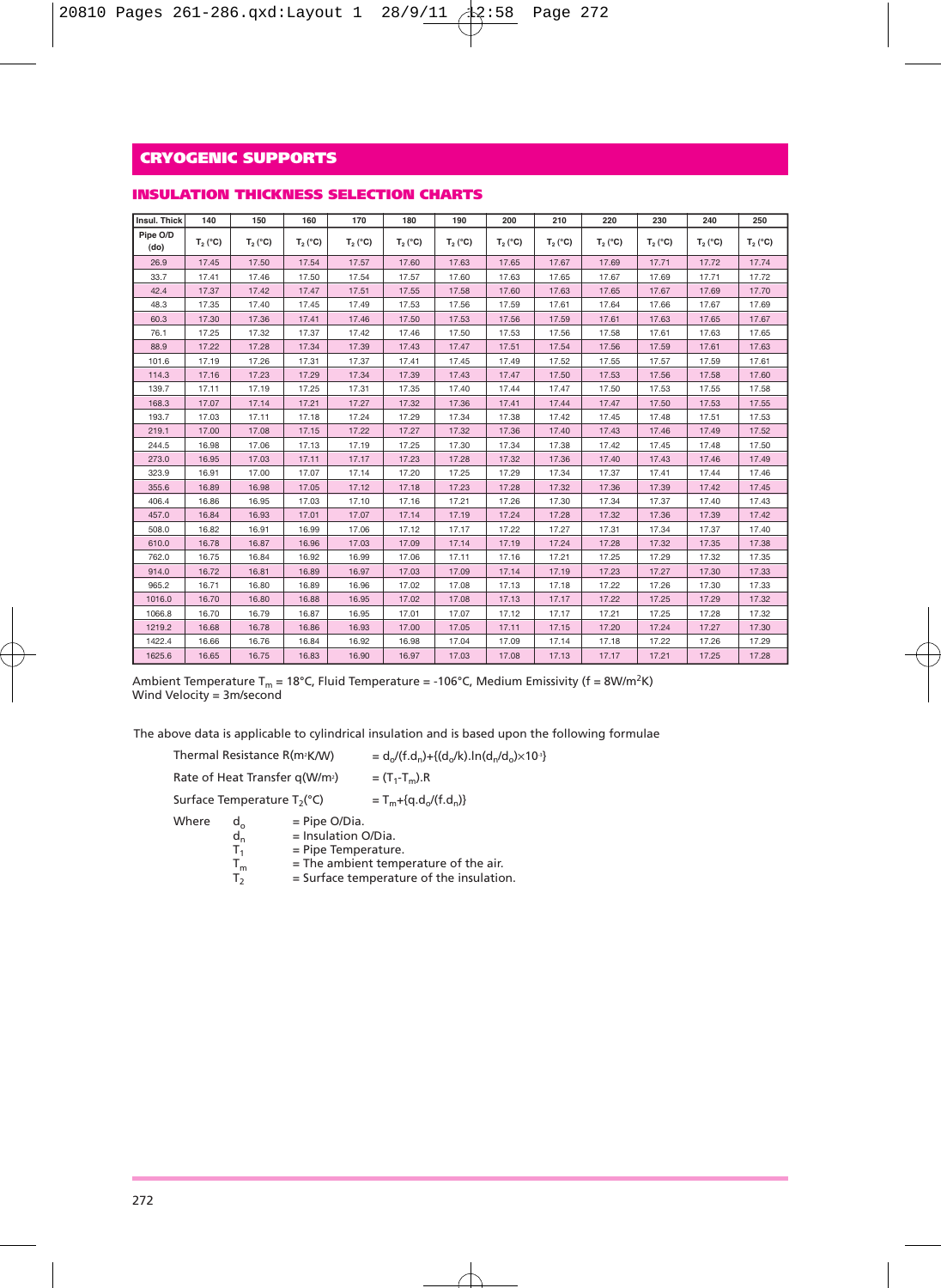| Insul, Thick     | 25         | 30         | 40         | 50         | 60         | 70         | 80         | 90         | 100        | 110        | 120        | 130        |
|------------------|------------|------------|------------|------------|------------|------------|------------|------------|------------|------------|------------|------------|
| Pipe O/D<br>(do) | $T_2 (°C)$ | $T_2 (°C)$ | $T_2 (°C)$ | $T_2 (°C)$ | $T_2 (°C)$ | $T_2 (°C)$ | $T_2 (°C)$ | $T_2 (°C)$ | $T_2 (°C)$ | $T_2 (°C)$ | $T_2 (°C)$ | $T_2 (°C)$ |
| 26.9             | 15.76      | 19.88      | 21.13      | 21.84      | 22.29      | 22.59      | 22.81      | 22.98      | 23.11      | 23.21      | 23.30      | 23.37      |
| 33.7             | 15.28      | 19.63      | 20.94      | 21.69      | 22.17      | 22.50      | 22.73      | 22.91      | 23.05      | 23.16      | 23.25      | 23.32      |
| 42.4             | 14.79      | 19.37      | 20.74      | 21.54      | 22.04      | 22.39      | 22.64      | 22.83      | 22.98      | 23.10      | 23.20      | 23.27      |
| 48.3             | 14.53      | 19.23      | 20.63      | 21.45      | 21.97      | 22.33      | 22.59      | 22.79      | 22.94      | 23.06      | 23.16      | 23.25      |
| 60.3             | 14.09      | 18.99      | 20.44      | 21.29      | 21.84      | 22.22      | 22.50      | 22.71      | 22.87      | 23.00      | 23.11      | 23.19      |
| 76.1             | 13.65      | 18.74      | 20.25      | 21.13      | 21.71      | 22.11      | 22.40      | 22.62      | 22.79      | 22.93      | 23.04      | 23.14      |
| 88.9             | 13.38      | 18.59      | 20.12      | 21.03      | 21.62      | 22.03      | 22.33      | 22.56      | 22.74      | 22.88      | 23.00      | 23.10      |
| 101.6            | 13.17      | 18.47      | 20.02      | 20.94      | 21.54      | 21.96      | 22.27      | 22.51      | 22.69      | 22.84      | 22.96      | 23.06      |
| 114.3            | 12.99      | 18.36      | 19.93      | 20.86      | 21.47      | 21.90      | 22.22      | 22.46      | 22.65      | 22.80      | 22.93      | 23.03      |
| 139.7            | 12.70      | 18.20      | 19.78      | 20.74      | 21.36      | 21.81      | 22.13      | 22.38      | 22.58      | 22.74      | 22.87      | 22.98      |
| 168.3            | 12.47      | 18.06      | 19.66      | 20.63      | 21.27      | 21.72      | 22.05      | 22.31      | 22.51      | 22.68      | 22.81      | 22.93      |
| 193.7            | 12.31      | 17.96      | 19.58      | 20.55      | 21.20      | 21.66      | 22.00      | 22.26      | 22.47      | 22.63      | 22.77      | 22.89      |
| 219.1            | 12.18      | 17.89      | 19.51      | 20.49      | 21.14      | 21.60      | 21.95      | 22.21      | 22.43      | 22.60      | 22.74      | 22.85      |
| 244.5            | 12.07      | 17.82      | 19.45      | 20.43      | 21.09      | 21.56      | 21.91      | 22.18      | 22.39      | 22.56      | 22.71      | 22.82      |
| 273.0            | 11.97      | 17.76      | 19.39      | 20.38      | 21.04      | 21.51      | 21.87      | 22.14      | 22.35      | 22.53      | 22.67      | 22.80      |
| 323.9            | 11.84      | 17.68      | 19.31      | 20.31      | 20.97      | 21.45      | 21.81      | 22.08      | 22.30      | 22.48      | 22.63      | 22.75      |
| 355.6            | 11.77      | 17.64      | 19.28      | 20.27      | 20.94      | 21.42      | 21.78      | 22.05      | 22.28      | 22.46      | 22.60      | 22.73      |
| 406.4            | 11.68      | 17.59      | 19.22      | 20.22      | 20.89      | 21.37      | 21.74      | 22.02      | 22.24      | 22.42      | 22.57      | 22.70      |
| 457.0            | 11.61      | 17.54      | 19.18      | 20.18      | 20.86      | 21.34      | 21.70      | 21.98      | 22.21      | 22.39      | 22.54      | 22.67      |
| 508.0            | 11.56      | 17.51      | 19.15      | 20.15      | 20.83      | 21.31      | 21.67      | 21.96      | 22.18      | 22.37      | 22.52      | 22.65      |
| 610.0            | 11.47      | 17.45      | 19.10      | 20.10      | 20.78      | 21.26      | 21.63      | 21.91      | 22.14      | 22.33      | 22.48      | 22.61      |
| 762.0            | 11.38      | 17.40      | 19.04      | 20.05      | 20.73      | 21.21      | 21.58      | 21.87      | 22.10      | 22.28      | 22.44      | 22.57      |
| 914.0            | 11.32      | 17.36      | 19.00      | 20.01      | 20.69      | 21.18      | 21.55      | 21.83      | 22.06      | 22.25      | 22.41      | 22.54      |
| 965.2            | 11.30      | 17.35      | 18.99      | 20.00      | 20.68      | 21.17      | 21.54      | 21.82      | 22.05      | 22.24      | 22.40      | 22.53      |
| 1016.0           | 11.29      | 17.34      | 18.98      | 19.99      | 20.67      | 21.16      | 21.53      | 21.82      | 22.05      | 22.24      | 22.39      | 22.53      |
| 1066.8           | 11.28      | 17.33      | 18.98      | 19.98      | 20.66      | 21.15      | 21.52      | 21.81      | 22.04      | 22.23      | 22.39      | 22.52      |
| 1219.2           | 11.24      | 17.31      | 18.96      | 19.96      | 20.64      | 21.13      | 21.50      | 21.79      | 22.02      | 22.21      | 22.37      | 22.50      |
| 1422.4           | 11.21      | 17.29      | 18.93      | 19.94      | 20.62      | 21.11      | 21.48      | 21.77      | 22.00      | 22.19      | 22.35      | 22.48      |
| 1625.6           | 11.18      | 17.27      | 18.92      | 19.93      | 20.61      | 21.10      | 21.47      | 21.75      | 21.99      | 22.18      | 22.33      | 22.47      |

#### **INSULATION THICKNESS SELECTION CHARTS**

Ambient Temperature T<sub>m</sub> = 24°C, Fluid Temperature = -106°C, Medium Emissivity (f = 8W/m<sup>2</sup>K) Wind Velocity = 3m/second

The above data is applicable to cylindrical insulation and is based upon the following formulae

|       | Thermal Resistance R(m <sup>2</sup> K/W)   |                                                                 | $=d_{o}/(f.d_{o})+\{(d_{o}/k).ln(d_{o}/d_{o})\times10^{3}\}$ |
|-------|--------------------------------------------|-----------------------------------------------------------------|--------------------------------------------------------------|
|       | Rate of Heat Transfer q(W/m <sup>2</sup> ) |                                                                 | $=$ $(T_1 - T_m)$ .R                                         |
|       | Surface Temperature T <sub>2</sub> (°C)    |                                                                 | $T_{m} + {q.d.}/(f.d_n)$                                     |
| Where | $d_{\alpha}$<br>$d_n$<br>т.                | $=$ Pipe O/Dia.<br>$=$ Insulation O/Dia.<br>= Pipe Temperature. | $=$ The ambient temperature of the air.                      |

 $T_m$  = The ambient temperature of the air.<br> $T_2$  = Surface temperature of the insulation.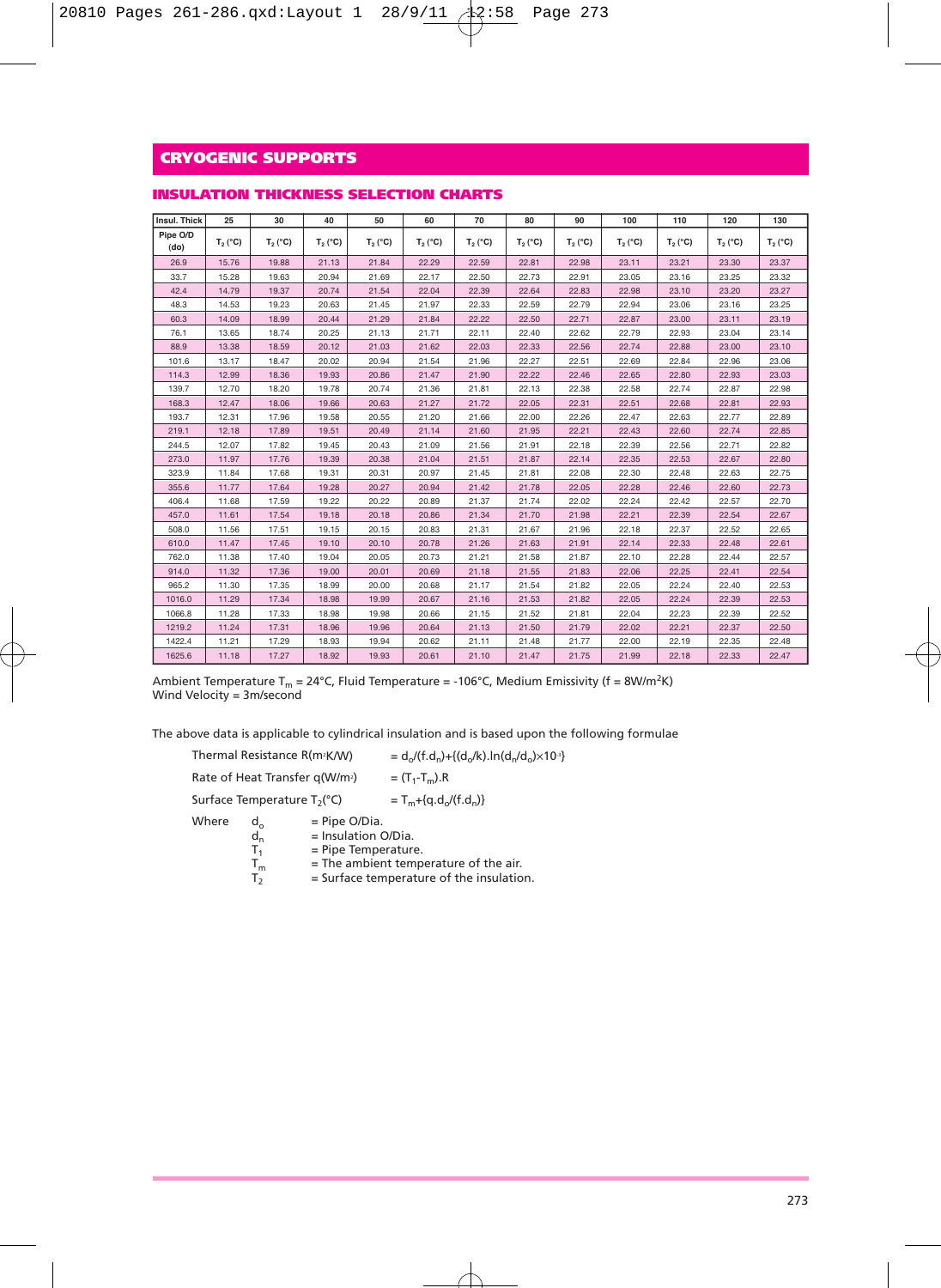| INSULATION THICKNESS SELECTION CHARTS |  |  |  |
|---------------------------------------|--|--|--|
|---------------------------------------|--|--|--|

| Insul. Thick     | 140        | 150        | 160        | 170        | 180        | 190        | 200        | 210        | 220        | 230        | 240        | 250        |
|------------------|------------|------------|------------|------------|------------|------------|------------|------------|------------|------------|------------|------------|
| Pipe O/D<br>(do) | $T_2 (°C)$ | $T_2 (°C)$ | $T_2 (°C)$ | $T_2 (°C)$ | $T_2 (°C)$ | $T_2 (°C)$ | $T_2 (°C)$ | $T_2 (°C)$ | $T_2 (°C)$ | $T_2 (°C)$ | $T_2 (°C)$ | $T_2 (°C)$ |
| 26.9             | 23.42      | 23.47      | 23.51      | 23.55      | 23.58      | 23.61      | 23.63      | 23.66      | 23.68      | 23.69      | 23.71      | 23.72      |
| 33.7             | 23.38      | 23.44      | 23.48      | 23.52      | 23.55      | 23.58      | 23.61      | 23.63      | 23.65      | 23.67      | 23.69      | 23.71      |
| 42.4             | 23.34      | 23.40      | 23.45      | 23.49      | 23.52      | 23.56      | 23.58      | 23.61      | 23.63      | 23.65      | 23.67      | 23.69      |
| 48.3             | 23.31      | 23.37      | 23.42      | 23.47      | 23.50      | 23.54      | 23.57      | 23.59      | 23.62      | 23.64      | 23.66      | 23.68      |
| 60.3             | 23.27      | 23.33      | 23.38      | 23.43      | 23.47      | 23.51      | 23.54      | 23.57      | 23.59      | 23.61      | 23.64      | 23.65      |
| 76.1             | 23.22      | 23.28      | 23.34      | 23.39      | 23.43      | 23.47      | 23.51      | 23.54      | 23.56      | 23.59      | 23.61      | 23.63      |
| 88.9             | 23.18      | 23.25      | 23.31      | 23.36      | 23.41      | 23.45      | 23.48      | 23.51      | 23.54      | 23.57      | 23.59      | 23.61      |
| 101.6            | 23.15      | 23.22      | 23.28      | 23.34      | 23.38      | 23.42      | 23.46      | 23.49      | 23.52      | 23.55      | 23.57      | 23.60      |
| 114.3            | 23.12      | 23.19      | 23.26      | 23.31      | 23.36      | 23.40      | 23.44      | 23.48      | 23.51      | 23.53      | 23.56      | 23.58      |
| 139.7            | 23.07      | 23.15      | 23.21      | 23.27      | 23.32      | 23.37      | 23.41      | 23.44      | 23.48      | 23.51      | 23.53      | 23.56      |
| 168.3            | 23.02      | 23.10      | 23.17      | 23.23      | 23.29      | 23.33      | 23.38      | 23.41      | 23.45      | 23.48      | 23.51      | 23.53      |
| 193.7            | 22.99      | 23.07      | 23.14      | 23.20      | 23.26      | 23.31      | 23.35      | 23.39      | 23.43      | 23.46      | 23.49      | 23.51      |
| 219.1            | 22.95      | 23.04      | 23.11      | 23.18      | 23.23      | 23.28      | 23.33      | 23.37      | 23.41      | 23.44      | 23.47      | 23.49      |
| 244.5            | 22.93      | 23.01      | 23.09      | 23.15      | 23.21      | 23.26      | 23.31      | 23.35      | 23.39      | 23.42      | 23.45      | 23.48      |
| 273.0            | 22.90      | 22.99      | 23.06      | 23.13      | 23.19      | 23.24      | 23.29      | 23.33      | 23.37      | 23.40      | 23.44      | 23.46      |
| 323.9            | 22.86      | 22.95      | 23.03      | 23.10      | 23.16      | 23.21      | 23.26      | 23.30      | 23.34      | 23.38      | 23.41      | 23.44      |
| 355.6            | 22.84      | 22.93      | 23.01      | 23.08      | 23.14      | 23.19      | 23.24      | 23.29      | 23.33      | 23.36      | 23.40      | 23.43      |
| 406.4            | 22.81      | 22.90      | 22.98      | 23.05      | 23.11      | 23.17      | 23.22      | 23.27      | 23.31      | 23.34      | 23.38      | 23.41      |
| 457.0            | 22.78      | 22.88      | 22.96      | 23.03      | 23.09      | 23.15      | 23.20      | 23.25      | 23.29      | 23.32      | 23.36      | 23.39      |
| 508.0            | 22.76      | 22.85      | 22.94      | 23.01      | 23.07      | 23.13      | 23.18      | 23.23      | 23.27      | 23.31      | 23.34      | 23.38      |
| 610.0            | 22.72      | 22.82      | 22.90      | 22.98      | 23.04      | 23.10      | 23.15      | 23.20      | 23.24      | 23.28      | 23.32      | 23.35      |
| 762.0            | 22.68      | 22.78      | 22.87      | 22.94      | 23.01      | 23.07      | 23.12      | 23.17      | 23.21      | 23.25      | 23.29      | 23.32      |
| 914.0            | 22.66      | 22.75      | 22.84      | 22.92      | 22.98      | 23.04      | 23.10      | 23.15      | 23.19      | 23.23      | 23.27      | 23.30      |
| 965.2            | 22.65      | 22.75      | 22.83      | 22.91      | 22.98      | 23.04      | 23.09      | 23.14      | 23.18      | 23.22      | 23.26      | 23.30      |
| 1016.0           | 22.64      | 22.74      | 22.83      | 22.90      | 22.97      | 23.03      | 23.08      | 23.13      | 23.18      | 23.22      | 23.26      | 23.29      |
| 1066.8           | 22.63      | 22.73      | 22.82      | 22.90      | 22.96      | 23.02      | 23.08      | 23.13      | 23.17      | 23.21      | 23.25      | 23.28      |
| 1219.2           | 22.62      | 22.72      | 22.80      | 22.88      | 22.95      | 23.01      | 23.06      | 23.11      | 23.16      | 23.20      | 23.24      | 23.27      |
| 1422.4           | 22.60      | 22.70      | 22.79      | 22.86      | 22.93      | 22.99      | 23.05      | 23.10      | 23.14      | 23.18      | 23.22      | 23.26      |
| 1625.6           | 22.58      | 22.68      | 22.77      | 22.85      | 22.92      | 22.98      | 23.03      | 23.08      | 23.13      | 23.17      | 23.21      | 23.24      |

Ambient Temperature T<sub>m</sub> = 24°C, Fluid Temperature = -106°C, Medium Emissivity (f = 8W/m<sup>2</sup>K) Wind Velocity = 3m/second

The above data is applicable to cylindrical insulation and is based upon the following formulae

|       | Thermal Resistance R(m <sup>2</sup> K/W)   |                                                                 | = $d_o/(f.d_n) + {(d_o/k).ln(d_n/d_o) \times 10^{3}}$ |
|-------|--------------------------------------------|-----------------------------------------------------------------|-------------------------------------------------------|
|       | Rate of Heat Transfer q(W/m <sup>2</sup> ) |                                                                 | $=$ $(T_1 - T_m)$ .R                                  |
|       | Surface Temperature T <sub>2</sub> (°C)    |                                                                 | $T_m + {q.d.}/(f.d_n)$                                |
| Where | d.<br>$d_n$<br>т.                          | $=$ Pipe O/Dia.<br>$=$ Insulation O/Dia.<br>= Pipe Temperature. | $-$ The ambient temperature of the air                |

 $T_m$  = The ambient temperature of the air.<br> $T_2$  = Surface temperature of the insulatio

= Surface temperature of the insulation.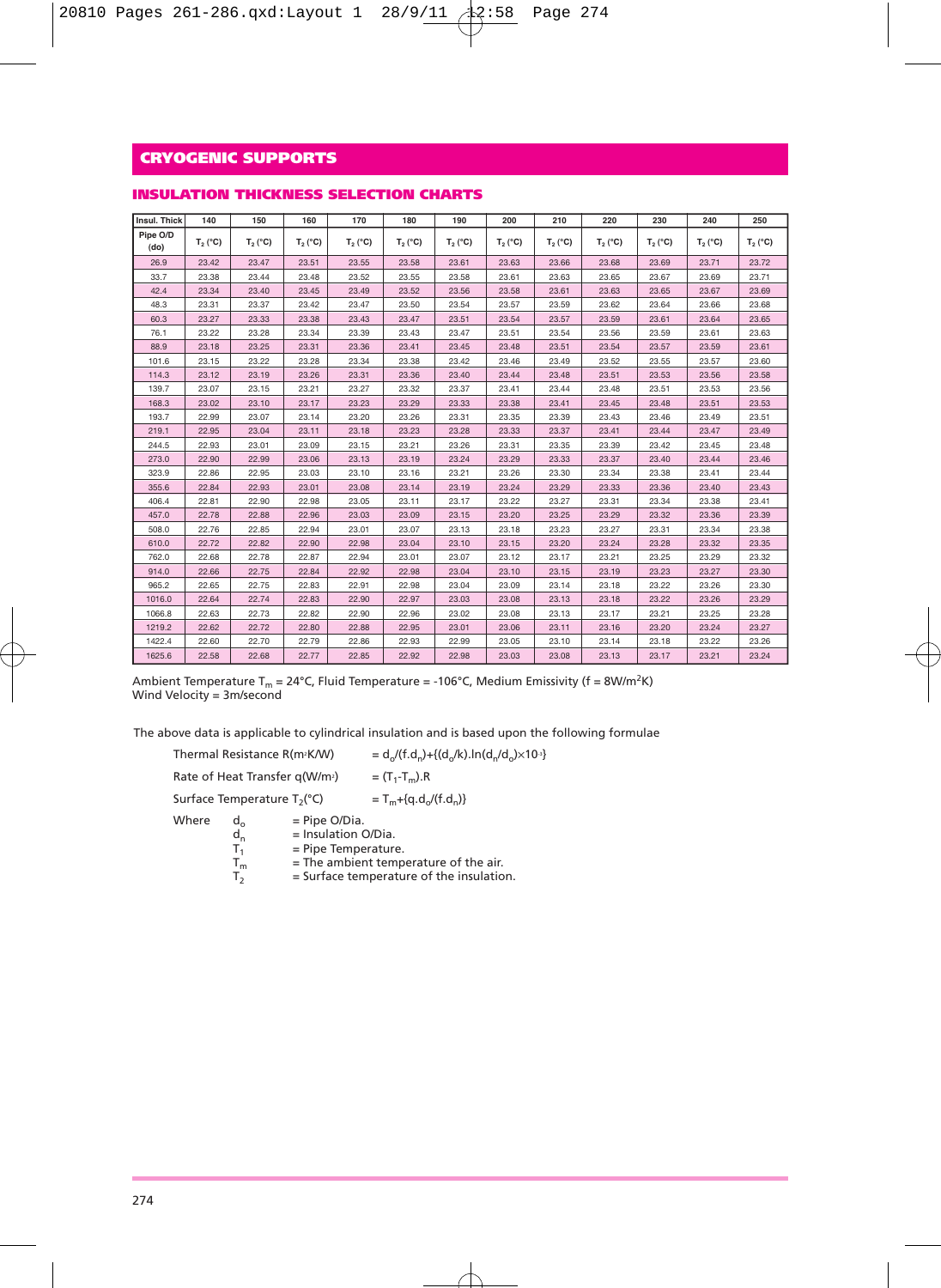### **MAXIMUM RADIAL APPLIED LOADING**

| Shoe Length |        |                | 150    |        |              |                                  | 200    |        |        | 250                     |        |        |
|-------------|--------|----------------|--------|--------|--------------|----------------------------------|--------|--------|--------|-------------------------|--------|--------|
| No. Layers  | 1      | $\overline{2}$ | 3      | 4      | $\mathbf{1}$ | $\overline{\mathbf{2}}$          | 3      | 4      | 1      | $\overline{\mathbf{2}}$ | 3      | 4      |
| Pipe O/D    |        |                |        |        |              | <b>Limiting Radial Load (kN)</b> |        |        |        |                         |        |        |
| 21.3        | 2.51   | 2.99           | 3.47   | 3.95   | 3.19         | 3.67                             | 4.15   | 4.63   | 3.87   | 4.35                    | 4.83   | 5.31   |
| 26.9        | 3.17   | 3.78           | 4.38   | 4.99   | 4.03         | 4.64                             | 5.24   | 5.85   | 4.89   | 5.49                    | 6.10   | 6.70   |
| 33.7        | 3.98   | 4.73           | 5.49   | 6.25   | 5.05         | 5.81                             | 6.57   | 7.32   | 6.12   | 6.88                    | 7.64   | 8.40   |
| 42.4        | 5.00   | 5.96           | 6.91   | 7.86   | 6.35         | 7.31                             | 8.26   | 9.21   | 7.70   | 8.66                    | 9.61   | 10.56  |
| 48.3        | 5.70   | 6.79           | 7.87   | 8.96   | 7.24         | 8.32                             | 9.41   | 10.50  | 8.77   | 9.86                    | 10.95  | 12.03  |
| 60.3        | 7.11   | 8.47           | 9.83   | 11.19  | 9.03         | 10.39                            | 11.75  | 13.10  | 10.95  | 12.31                   | 13.67  | 15.02  |
| 76.1        | 8.98   | 10.69          | 12.40  | 14.12  | 11.40        | 13.11                            | 14.83  | 16.54  | 13.82  | 15.53                   | 17.25  | 18.96  |
| 88.9        | 10.49  | 12.49          | 14.49  | 16.49  | 13.32        | 15.32                            | 17.32  | 19.32  | 16.15  | 18.15                   | 20.15  | 22.15  |
| 114.3       | 13.49  | 16.06          | 18.55  | 20.46  | 17.12        | 19.70                            | 22.27  | 24.84  | 20.76  | 23.33                   | 25.90  | 28.48  |
| 139.7       | 16.48  | 19.07          | 20.98  | 22.89  | 20.93        | 24.07                            | 27.22  | 30.36  | 25.37  | 28.52                   | 31.66  | 34.81  |
| 168.3       | 19.86  | 21.80          | 23.71  | 25.62  | 25.21        | 29.00                            | 32.79  | 36.57  | 30.57  | 34.36                   | 38.14  | 41.93  |
| 193.7       | 35.76  | 37.90          | 40.89  | 43.87  | 45.40        | 52.22                            | 59.04  | 65.86  | 55.05  | 61.87                   | 68.69  | 75.51  |
| 219.1       | 40.20  | 41.69          | 44.68  | 47.67  | 51.35        | 59.07                            | 66.78  | 74.50  | 62.27  | 69.98                   | 77.69  | 85.41  |
| 244.5       | 43.99  | 45.49          | 48.48  | 51.46  | 57.31        | 65.92                            | 74.53  | 83.14  | 69.48  | 78.09                   | 86.70  | 95.31  |
| 273         | 48.25  | 49.75          | 52.73  | 55.72  | 63.99        | 73.60                            | 83.21  | 90.23  | 77.58  | 87.20                   | 96.81  | 106.42 |
| 323.9       | 55.86  | 57.35          | 60.34  | 63.32  | 75.92        | 87.32                            | 96.38  | 100.37 | 92.05  | 103.45                  | 114.86 | 126.26 |
| 355.6       | 60.59  | 62.08          | 65.07  | 68.06  | 83.35        | 95.87                            | 102.70 | 106.68 | 101.06 | 113.58                  | 126.10 | 138.62 |
| 406.4       | 68.18  | 69.67          | 72.66  | 75.65  | 95.26        | 108.83                           | 112.82 | 116.80 | 115.49 | 129.80                  | 144.11 | 158.42 |
| 457         | 75.74  | 77.23          | 80.22  | 83.21  | 107.12       | 118.91                           | 122.89 | 126.88 | 129.87 | 145.96                  | 162.06 | 178.15 |
| 508         | 83.36  | 84.85          | 87.84  | 90.83  | 119.07       | 129.07                           | 133.05 | 137.04 | 144.37 | 162.25                  | 180.14 | 191.21 |
| 559         | 90.98  | 92.47          | 95.46  | 98.44  | 131.02       | 139.23                           | 143.21 | 147.19 | 158.86 | 178.54                  | 198.22 | 203.91 |
| 610         | 98.59  | 100.09         | 103.08 | 106.06 | 142.98       | 149.39                           | 153.37 | 157.35 | 173.35 | 194.83                  | 211.63 | 216.61 |
| 660         | 166.01 | 168.35         | 173.03 | 177.70 | 242.14       | 249.41                           | 255.64 | 261.88 | 293.58 | 329.95                  | 350.73 | 358.52 |
| 711.2       | 177.98 | 180.32         | 185.00 | 189.67 | 259.13       | 265.37                           | 271.61 | 277.84 | 316.35 | 355.55                  | 370.68 | 378.48 |
| 762         | 189.86 | 192.20         | 196.88 | 201.55 | 274.97       | 281.21                           | 287.44 | 293.68 | 338.95 | 380.94                  | 390.48 | 398.27 |
| 813         | 201.79 | 204.12         | 208.80 | 213.48 | 290.87       | 297.11                           | 303.34 | 309.58 | 361.63 | 402.56                  | 410.35 | 418.15 |
| 864         | 213.71 | 216.05         | 220.73 | 225.40 | 306.77       | 313.01                           | 319.24 | 325.48 | 384.32 | 422.43                  | 430.23 | 438.02 |
| 914         | 225.40 | 227.74         | 232.42 | 237.09 | 322.36       | 328.60                           | 334.83 | 341.07 | 406.56 | 441.92                  | 449.71 | 457.51 |
| 965.2       | 237.37 | 239.71         | 244.39 | 249.07 | 338.32       | 344.56                           | 350.79 | 357.03 | 429.33 | 461.87                  | 469.67 | 477.46 |
| 1016        | 249.25 | 251.59         | 256.27 | 260.94 | 354.16       | 360.39                           | 366.63 | 372.86 | 451.93 | 481.67                  | 489.46 | 497.26 |
| 1066.8      | 261.13 | 263.47         | 268.14 | 272.82 | 370.00       | 376.23                           | 382.47 | 388.70 | 474.53 | 501.47                  | 509.26 | 517.05 |
| 1219.2      | 296.76 | 299.10         | 303.78 | 308.46 | 417.51       | 423.74                           | 429.98 | 436.21 | 542.31 | 560.86                  | 568.65 | 576.44 |
| 1422.4      | 344.28 | 346.61         | 351.29 | 355.97 | 480.86       | 487.09                           | 493.33 | 499.56 | 632.25 | 640.04                  | 647.84 | 655.63 |
| 1625.6      | 391.79 | 394.13         | 398.80 | 403.48 | 544.21       | 550.44                           | 556.68 | 562.91 | 711.44 | 719.23                  | 727.02 | 734.82 |

**NB.** The maximum radial load is calculated as the resultant force due to all vertical and transverse loadings such that —

### Radial Force Fr =  $\sqrt{(Fv^2 + Fh^2)}$

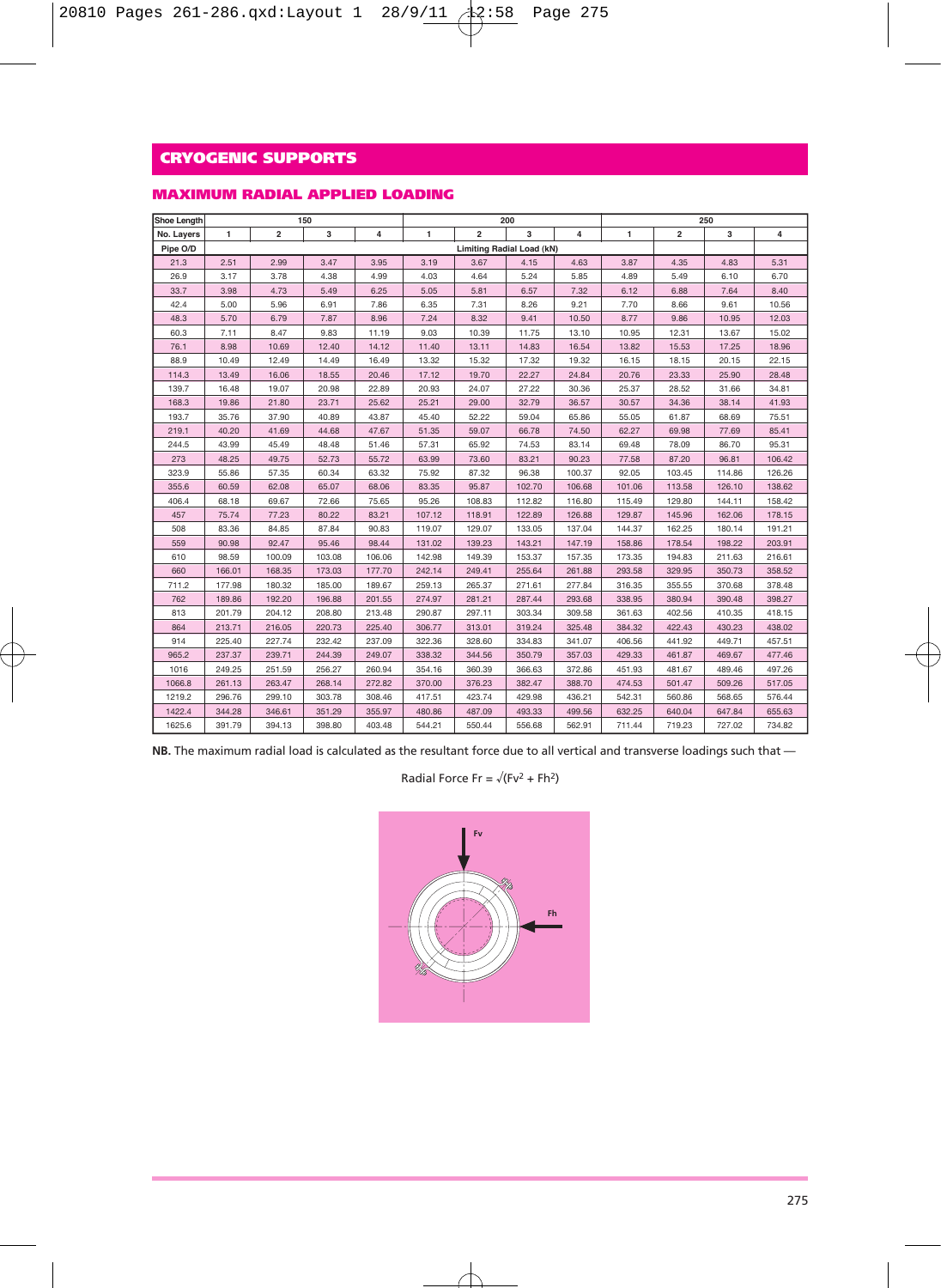### **MAXIMUM RADIAL APPLIED LOADING**

| Shoe Length |        |                | 300    |        |         |                           | 450     |         | 600     |                         |         |         |  |
|-------------|--------|----------------|--------|--------|---------|---------------------------|---------|---------|---------|-------------------------|---------|---------|--|
| No. Layers  | 1      | $\overline{2}$ | 3      | 4      | 1       | $\overline{2}$            | 3       | 4       | 1       | $\overline{\mathbf{2}}$ | 3       | 4       |  |
| Pipe O/D    |        |                |        |        |         | Limiting Radial Load (kN) |         |         |         |                         |         |         |  |
| 21.3        | 4.55   | 5.03           | 5.51   | 5.98   | 6.58    | 7.06                      | 7.54    | 8.02    | 8.61    | 9.09                    | 9.57    | 10.05   |  |
| 26.9        | 5.74   | 6.35           | 6.95   | 7.56   | 8.31    | 8.92                      | 9.52    | 10.13   | 10.88   | 11.48                   | 12.09   | 12.69   |  |
| 33.7        | 7.19   | 7.95           | 8.71   | 9.47   | 10.41   | 11.17                     | 11.93   | 12.69   | 13.63   | 14.39                   | 15.15   | 15.90   |  |
| 42.4        | 9.05   | 10.00          | 10.96  | 11.91  | 13.10   | 14.05                     | 15.01   | 15.96   | 17.15   | 18.10                   | 19.06   | 20.01   |  |
| 48.3        | 10.31  | 11.40          | 12.48  | 13.57  | 14.92   | 16.01                     | 17.10   | 18.18   | 19.53   | 20.62                   | 21.71   | 22.79   |  |
| 60.3        | 12.87  | 14.23          | 15.59  | 16.94  | 18.63   | 19.99                     | 21.34   | 22.70   | 24.39   | 25.74                   | 27.10   | 28.46   |  |
| 76.1        | 16.24  | 17.96          | 19.67  | 21.38  | 23.51   | 25.22                     | 26.93   | 28.65   | 30.78   | 32.49                   | 34.20   | 35.91   |  |
| 88.9        | 18.98  | 20.98          | 22.98  | 24.98  | 27.46   | 29.46                     | 31.47   | 33.47   | 35.95   | 37.95                   | 39.95   | 41.95   |  |
| 114.3       | 24.40  | 26.97          | 29.54  | 32.11  | 35.31   | 37.88                     | 40.46   | 43.03   | 46.22   | 48.80                   | 51.37   | 53.94   |  |
| 139.7       | 29.82  | 32.96          | 36.11  | 39.25  | 43.16   | 46.30                     | 49.45   | 52.59   | 56.50   | 59.64                   | 62.78   | 65.93   |  |
| 168.3       | 35.92  | 39.71          | 43.50  | 47.29  | 51.99   | 55.78                     | 59.57   | 63.36   | 68.06   | 71.85                   | 75.64   | 79.42   |  |
| 193.7       | 64.69  | 71.51          | 78.33  | 85.15  | 93.63   | 100.45                    | 107.27  | 114.09  | 122.56  | 129.38                  | 136.20  | 143.02  |  |
| 219.1       | 73.18  | 80.89          | 88.60  | 96.32  | 105.91  | 113.62                    | 121.33  | 129.05  | 138.64  | 146.35                  | 154.06  | 161.78  |  |
| 244.5       | 81.66  | 90.27          | 98.88  | 107.49 | 118.18  | 126.79                    | 135.40  | 144.01  | 154.71  | 163.32                  | 171.93  | 180.53  |  |
| 273         | 91.18  | 100.79         | 110.40 | 120.01 | 131.96  | 141.57                    | 151.18  | 160.80  | 172.74  | 182.35                  | 191.97  | 201.58  |  |
| 323.9       | 108.18 | 119.58         | 130.99 | 142.39 | 156.56  | 167.97                    | 179.37  | 190.78  | 204.95  | 216.35                  | 227.76  | 239.16  |  |
| 355.6       | 118.76 | 131.28         | 143.81 | 156.33 | 171.88  | 184.41                    | 196.93  | 209.45  | 225.01  | 237.53                  | 250.05  | 262.57  |  |
| 406.4       | 135.73 | 150.04         | 164.35 | 178.66 | 196.44  | 210.75                    | 225.06  | 239.37  | 257.15  | 271.46                  | 285.77  | 300.08  |  |
| 457         | 152.63 | 168.72         | 184.81 | 200.90 | 220.90  | 236.99                    | 253.08  | 269.17  | 289.17  | 305.26                  | 321.35  | 337.44  |  |
| 508         | 169.66 | 187.55         | 205.44 | 223.32 | 245.55  | 263.44                    | 281.32  | 299.21  | 321.44  | 339.32                  | 357.21  | 375.10  |  |
| 559         | 186.70 | 206.38         | 226.06 | 245.74 | 270.20  | 289.88                    | 309.57  | 329.25  | 353.71  | 373.39                  | 393.07  | 412.76  |  |
| 610         | 203.73 | 225.21         | 246.68 | 268.16 | 294.85  | 316.33                    | 337.81  | 359.29  | 385.98  | 407.46                  | 428.93  | 450.41  |  |
| 660         | 345.02 | 381.39         | 417.76 | 454.14 | 499.34  | 535.71                    | 572.09  | 608.46  | 653.66  | 690.03                  | 726.41  | 762.78  |  |
| 711.2       | 371.78 | 410.98         | 450.17 | 489.37 | 538.07  | 577.27                    | 616.47  | 655.66  | 704.37  | 743.56                  | 782.76  | 821.95  |  |
| 762         | 398.34 | 440.33         | 482.33 | 515.34 | 576.51  | 618.50                    | 660.50  | 702.49  | 754.68  | 796.67                  | 838.67  | 880.66  |  |
| 813         | 425.00 | 469.80         | 514.61 | 539.19 | 615.09  | 659.90                    | 704.70  | 749.51  | 805.19  | 849.99                  | 894.80  | 939.61  |  |
| 864         | 451.66 | 499.27         | 546.89 | 563.04 | 653.68  | 701.29                    | 748.91  | 796.53  | 855.70  | 903.32                  | 950.93  | 998.55  |  |
| 914         | 477.80 | 528.17         | 577.07 | 586.42 | 691.51  | 741.88                    | 792.25  | 842.62  | 905.22  | 955.59                  | 1005.96 | 1056.34 |  |
| 965.2       | 504.56 | 557.75         | 601.01 | 610.36 | 730.24  | 783.44                    | 836.63  | 889.83  | 955.93  | 1009.12                 | 1062.31 | 1115.51 |  |
| 1016        | 531.12 | 587.11         | 624.77 | 634.12 | 768.68  | 824.67                    | 880.66  | 936.66  | 1006.24 | 1062.23                 | 1118.23 | 1174.22 |  |
| 1066.8      | 557.67 | 616.47         | 648.52 | 657.88 | 807.11  | 865.90                    | 924.70  | 983.49  | 1056.55 | 1115.34                 | 1174.14 | 1232.93 |  |
| 1219.2      | 637.34 | 704.53         | 719.79 | 729.14 | 922.41  | 989.60                    | 1056.80 | 1123.99 | 1207.49 | 1274.68                 | 1341.87 | 1409.06 |  |
| 1422.4      | 743.56 | 805.46         | 814.82 | 824.17 | 1076.15 | 1154.54                   | 1232.93 | 1292.37 | 1408.73 | 1487.12                 | 1565.52 | 1643.91 |  |
| 1625.6      | 849.79 | 900.49         | 909.84 | 919.19 | 1229.88 | 1319.47                   | 1409.06 | 1434.91 | 1609.98 | 1699.57                 | 1789.16 | 1878.75 |  |

**NB.** The maximum radial load is calculated as the resultant force due to all vertical and transverse loadings such that —

Radial Force Fr =  $\sqrt{(Fv^2 + Fh^2)}$ 

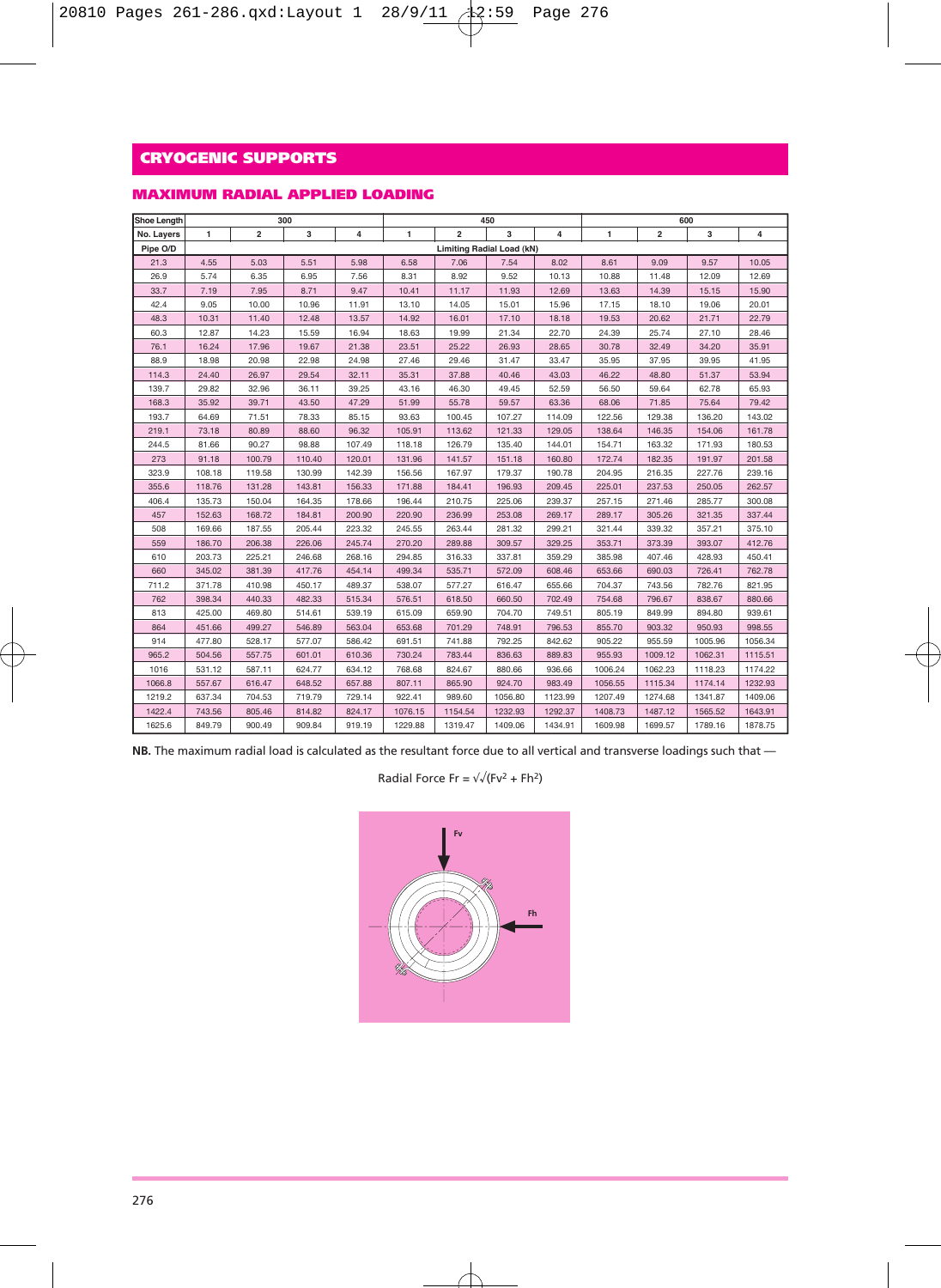### **MAXIMUM AXIAL TORSION**

| Shoe Length |                   | 150                          |          |                         | 200     |                         |          |                | 250      |                         |          |          |          | 300                     |          | 450            |          |                |          | 600            |          |                |          |                |         |  |
|-------------|-------------------|------------------------------|----------|-------------------------|---------|-------------------------|----------|----------------|----------|-------------------------|----------|----------|----------|-------------------------|----------|----------------|----------|----------------|----------|----------------|----------|----------------|----------|----------------|---------|--|
|             | No. of Layers     | $\overline{\mathbf{2}}$<br>1 | 3        | $\overline{\mathbf{4}}$ | 1       | $\overline{\mathbf{2}}$ | 3        | $\overline{4}$ | 1        | $\overline{\mathbf{2}}$ | 3        | 4        | 1        | $\overline{\mathbf{2}}$ | 3        | $\overline{4}$ | 1        | $\overline{2}$ | 3        | $\overline{4}$ | 1        | $\overline{2}$ | 3        | $\overline{4}$ |         |  |
| Pipe O/D    | <b>Clamp Bolt</b> |                              | 4 Bolts  |                         |         | 4 Bolts                 |          |                |          |                         | 4 Bolts  |          |          |                         | 4 Bolts  |                |          |                | 6 Bolts  |                |          |                | 6 Bolts  |                |         |  |
| 21.3        | M10               |                              | 3.25Nm   |                         |         | 4.33Nm                  |          |                |          |                         | 5.42Nm   |          |          |                         | 6.50Nm   |                |          |                | 9.75Nm   |                |          | 13,00Nm        |          |                |         |  |
| 26.9        | M10               |                              | 5.18Nm   |                         |         | 6.91Nm                  |          |                | 8.63Nm   |                         | 10.36Nm  |          |          |                         | 15,54Nm  |                |          |                | 20.72Nm  |                |          |                |          |                |         |  |
| 33.7        | M10               |                              | 8.13Nm   |                         |         |                         | 10.84Nm  |                | 13.55Nm  |                         |          | 16.27Nm  |          |                         |          | 24.40Nm        |          |                |          | 32.53Nm        |          |                |          |                |         |  |
| 42.4        | M10               |                              | 12.87Nm  |                         |         |                         | 17.17Nm  |                |          |                         | 21.46Nm  |          |          |                         | 25.75Nm  |                | 38.62Nm  |                |          |                |          | 51.50Nm        |          |                |         |  |
| 48.3        | M10               |                              | 16.71Nm  |                         |         |                         | 22.27Nm  |                |          |                         | 27.84Nm  |          |          |                         | 33.41Nm  |                |          |                | 50.12Nm  |                |          |                | 66.82Nm  |                |         |  |
| 60.3        | M10               |                              | 26.04Nm  |                         |         |                         | 34.71Nm  |                |          |                         | 43.40Nm  |          |          |                         | 52.07Nm  |                |          |                | 78.11Nm  |                |          |                | 101.98Nm |                |         |  |
| 76.1        | M12               |                              | 41.46Nm  |                         |         |                         | 55.30Nm  |                |          |                         | 69.12Nm  |          |          |                         | 82.94Nm  |                |          |                | 124.41Nm |                |          |                | 165.87Nm |                |         |  |
| 88.9        | M12               |                              | 56,60Nm  |                         |         |                         | 75.45Nm  |                |          |                         | 94.32Nm  |          |          |                         | 113.18Nm |                |          |                | 169.77Nm |                |          |                | 218,53Nm |                |         |  |
| 114.3       | M12               |                              | 93.55Nm  |                         |         |                         | 124.73Nm |                |          |                         | 155.92Nm |          |          |                         | 187.11Nm |                |          |                | 280.66Nm |                |          |                | 280.97Nm |                |         |  |
| 139.7       | M12               |                              | 139.75Nm |                         |         |                         | 186.32Nm |                |          |                         | 228.94Nm |          |          |                         | 228.94Nm |                |          |                | 343.41Nm |                |          |                | 343.41Nm |                |         |  |
| 168.3       | M12               |                              | 202.82Nm |                         |         |                         | 270.44Nm |                |          |                         | 275.81Nm |          |          |                         | 275.81Nm |                |          |                | 413.71Nm |                |          |                | 413.71Nm |                |         |  |
| 193.7       | M12               |                              | 268.66Nm |                         |         |                         | 317.43Nm |                |          |                         | 317.43Nm |          |          |                         | 317.43Nm |                |          |                | 476.15Nm |                |          |                | 476.15Nm |                |         |  |
| 219.1       | M12               |                              | 343.74Nm |                         |         |                         | 359.06Nm |                |          |                         | 359.06Nm |          |          |                         | 359.06Nm |                |          |                | 538.59Nm |                |          |                | 538,59Nm |                |         |  |
| 244.5       | M12               |                              | 400.68Nm |                         |         |                         | 400.68Nm |                | 400.68Nm |                         |          | 400.68Nm |          | 601.03Nm                |          |                |          | 601.03Nm       |          |                |          |                |          |                |         |  |
| 273         | M12               |                              | 447.39Nm |                         |         |                         | 447.39Nm |                | 447.39Nm |                         |          |          | 447.39Nm |                         |          |                | 671.09Nm |                |          |                | 671.09Nm |                |          |                |         |  |
| 323.9       | M16               |                              | 751.25Nm |                         |         |                         | 0.99kNm  |                | 0.99kNm  |                         |          |          |          | 0.99kNm                 |          |                |          | 1.48kNm        |          |                |          | 1.48kNm        |          |                |         |  |
| 355.6       | M16               |                              | 0.91kNm  |                         | 1.09kNm |                         |          |                |          |                         | 1.09kNm  |          |          |                         | 1.09kNm  |                |          |                | 1.63kNm  |                |          |                | 1.63kNm  |                |         |  |
| 406.4       | M16               |                              | 1.18kNm  |                         |         |                         | 1.24kNm  |                |          |                         | 1.24kNm  |          |          |                         | 1.24kNm  |                |          |                | 1.86kNm  |                |          |                | 1.86kNm  |                |         |  |
| 457         | M16               |                              | 1.39kNm  |                         |         | 1.39kNm                 |          |                |          |                         |          |          |          | 1.39kNm                 |          |                | 1.39kNm  |                |          | 2.09kNm        |          |                |          |                | 2.09kNm |  |
| 508         | M16               |                              | 1.55kNm  |                         |         |                         | 1.55kNm  |                |          |                         | 1.55kNm  |          |          |                         | 1.55kNm  |                |          |                | 2.33kNm  |                |          |                | 2.33kNm  |                |         |  |
| 559         | M16               |                              | 1.71kNm  |                         |         |                         | 1.71kNm  |                |          |                         |          |          | 1.71kNm  |                         | 1.71kNm  |                |          | 2.56kNm        |          |                |          |                | 2.56kNm  |                |         |  |
| 610         | M16               |                              | 1.86kNm  |                         | 1.86kNm |                         |          |                |          |                         | 1.86kNm  |          |          | 1.86kNm                 |          |                | 2.79kNm  |                |          |                |          | 2.79kNm        |          |                |         |  |
| 660         | M20               |                              | 3.12kNm  |                         |         |                         | 3.14kNm  |                |          |                         | 3.14kNm  |          | 3.14kNm  |                         |          |                |          | 4.72kNm        |          |                |          | 4.72kNm        |          |                |         |  |
| 711.2       | M20               |                              | 3.39kNm  |                         |         | 3.39kNm                 |          | 3.39kNm        |          |                         | 3.39kNm  |          |          |                         |          |                | 5.08kNm  |                |          |                | 5.08kNm  |                |          |                |         |  |
| 762         | M20               |                              | 3.63kNm  |                         |         |                         | 3.63kNm  |                |          |                         | 3.63kNm  |          |          |                         | 3.63kNm  |                |          |                | 5.44kNm  |                |          |                | 5.44kNm  |                |         |  |
| 813         | M20               |                              | 3.87kNm  |                         |         |                         | 3.87kNm  |                |          |                         | 3.87kNm  |          |          |                         | 3.87kNm  |                |          |                | 5.81kNm  |                |          |                | 5.81kNm  |                |         |  |
| 864         | M20               |                              | 4.12kNm  |                         |         |                         | 4.12kNm  |                |          |                         | 4.12kNm  |          |          |                         | 4.12kNm  |                |          |                | 6.17kNm  |                |          |                | 6.17kNm  |                |         |  |
| 914         | M20               |                              | 4.35kNm  |                         |         |                         | 4.35kNm  |                |          |                         | 4.35kNm  |          |          |                         | 4.35kNm  |                |          |                | 6.53kNm  |                |          |                | 6.53kNm  |                |         |  |
| 965.2       | M20               |                              | 4.60kNm  |                         |         |                         | 4.60kNm  |                |          |                         | 4.60kNm  |          |          |                         | 4.60kNm  |                |          |                | 6.90kNm  |                |          |                | 6.90kNm  |                |         |  |
| 1016        | M20               |                              | 4.84kNm  |                         |         |                         | 4.84kNm  |                |          |                         | 4.84kNm  |          | 4.84kNm  |                         | 7.26kNm  |                |          | 7.26kNm        |          |                |          |                |          |                |         |  |
| 1066.8      | M24               |                              | 7.32kNm  |                         |         |                         | 7.32kNm  |                | 7.32kNm  |                         |          |          | 7.32kNm  |                         |          | 10.98kNm       |          |                | 10.98kNm |                |          |                |          |                |         |  |
| 1219.2      | M24               |                              | 8.37kNm  |                         |         |                         | 8.37kNm  |                |          |                         | 8.37kNm  |          |          |                         | 8.37kNm  |                |          |                | 12.55kNm |                |          |                | 12.55kNm |                |         |  |
| 1422.4      | M24               |                              | 9.76kNm  |                         | 9.76kNm |                         | 9.76kNm  |                | 9.76kNm  |                         | 14.64kNm |          |          |                         |          | 14.64kNm       |          |                |          |                |          |                |          |                |         |  |
| 1625.6      | M24               |                              | 11.16kNm |                         |         |                         | 11.16kNm |                |          |                         | 11.16kNm |          |          |                         | 11.16kNm |                |          |                | 16.73kNm |                |          |                | 16.73kNm |                |         |  |

**NB.** The above figures are calculated on the basis of the following torque settings within the clamp bolts —

| M <sub>10</sub> | 2.5Nm             |
|-----------------|-------------------|
| M12             | 6.0 <sub>Nm</sub> |
| M16             | 15.84Nm           |
| M20             | 31.0Nm            |
| M24             | 53.76Nm           |

These figures are offered for guidance only; the use of adhesives or thrust flanges may allow higher values to be achieved. The designer should assure himself that the proposed arrangement will function effectively.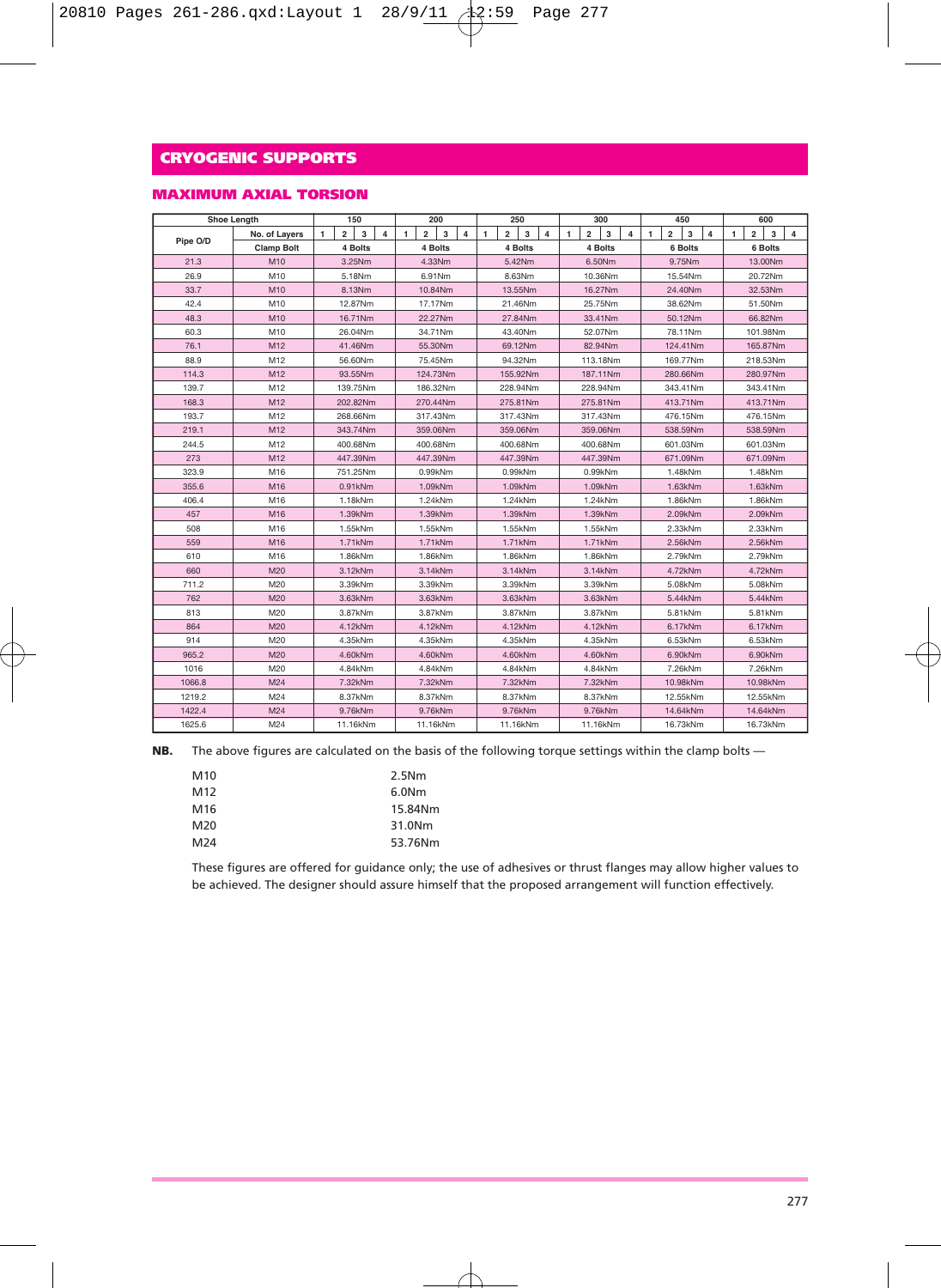### **MAXIMUM AXIAL THRUST**

|          | <b>Shoe Length</b> | 150                                                 | 200                                                 | 250                           | 300                                        | 450                                        | 600                                                 |  |  |
|----------|--------------------|-----------------------------------------------------|-----------------------------------------------------|-------------------------------|--------------------------------------------|--------------------------------------------|-----------------------------------------------------|--|--|
|          | No. of Layers      | $\overline{\mathbf{2}}$<br>3<br>1<br>$\overline{4}$ | $\overline{2}$<br>3<br>$\overline{\mathbf{4}}$<br>1 | $\overline{2}$<br>3<br>4<br>1 | $\overline{2}$<br>3<br>$\overline{4}$<br>1 | $\overline{2}$<br>3<br>$\overline{4}$<br>1 | $\overline{\mathbf{2}}$<br>1<br>3<br>$\overline{4}$ |  |  |
| Pipe O/D | <b>Clamp Bolt</b>  | 4 Bolts                                             | 4 Bolts                                             | 4 Bolts                       | 4 Bolts                                    | 6 Bolts                                    | 6 Bolts                                             |  |  |
| 21.3     | M10                | 0.31kN                                              | 0.41kN                                              | 0.51kN                        | 0.61kN                                     | 0.92kN                                     | 1.22kN                                              |  |  |
| 26.9     | M10                | 0.39kN                                              | 0.51kN                                              | 0.64kN                        | 0.77kN                                     | 1.16kN                                     | 1.54kN                                              |  |  |
| 33.7     | M10                | 0.48kN                                              | 0.64kN                                              | 0.80kN                        | 0.97kN                                     | 1.45kN                                     | 1.93kN                                              |  |  |
| 42.4     | M10                | 0.61kN                                              | 0.81kN                                              | 1.01 <sub>kN</sub>            | 1.21kN                                     | 1.82kN                                     | 2.43kN                                              |  |  |
| 48.3     | M10                | 0.69kN                                              | 0.92kN                                              | 1.15kN                        | 1.38kN                                     | 2.08kN                                     | 2.77kN                                              |  |  |
| 60.3     | M10                | 0.86kN                                              | 1.15kN                                              | 1.44kN                        | 1.73kN                                     | 2.59kN                                     | 3.38kN                                              |  |  |
| 76.1     | M12                | 1.09kN                                              | 1.45kN                                              | 1.82kN                        | 2.18kN                                     | 3.27kN                                     | 4.36kN                                              |  |  |
| 88.9     | M12                | 1.27kN                                              | 1.70 <sub>kN</sub>                                  | 2.12kN                        | 2.55kN                                     | 3.82kN                                     | 4.92kN                                              |  |  |
| 114.3    | M12                | 1.64kN                                              | 2.18kN                                              | 2.73kN                        | 3.27kN                                     | 4.91kN                                     | 4.92kN                                              |  |  |
| 139.7    | M12                | 2.00kN                                              | 2.67kN                                              | 3.28kN                        | 3.28kN                                     | 4.92kN                                     | 4.92kN                                              |  |  |
| 168.3    | M12                | 2.41kN                                              | 3.21kN                                              | 3.28kN                        | 3.28kN                                     | 4.92kN                                     | 4.92kN                                              |  |  |
| 193.7    | M12                | 2.77kN                                              | 3.28kN                                              | 3.28kN                        | 3.28kN                                     | 4.92kN                                     | 4.92kN                                              |  |  |
| 219.1    | M12                | 3.14kN                                              | 3.28kN                                              | 3.28kN                        | 3.28kN                                     | 4.92kN                                     | 4.92kN                                              |  |  |
| 244.5    | M12                | 3.28kN                                              | 3.28kN                                              | 3.28kN                        | 3.28kN                                     | 4.92kN                                     | 4.92kN                                              |  |  |
| 273      | M12                | 3.28kN                                              | 3.28kN                                              | 3.28kN                        | 3.28kN                                     | 4.92kN                                     | 4.92kN                                              |  |  |
| 323.9    | M16                | 4.64kN                                              | 6.10kN                                              | 6.10kN                        | 6.10kN                                     | 9.16kN                                     | 9.16kN                                              |  |  |
| 355.6    | M16                | 5.09kN                                              | 6.10kN                                              | 6.10kN                        | 6.10kN                                     | 9.16kN                                     | 9.16kN                                              |  |  |
| 406.4    | M16                | 5.82kN                                              | 6.10kN                                              | 6.10kN                        | 6.10kN                                     | 9.16kN                                     | 9.16kN                                              |  |  |
| 457      | M16                | 6.10kN                                              | 6.10kN                                              | 6.10kN                        | 6.10kN                                     | 9.16kN                                     | 9.16kN                                              |  |  |
| 508      | M16                | 6.10kN                                              | 6.10kN                                              | 6.10kN                        | 6.10kN                                     | 9.16kN                                     | 9.16kN                                              |  |  |
| 559      | M16                | 6.10kN                                              | 6.10kN                                              | 6.10kN                        | 6.10kN                                     | 9.16kN                                     | 9.16kN                                              |  |  |
| 610      | M16                | 6.10kN                                              | 6.10kN                                              | 6.10kN                        | 6.10kN                                     | 9.16kN                                     | 9.16kN                                              |  |  |
| 660      | M20                | 9.45kN                                              | 9.53kN                                              | 9.53kN                        | 9.53kN                                     | 14.29kN                                    | 14.29kN                                             |  |  |
| 711.2    | M20                | 9.53kN                                              | 9.53kN                                              | 9.53kN                        | 9.53kN                                     | 14.29kN                                    | 14.29kN                                             |  |  |
| 762      | M20                | 9.53kN                                              | 9.53kN                                              | 9.53kN                        | 9.53kN                                     | 14.29kN                                    | 14.29kN                                             |  |  |
| 813      | M20                | 9.53kN                                              | 9.53kN                                              | 9.53kN                        | 9.53kN                                     | 14.29kN                                    | 14.29kN                                             |  |  |
| 864      | M20                | 9.53kN                                              | 9.53kN                                              | 9.53kN                        | 9.53kN                                     | 14.29kN                                    | 14.29kN                                             |  |  |
| 914      | M20                | 9.53kN                                              | 9.53kN                                              | 9.53kN                        | 9.53kN                                     | 14.29kN                                    | 14.29kN                                             |  |  |
| 965.2    | M20                | 9.53kN                                              | 9.53kN                                              | 9.53kN                        | 9.53kN                                     | 14.29kN                                    | 14.29kN                                             |  |  |
| 1016     | M20                | 9.53kN                                              | 9.53kN                                              | 9.53kN                        | 9.53kN                                     | 14.29kN                                    | 14.29kN                                             |  |  |
| 1066.8   | M24                | 13.72kN                                             | 13.72kN                                             | 13.72kN                       | 13.72kN                                    | 20.59kN                                    | 20.59kN                                             |  |  |
| 1219.2   | M24                | 13.72kN                                             | 13.72kN                                             | 13.72kN                       | 13.72kN                                    | 20.59kN                                    | 20.59kN                                             |  |  |
| 1422.4   | M24                | 13.72kN                                             | 13.72kN                                             | 13.72kN                       | 13.72kN                                    | 20.59kN                                    | 20.59kN                                             |  |  |
| 1625.6   | M24                | 13.72kN                                             | 13.72kN                                             | 13.72kN                       | 13.72kN                                    | 20.59kN                                    | 20,59kN                                             |  |  |

**NB.** The above figures are calculated on the basis of the following torque settings within the clamp bolts —

| M <sub>10</sub> | 2.5Nm             |
|-----------------|-------------------|
| M12             | 6.0 <sub>Nm</sub> |
| M16             | 15.84Nm           |
| M20             | 31.0Nm            |
| M24             | 53.76Nm           |

These figures are offered for guidance only; the use of adhesives or thrust flanges may allow higher values to be achieved. The designer should assure himself that the proposed arrangement will function effectively.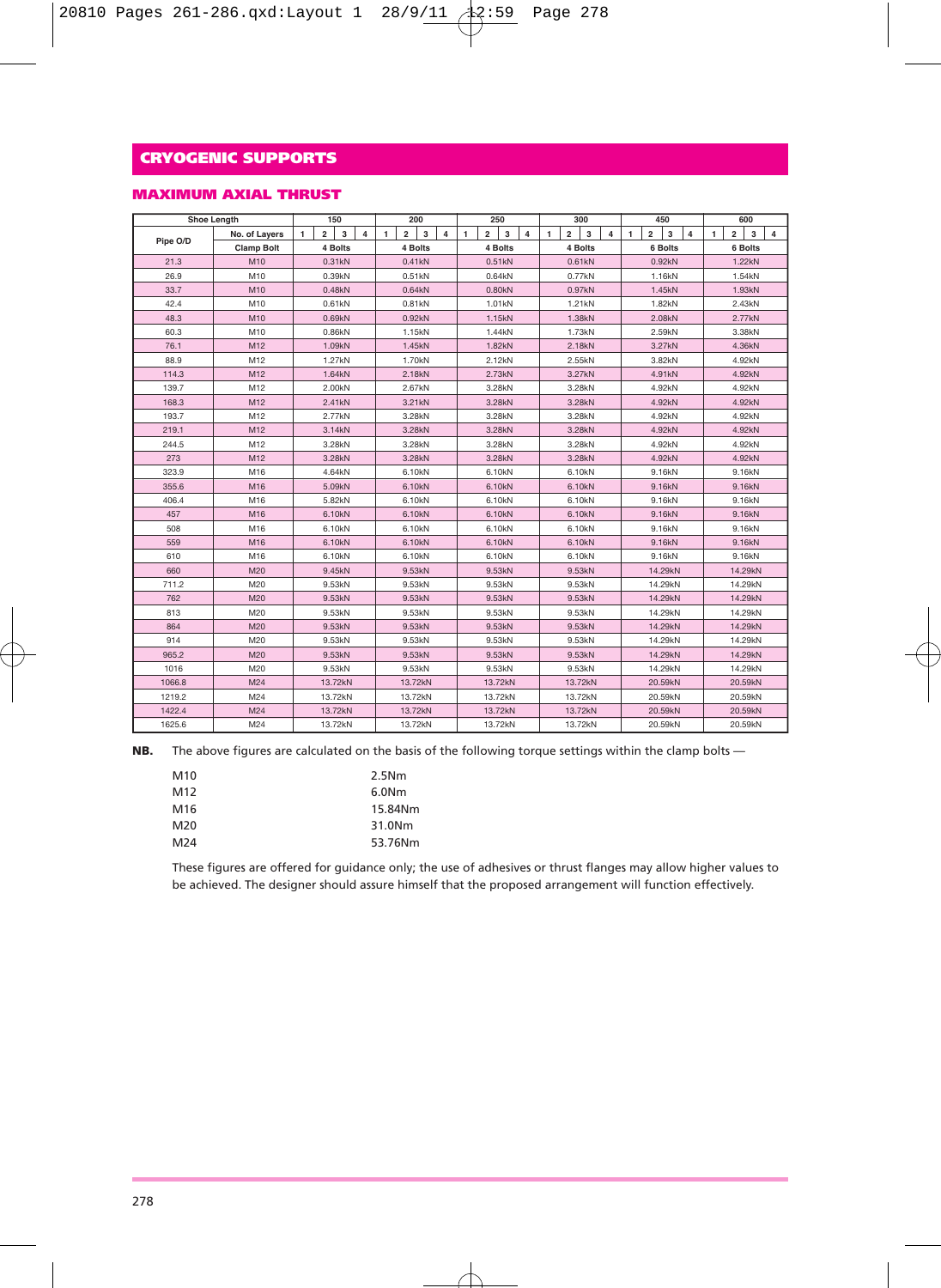#### **Combined Forces**

Where deadweight is combined with lateral forces, axial torsion and thrust the following method should be used to determine the suitability of the support to sustain the combination of forces.

$$
\sum \frac{Fr}{Pr} + \frac{Ft}{Pt} + \frac{Fa}{Pa} \le 1
$$

- Where:<br>Fr = Applied Radial Force
	- $Ft =$  Applied Axial Torsion
- Pr = Maximum Allowable Radial Force<br>Pt = Maximum Allowable Axial Torsion
- 
- Fa = Applied Axial Thrust Pa = Maximum Allowable Axial Thrust

#### **Construction Principles and Materials:**

We have shown by full-scale testing at cryogenic temperatures that bonding between the layers of HD PUF can be kept to an absolute minimum and from these tests have concluded that in simple resting, hanging and guided supports the upper layers of HD PUF do not require any bonding.

It can be shown that by fully bonding the multiple layers of HD PUF together the PUF cradle becomes more rigid than the steel cradle surrounding it and will not flex to suit any irregularity or tolerance in the shape and diameter of the pipe.

However by bonding the layers together with a narrow band of adhesive positioned along the quadrant of the moulding the multiple layers can flex and shear relative to one another thereby allowing the cradle to adjust its shape to suit geometric or dimensional anomalies.

The diagram shown on the right illustrates this principle —



Full scale test of 24"NB (600NB) cryogenic pipe shoe at –165°C for client approval.



Strip bonding of lower insulation segments.



Mutli-layer construction.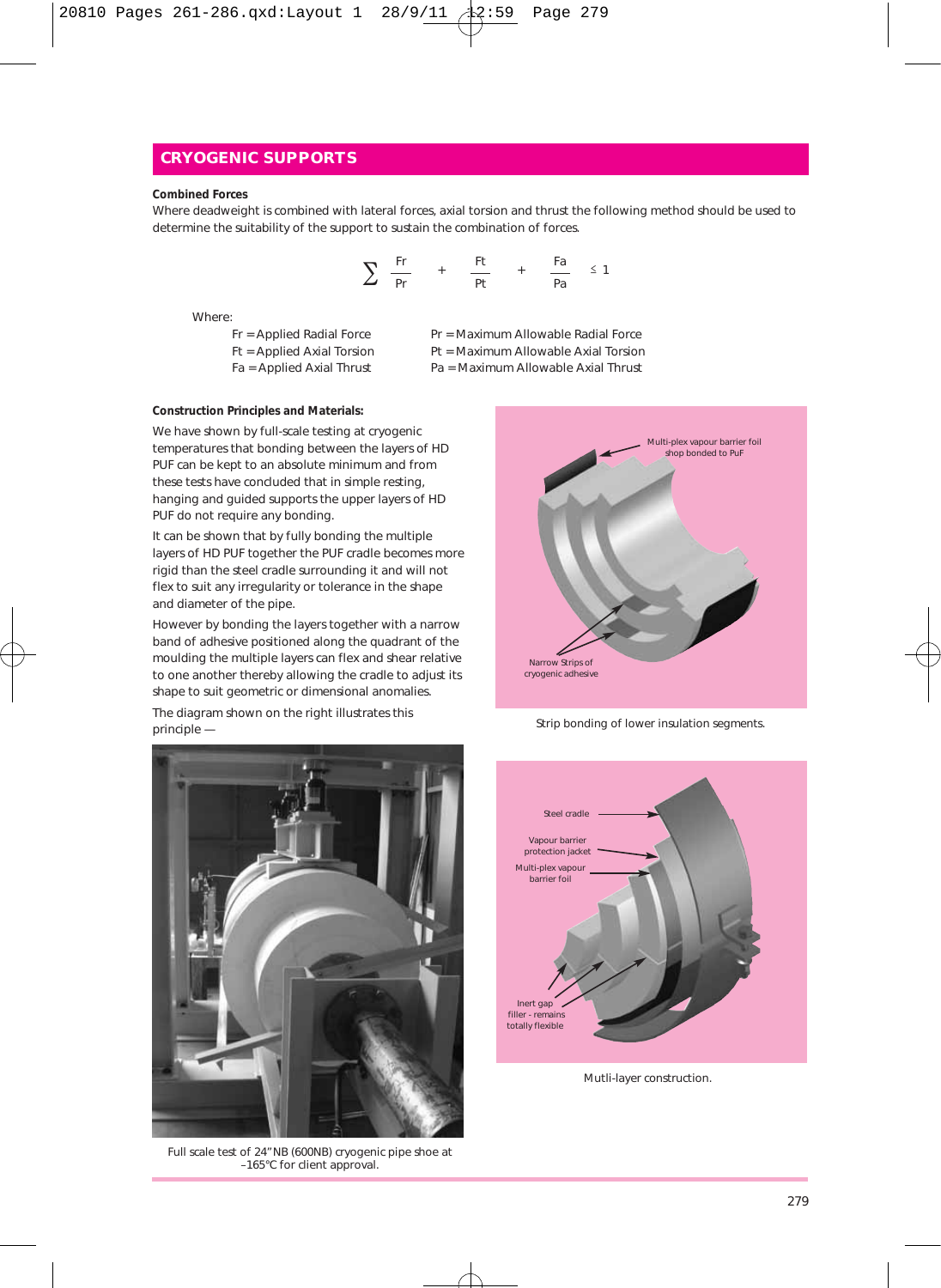#### **DISC SPRING CONFIGURATION**



The use of disc springs will maintain a nominal compressive force between the PUF ensuring that regardless of applied vertical loading there will always be positive force between the PUF and the Pipe thereby eliminating the possibility of the pipe 'floating' inside the insulation.

In practice the pipe cools to the same temperature of the fluid it carries. The inside face of the insulation will also cool to this temperature but the outer face of the PUF, exposed to the ambient conditions of the local environment will be held at a much higher temperature.

The PUF therefore has a large temperature gradient through its thickness causing the inside face to contract and effectively pulling it away from the shrinking pipe. Installed correctly, using appropriate mastics, adhesives and gap filling materials the PUF insulation will contract under the pressure exerted by the disc springs and remain in contact with the pipe.

The above diagram explains the terminology used and shows how disc springs should be installed. We will provide bolt torque values on a contract by contract basis since this must take in to account the thickness of the insulation.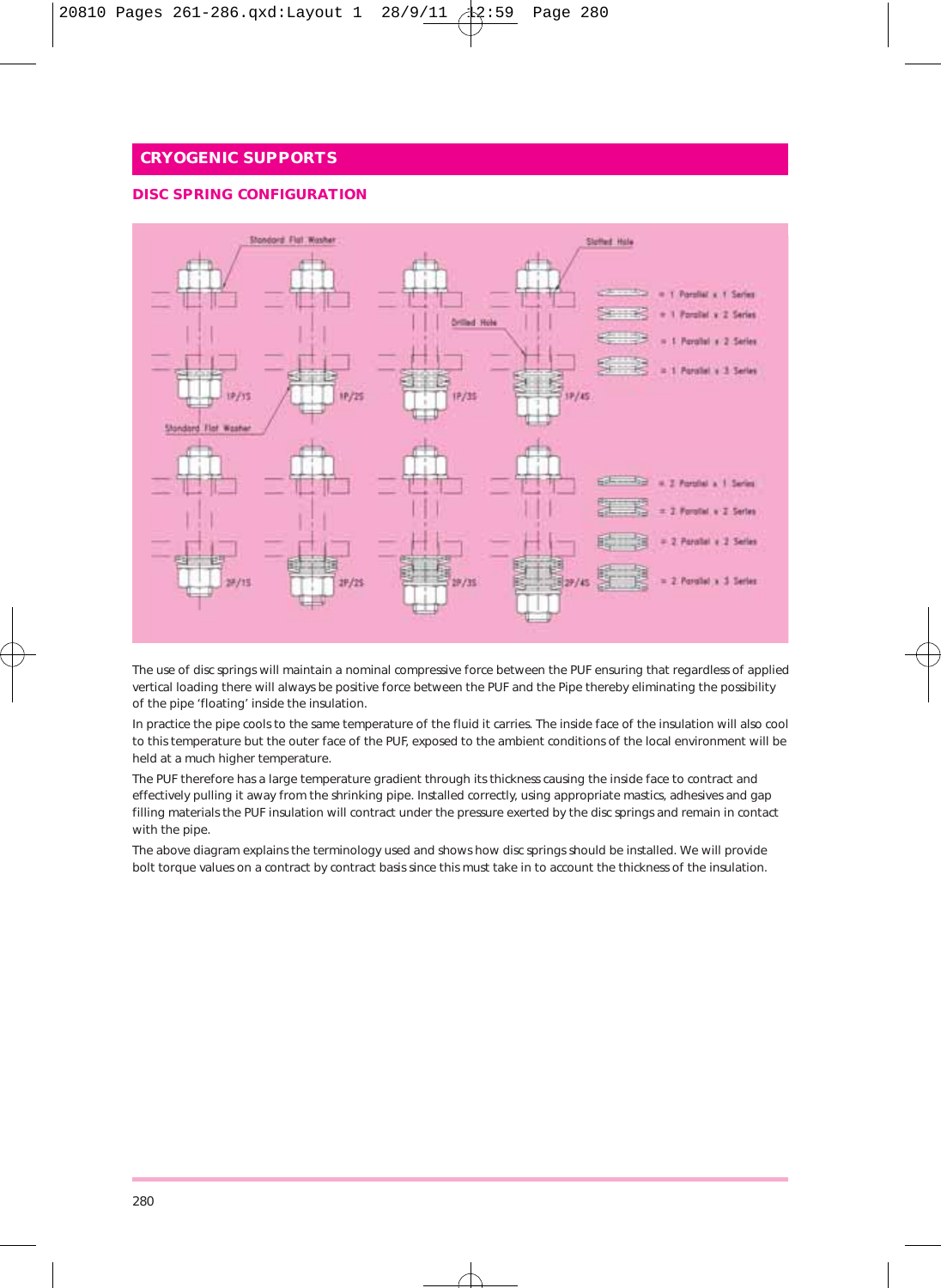### **TYPE CS01 CRYOGENIC PIPE SHOE**

|                  |           |        | <b>DIMENSIONS</b> |     | SWL (N) |            |  |
|------------------|-----------|--------|-------------------|-----|---------|------------|--|
|                  | PIPE SIZE | OD     | Α                 | L   | VERT    | <b>HOR</b> |  |
| 1/2              | 15        | 21.3   | 100               | 150 | 1176    | 679        |  |
| $3/4$ "          | 20        | 26.9   | 100               | 150 | 1485    | 857        |  |
| 1 <sup>''</sup>  | 25        | 33.7   | 100               | 150 | 1861    | 1074       |  |
| 1 <sup>1</sup>   | 40        | 48.3   | 100               | 150 | 2667    | 1540       |  |
| 2 <sup>n</sup>   | 50        | 60.3   | 100               | 300 | 6660    | 3845       |  |
| 2 <sup>2</sup>   | 65        | 76.1   | 100               | 300 | 8406    | 4853       |  |
| 3"               | 80        | 88.9   | 100               | 300 | 9820    | 5670       |  |
| 4 <sup>o</sup>   | 100       | 114.3  | 150               | 300 | 12626   | 7290       |  |
| $6''$            | 150       | 168.3  | 150               | 300 | 18591   | 10734      |  |
| R''              | 200       | 219.1  | 200               | 450 | 59152   | 34153      |  |
| 10 <sup>°</sup>  | 250       | 273    | 250               | 450 | 73705   | 42555      |  |
| 12"              | 300       | 323.9  | 300               | 450 | 87447   | 50489      |  |
| 14"              | 350       | 355.6  | 330               | 450 | 96005   | 55430      |  |
| 16"              | 400       | 406.4  | 350               | 450 | 109721  | 63349      |  |
| 18 <sup>''</sup> | 450       | 457    | 350               | 450 | 123382  | 71237      |  |
| 20"              | 500       | 508    | 400               | 450 | 137151  | 78187      |  |
| 22"              | 550       | 558.8  | 400               | 450 | 15866   | 87105      |  |
| 24"              | 600       | 610    | 500               | 750 | 274483  | 158478     |  |
| 26"              | 650       | 660.4  | 500               | 750 | 534891  | 308829     |  |
| 28"              | 700       | 711.2  | 500               | 750 | 675038  | 332585     |  |
| 30"              | 750       | 762    | 600               | 750 | 617183  | 356341     |  |
| 32"              | 800       | 812.8  | 600               | 750 | 658328  | 380097     |  |
| 34"              | 850       | 863.6  | 600               | 750 | 699474  | 403853     |  |
| 36"              | 900       | 914    | 650               | 750 | 740295  | 427422     |  |
| 38"              | 950       | 965.2  | 650               | 750 | 781765  | 451366     |  |
| 40 <sup>o</sup>  | 1000      | 1016   | 650               | 750 | 822911  | 475122     |  |
| 42"              | 1050      | 1066.8 | 810               | 750 | 864056  | 498878     |  |
| 44"              | 1100      | 1117.6 | 840               | 750 | 905202  | 522634     |  |
| 46"              | 1150      | 1168.4 | 880               | 750 | 946348  | 546390     |  |
| 48"              | 1200      | 1219.2 | 880               | 750 | 987493  | 570146     |  |
| 50"              | 1250      | 1270   | 960               | 750 | 1028639 | 593902     |  |
| 52"              | 1300      | 1320.8 | 1000              | 750 | 1069784 | 617658     |  |
| 56"              | 1400      | 1422.4 | 1080              | 750 | 1152076 | 665171     |  |
| 58"              | 1450      | 1473.2 | 1080              | 750 | 1193221 | 688927     |  |
| 64"              | 1600      | 1625.6 | 1080              | 750 | 1416658 | 760195     |  |
| 66"              | 1650      | 1676.4 | 1200              | 750 | 1357803 | 783951     |  |
| 70"              | 1750      | 1778   | 1200              | 750 | 1440094 | 831463     |  |
| 72"              | 1800      | 1828.8 | 1200              | 750 | 1481241 | 855220     |  |



CS-01 For pipe sizes ½" to 3" NB.



CS-01 For pipe sizes over 3" NB.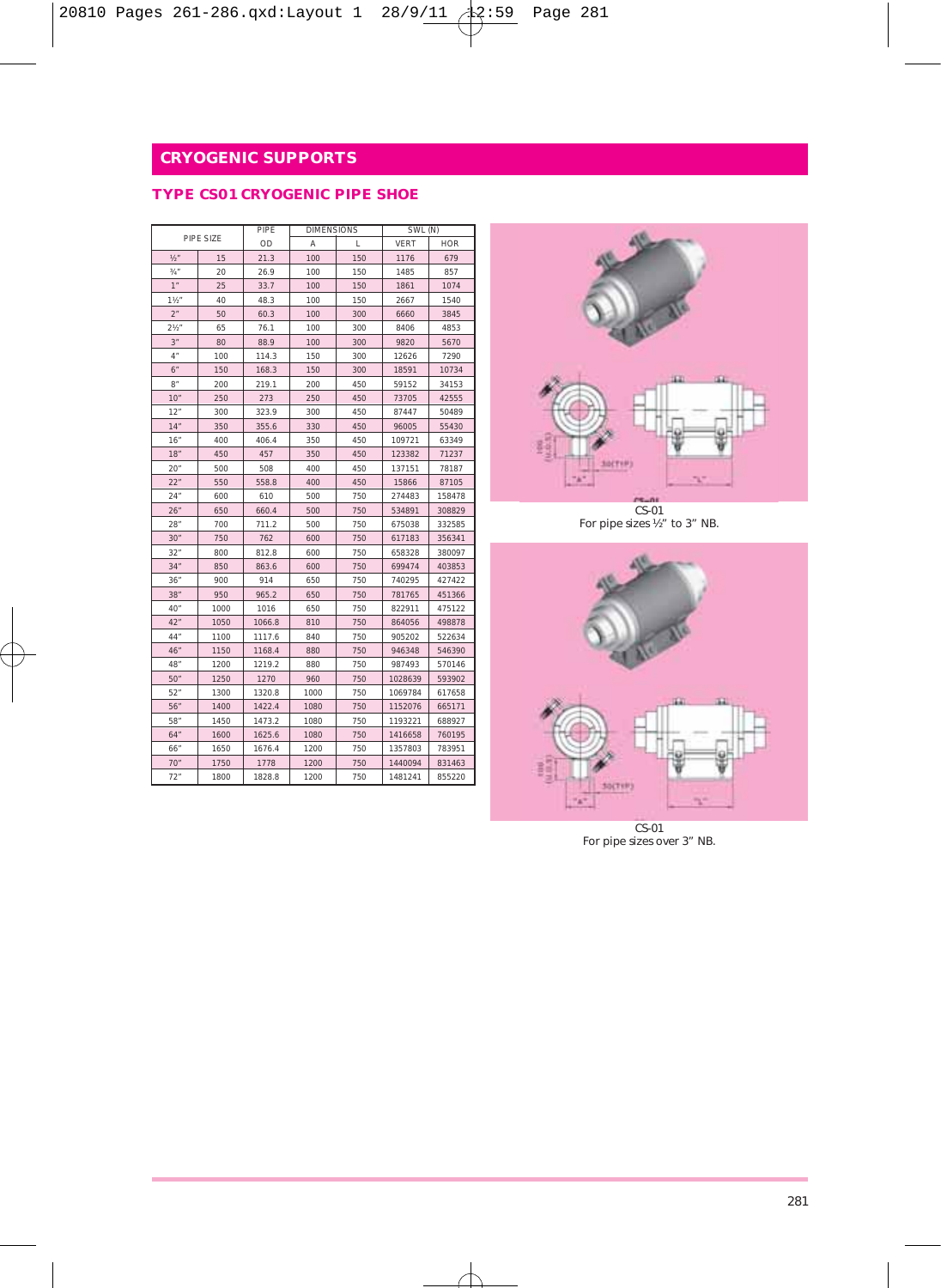## **TYPE CG01, CG02 & CG03 SHOES**

|                 |           |                    | SWL (N) |       |  |  |
|-----------------|-----------|--------------------|---------|-------|--|--|
|                 | PIPE SIZE | VERT<br><b>HOR</b> |         | AXIAL |  |  |
| $1/2$ "         | 15        | 1176               | 679     | 150   |  |  |
| $3/4$ "         | 20        | 1485               | 857     | 150   |  |  |
| 1"              | 25        | 1861               | 1074    | 170   |  |  |
| 1½"             | 40        | 2667               | 1540    | 470   |  |  |
| 2"              | 50        | 6660               | 3845    | 610   |  |  |
| 2 <sup>16</sup> | 65        | 8406               | 4853    | 770   |  |  |
| 3"              | 80        | 9820               | 5670    | 970   |  |  |
| 4"              | 100       | 12626              | 7290    | 1210  |  |  |
| 6"              | 150       | 18591              | 10734   | 1380  |  |  |
| 8"              | 200       | 59152              | 34153   | 2180  |  |  |
| 10"             | 250       | 73705              | 42555   | 2550  |  |  |
| 12"             | 300       | 87447              | 50489   | 3270  |  |  |
| 14"             | 350       | 96005              | 55430   | 3280  |  |  |
| 16"             | 400       | 109721             | 63349   | 3280  |  |  |
| 18"             | 450       | 123382             | 71237   | 3280  |  |  |
| 20"             | 500       | 137151             | 78187   | 3280  |  |  |
| 22"             | 550       | 150866             | 87105   | 3280  |  |  |
| 24"             | 600       | 274483             | 158478  | 4920  |  |  |
| 26"             | 650       | 534891             | 308829  | 4920  |  |  |
| 28"             | 700       | 568038             | 332585  | 9160  |  |  |
| 30"             | 750       | 617183             | 356341  | 9160  |  |  |
| 32"             | 800       | 658328             | 380097  | 9160  |  |  |
| 34"             | 850       | 699474             | 403853  | 9160  |  |  |
| 36"             | 900       | 740295             | 427422  | 9160  |  |  |
| 38"             | 950       | 781765             | 451366  | 9160  |  |  |
| 40"             | 1000      | 822911             | 475122  | 9160  |  |  |
| 42"             | 1050      | 864056             | 498878  | 14290 |  |  |
| 44*             | 1100      | 905202             | 522634  | 14290 |  |  |
| 46"             | 1150      | 946348             | 546390  | 14290 |  |  |
| 48*             | 1200      | 987493             | 570146  | 14290 |  |  |
| 50"             | 1250      | 1028639            | 593902  | 14290 |  |  |
| 52"             | 1300      | 1069784            | 617658  | 14290 |  |  |
| 56"             | 1400      | 1152076            | 665171  | 14290 |  |  |
| 58*             | 1450      | 1193221            | 688927  | 14290 |  |  |
| 64"             | 1600      | 1416658            | 760195  | 20590 |  |  |
| 66"             | 1650      | 1357803            | 783951  | 20590 |  |  |
| 70"             | 1750      | 1440094            | 831463  | 20590 |  |  |
| 72"             | 1800      | 1481241            | 855220  | 20590 |  |  |



CG-01 For pipe sizes ½" to 3" NB.



CG-01 For pipe sizes over 3" NB.



CG-02 For pipe sizes over 3" NB.



CG-02 For pipe sizes ½" to 3" NB.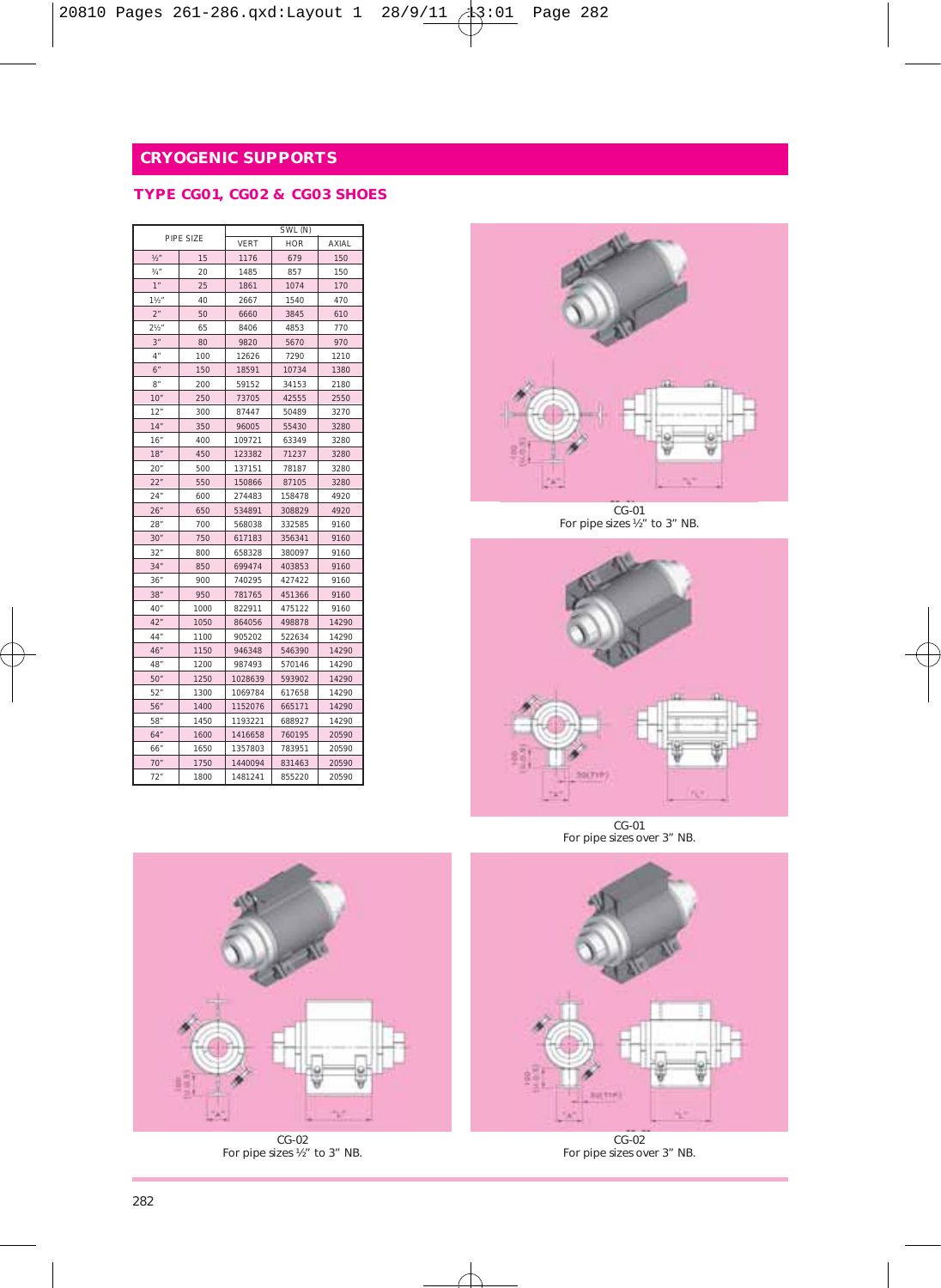## **TYPE CG01, CG02 & CG03 SHOES**



CG-03 For pipe sizes ½" to 3" NB.



CG-03 For pipe sizes over 3" NB.

### **TYPE CH01 HANGER**

|     | PIPE SIZE | D   | F  | F   | W   | т  | SWL (kN) |
|-----|-----------|-----|----|-----|-----|----|----------|
| 6"  | 150       | 90  | 40 | 70  | 150 | 25 | 10.73    |
| 8"  | 200       | 90  | 40 | 70  | 150 | 25 | 22.76    |
| 10" | 250       | 90  | 40 | 70  | 150 | 25 | 28.37    |
| 12" | 300       | 90  | 40 | 70  | 150 | 25 | 33.65    |
| 14" | 350       | 90  | 40 | 70  | 150 | 25 | 36.95    |
| 16" | 400       | 90  | 40 | 70  | 150 | 25 | 42.23    |
| 18" | 450       | 90  | 40 | 70  | 150 | 25 | 47.49    |
| 20" | 500       | 90  | 40 | 70  | 150 | 25 | 52.79    |
| 22" | 550       | 90  | 40 | 70  | 150 | 25 | 58.07    |
| 24" | 600       | 90  | 40 | 70  | 150 | 25 | 63.39    |
| 26" | 650       | 140 | 50 | 100 | 200 | 25 | 164.70   |
| 28" | 700       | 140 | 50 | 100 | 200 | 25 | 177.37   |
| 30" | 750       | 140 | 50 | 100 | 200 | 25 | 190.04   |
| 32" | 800       | 140 | 50 | 100 | 200 | 25 | 202.71   |
| 34" | 850       | 140 | 50 | 100 | 200 | 25 | 215.38   |
| 36" | 900       | 140 | 50 | 100 | 200 | 25 | 227.95   |
| 38" | 950       | 140 | 50 | 100 | 200 | 25 | 240.72   |
| 40" | 1000      | 140 | 50 | 100 | 200 | 25 | 253.39   |

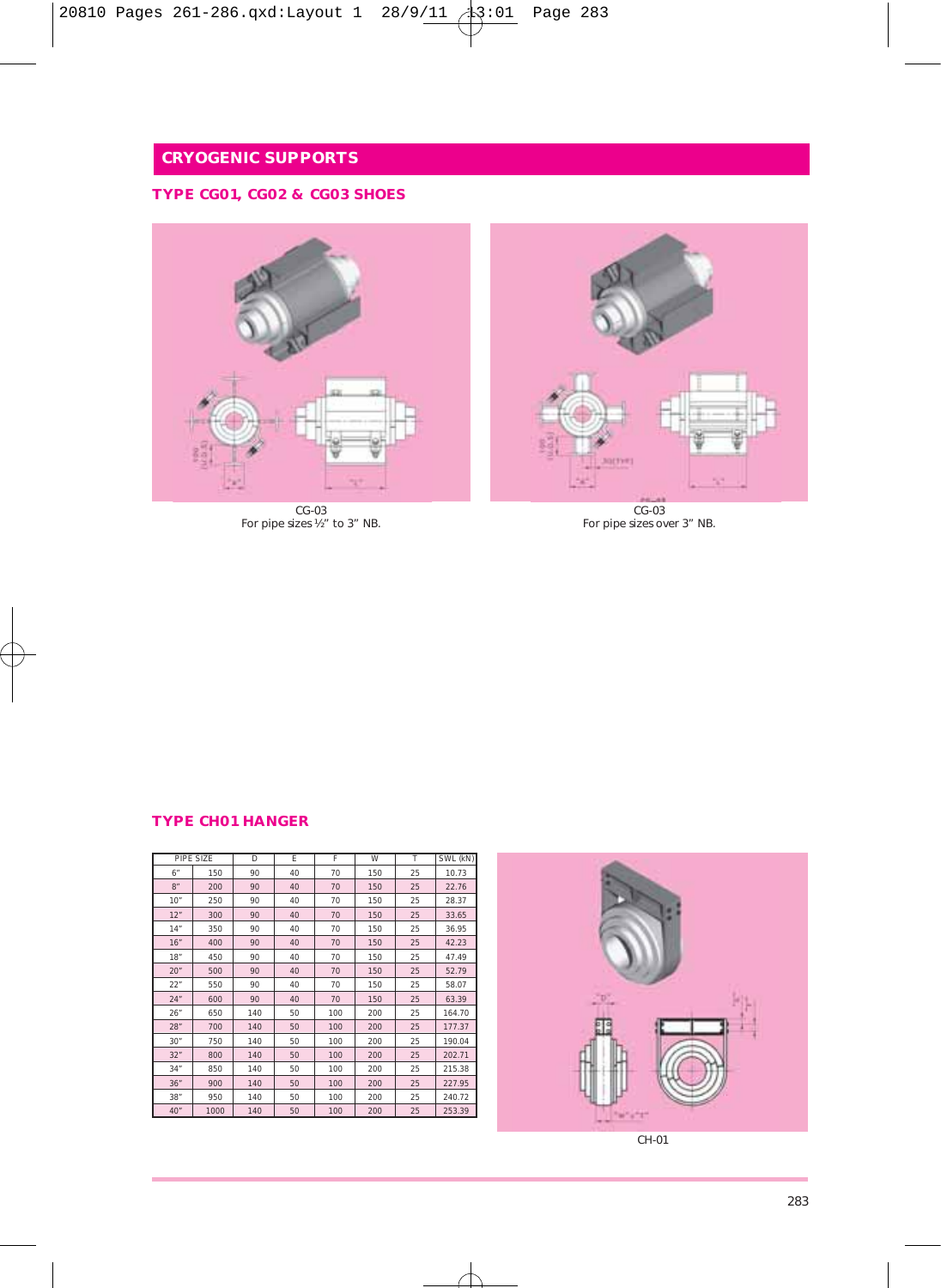### **TYPE CL01 & CL03 SHOES**

| PIPE SIZE          |      | SWL (N) |            |        |  |
|--------------------|------|---------|------------|--------|--|
|                    |      | VERT    | <b>HOR</b> | AXIAL  |  |
| 2"                 | 50   | 6660    | 3845       | 1998   |  |
| 2 <sup>16</sup>    | 65   | 8406    | 4853       | 2521   |  |
| 3"                 | 80   | 9820    | 5670       | 2946   |  |
| $4^{\prime\prime}$ | 100  | 12626   | 7290       | 3787   |  |
| 6"                 | 150  | 18591   | 10734      | 5577   |  |
| 8"                 | 200  | 59152   | 34153      | 17745  |  |
| 10"                | 250  | 73705   | 42555      | 22111  |  |
| 12"                | 300  | 87447   | 50489      | 26234  |  |
| 14"                | 350  | 96005   | 55430      | 28801  |  |
| 16"                | 400  | 109721  | 63349      | 32916  |  |
| 18"                | 450  | 123382  | 71237      | 30714  |  |
| 20"                | 500  | 137151  | 78187      | 41145  |  |
| 22"                | 550  | 15866   | 87105      | 45259  |  |
| 24"                | 600  | 274483  | 158478     | 82344  |  |
| 26"                | 650  | 534891  | 308829     | 160467 |  |
| 28"                | 700  | 675038  | 332585     | 172811 |  |
| 30"                | 750  | 617183  | 356341     | 185154 |  |
| 32"                | 800  | 658328  | 380097     | 197498 |  |
| 34"                | 850  | 699474  | 403853     | 209842 |  |
| 36"                | 900  | 740295  | 427422     | 222088 |  |
| 38"                | 950  | 781765  | 451366     | 234529 |  |
| 40"                | 1000 | 822911  | 475122     | 246873 |  |
| 42"                | 1050 | 864056  | 498878     | 259216 |  |
| 44*                | 1100 | 905202  | 522634     | 271560 |  |
| 46"                | 1150 | 946348  | 546390     | 283904 |  |
| 48*                | 1200 | 987493  | 570146     | 296247 |  |
| 50"                | 1250 | 1028639 | 593902     | 308591 |  |
| 52"                | 1300 | 1069784 | 617658     | 320935 |  |
| 56"                | 1400 | 1152076 | 665171     | 345622 |  |
| 58*                | 1450 | 1193221 | 688927     | 357966 |  |
| 64"                | 1600 | 1416658 | 760195     | 394997 |  |
| 66"                | 1650 | 1357803 | 783951     | 407340 |  |
| 70"                | 1750 | 1440094 | 831463     | 432028 |  |
| 72"                | 1800 | 1481241 | 855220     | 444372 |  |

Please provide full piping specification & design conditions.



CL-01 For pipe sizes ½" to 3" NB.



CL-01 For pipe sizes over 3" NB.



CL-03 For pipe sizes over 3" NB.



CL-03 For pipe sizes ½" to 3" NB.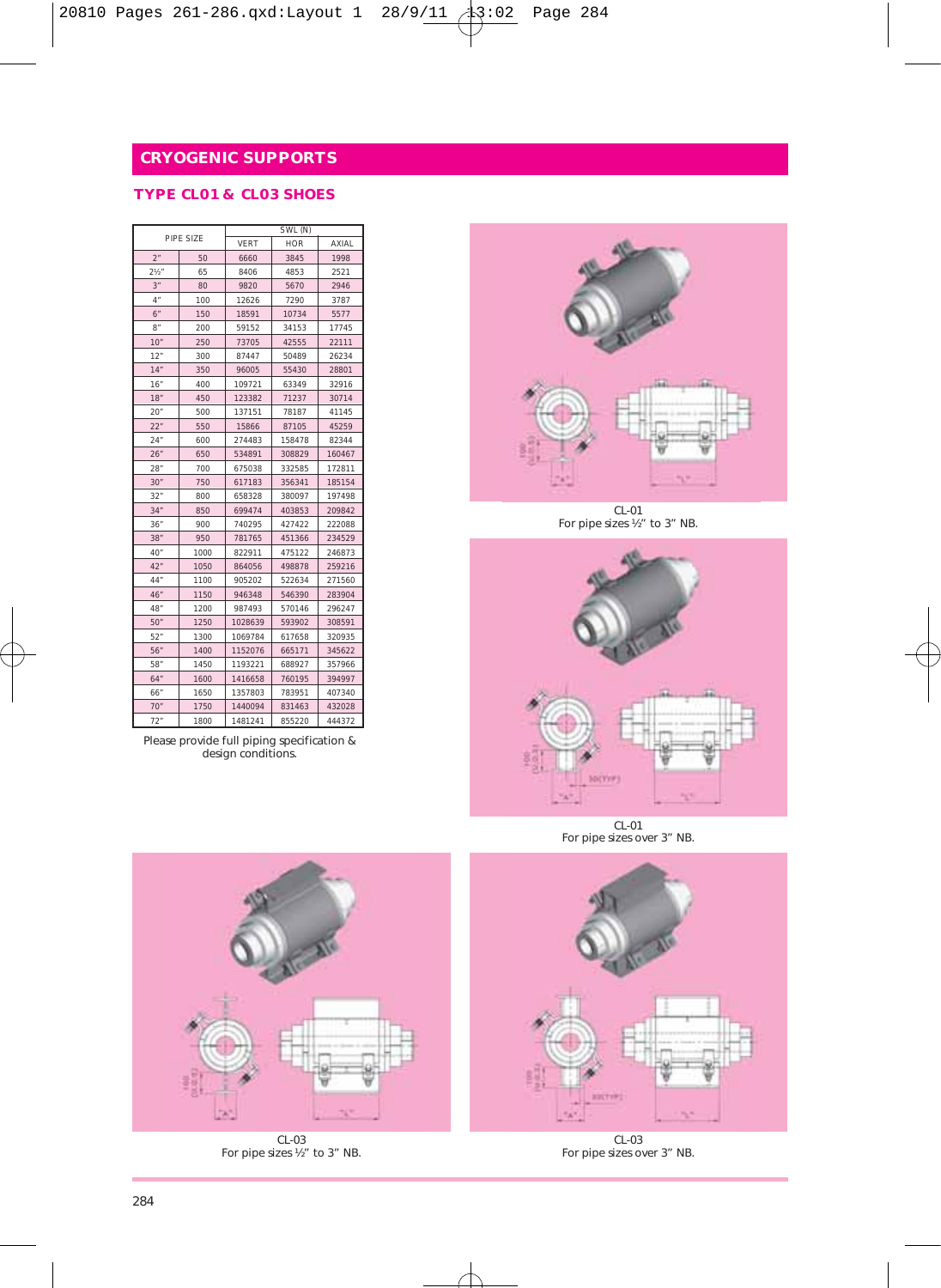### **TYPE CL02 & CL04 SHOES**

| PIPE SIZE      |      | SWL (N) |                     |        |  |
|----------------|------|---------|---------------------|--------|--|
|                |      | VERT    | <b>HOR</b><br>AXIAL |        |  |
| 2"             | 50   | 6660    | 3845                | 1998   |  |
| $2\frac{1}{2}$ | 65   | 8406    | 4853                | 2521   |  |
| 3"             | 80   | 9820    | 5670                | 2946   |  |
| 4"             | 100  | 12626   | 7290                | 3787   |  |
| 6"             | 150  | 18591   | 10734               | 5577   |  |
| 8"             | 200  | 59152   | 34153               | 17745  |  |
| 10"            | 250  | 73705   | 42555               | 22111  |  |
| 12"            | 300  | 87447   | 50489               | 26234  |  |
| 14"            | 350  | 96005   | 55430               | 28801  |  |
| 16"            | 400  | 109721  | 63349               | 32916  |  |
| 18"            | 450  | 123382  | 71237               | 30714  |  |
| 20"            | 500  | 137151  | 78187               | 41145  |  |
| 22"            | 550  | 15866   | 87105               | 45259  |  |
| 24"            | 600  | 274483  | 158478              | 82344  |  |
| 26"            | 650  | 534891  | 308829              | 160467 |  |
| 28"            | 700  | 675038  | 332585              | 172811 |  |
| 30"            | 750  | 617183  | 356341              | 185154 |  |
| 32"            | 800  | 658328  | 380097              | 197498 |  |
| 34"            | 850  | 699474  | 403853              | 209842 |  |
| 36"            | 900  | 740295  | 427422              | 222088 |  |
| 38"            | 950  | 781765  | 451366              | 234529 |  |
| 40"            | 1000 | 822911  | 475122              | 246873 |  |
| 42"            | 1050 | 864056  | 498878              | 259216 |  |
| 44"            | 1100 | 905202  | 522634              | 271560 |  |
| 46"            | 1150 | 946348  | 546390              | 283904 |  |
| 48"            | 1200 | 987493  | 570146              | 296247 |  |
| 50"            | 1250 | 1028639 | 593902              | 308591 |  |
| 52"            | 1300 | 1069784 | 617658              | 320935 |  |
| 56"            | 1400 | 1152076 | 665171              | 345622 |  |
| 58"            | 1450 | 1193221 | 688927              | 357966 |  |
| 64"            | 1600 | 1416658 | 760195              | 394997 |  |
| 66"            | 1650 | 1357803 | 783951              | 407340 |  |
| 70"            | 1750 | 1440094 | 831463              | 432028 |  |
| 72"            | 1800 | 1481241 | 855220              | 444372 |  |

Please provide full piping specification & design conditions.



CL-02 For pipe sizes ½" to 3" NB.



CL-02 For pipe sizes over 3" NB.



CL-04 For pipe sizes ½" to 3" NB.



For pipe sizes over 3" NB.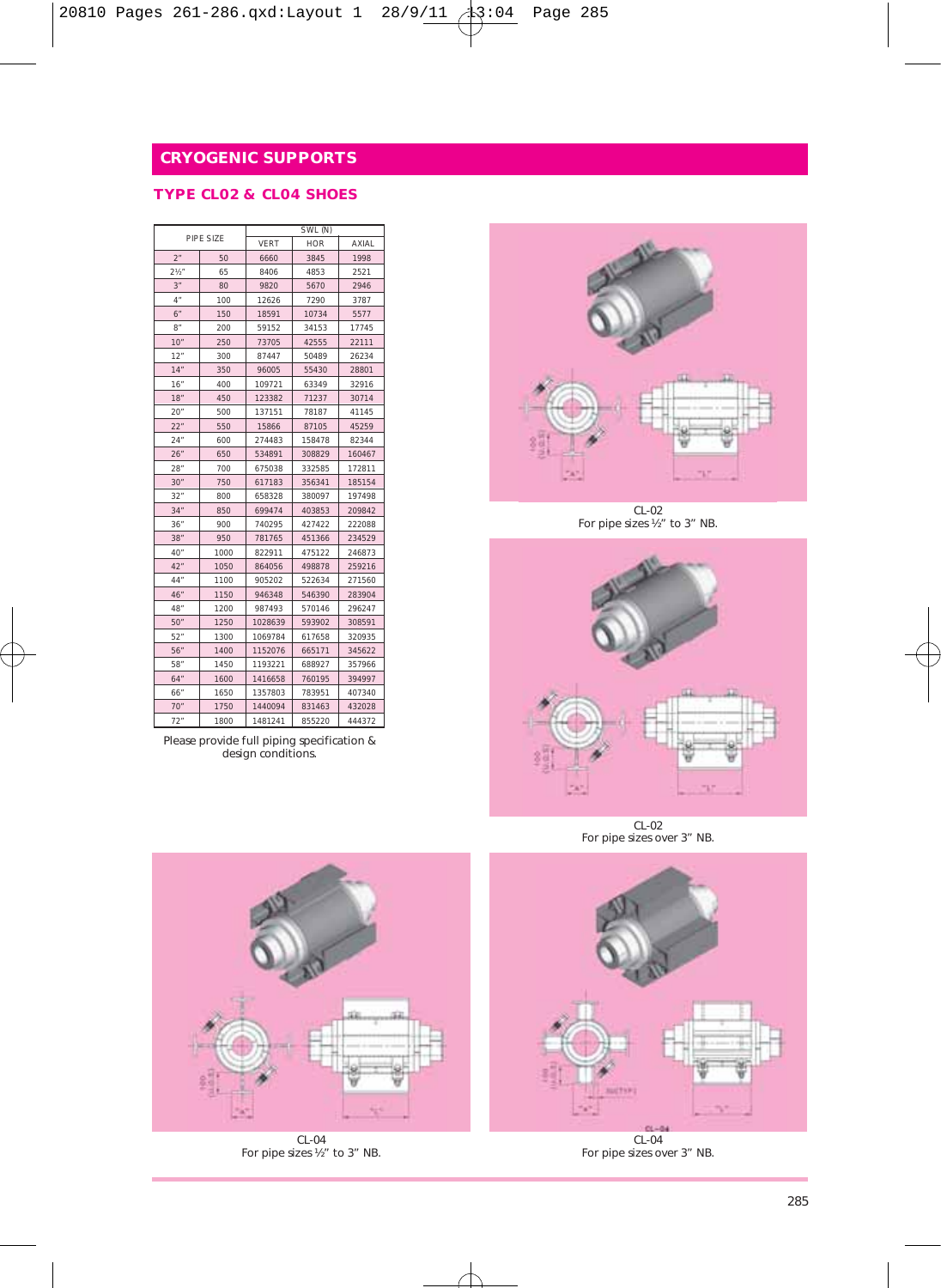#### **Densified Wood**

Where insulation is not the primary concern and high load carrying capacity is required we recommend the use of Densified Wood as the thermal break.

A material that exhibits compressive strength approaching that of carbon steel, is totally resistant to corrosion and will not absorb moisture is ideally suited to the task of both supporting and anchoring cold pipework.

With extremely good screw holding capacity, pipe shoes and sliding plates can be safely fixed to our Densified Wood allowing a wide variety of support configurations to be used in conjunction with this material.





Simple weld-on shoes.

Figure 1 shows a typical cryogenic anchor where the pipe and upper part of the anchor would be insulated using Polyurethane Foam (PUF). The forces are transmitted through the Densified Wooden block into the base structure while the cold temperature is prevented from reaching it.

Such anchors and supports are designed to meet the customer's specific requirements and provide the best solution to a unique set of conditions.

Figure 2 shows a composite anchor using Densified Wood to transfer the forces and HD PUF to insulate the pipe.

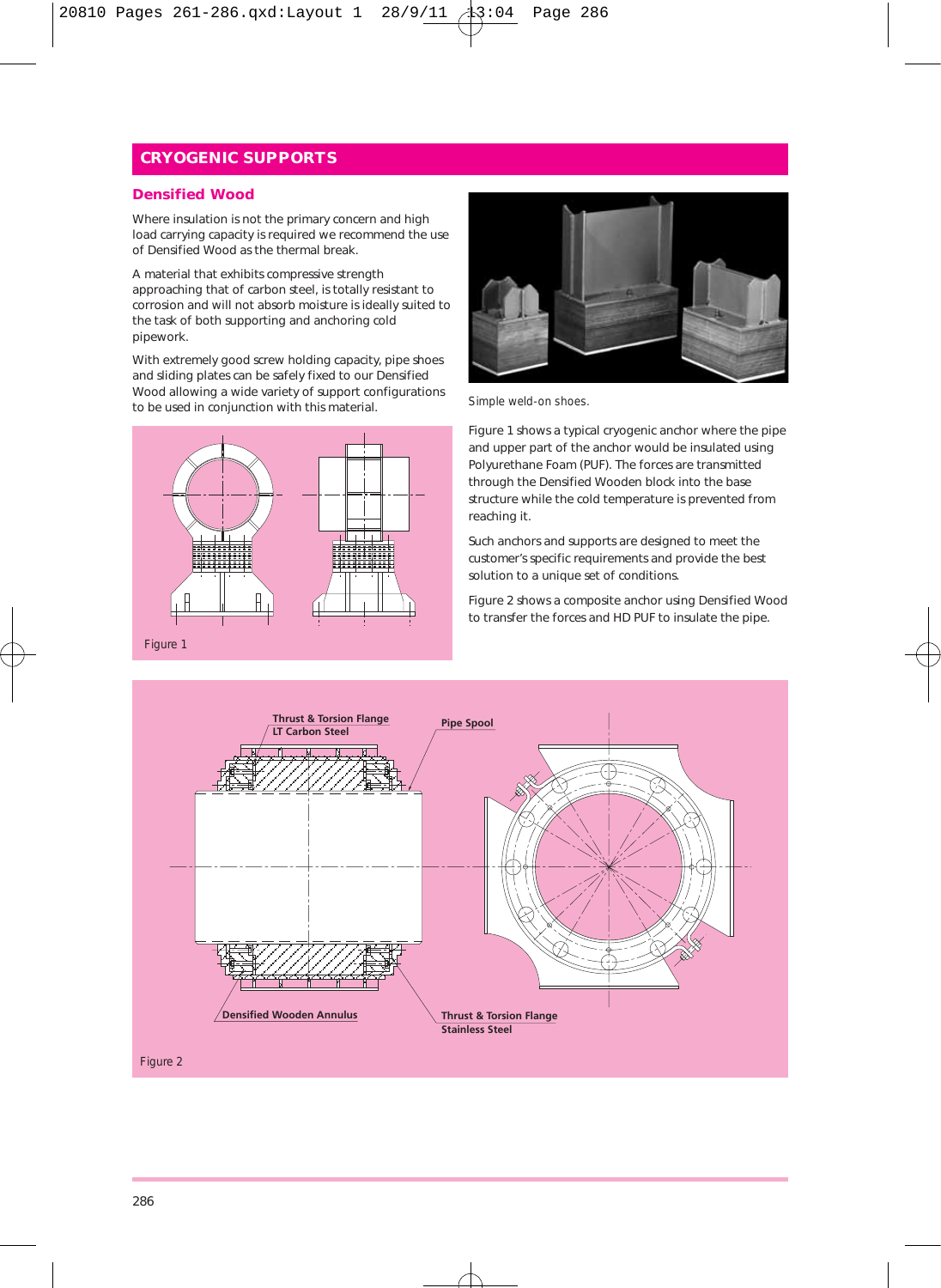Due to the wide and varying range of support requirements we have not shown a 'standard' product for this material. Pipe Supports Group will be pleased to design supports that meet your specific requirements based upon the information provided in this catalogue.

#### **Properties of Densified Wood**

| Specific Gravity                  |       | $>1,35$ g/cm <sup>3</sup>     | DIN 53 479             |
|-----------------------------------|-------|-------------------------------|------------------------|
| Modulous Of Elasticity In Flexure |       | 14000 N/mm <sup>2</sup>       | DIN 53 452             |
| Compressive Strength              | T     | 250 N/mm2                     | DIN 53 454             |
| Compressive Strength              | II    | 170 N/mm <sup>2</sup>         | DIN 53 454             |
| Flexural Strength                 | I and | 120 N/mm <sup>2</sup>         | DIN 53 452             |
| <b>Tensile Strength</b>           | II    | 70 N/mm <sup>2</sup>          | DIN 53 455             |
| Impact Strength                   | T     | 25 kJ/m <sup>2</sup>          | DIN 53 453             |
| Impact Strength                   |       | 20 kJ/m <sup>2</sup>          | DIN 53 453             |
| Oil Absorption                    |       | Nil                           | <b>DIN 7707</b>        |
| Thermal Conductivity At Rt 20 °C  |       | ca.0,30 [w/mK]                | DIN 52 612             |
| Operating Temperatures Continuous |       | 90 °C                         | <b>DIN 7 707</b>       |
| Electric Strength                 | 20 °C | 65 kV/25 mm                   | IEC 243-2/VDE 0303T.21 |
| Electric Strength                 | 90 °C | 40 kV/25 mm                   | ICE 243-2/VDE 0303T.21 |
| Dielectric Loss Eactor At 50Hz    | 20 °C | 0.02 tan $\partial$           | DIN 53 483             |
| <b>Insulation Resistance</b>      |       | $10^{\circ} \Omega \times cm$ | IEC 93/ VDE 0303T.30   |
| <b>Track Resistance</b>           |       | CT 100                        | IEC 112/ VDE 0303T.1   |

**Note:** The data mentioned in the table gives average values obtained by statistical examination of laboratory results. This data is provided purely for information and shall not be regarded as binding.